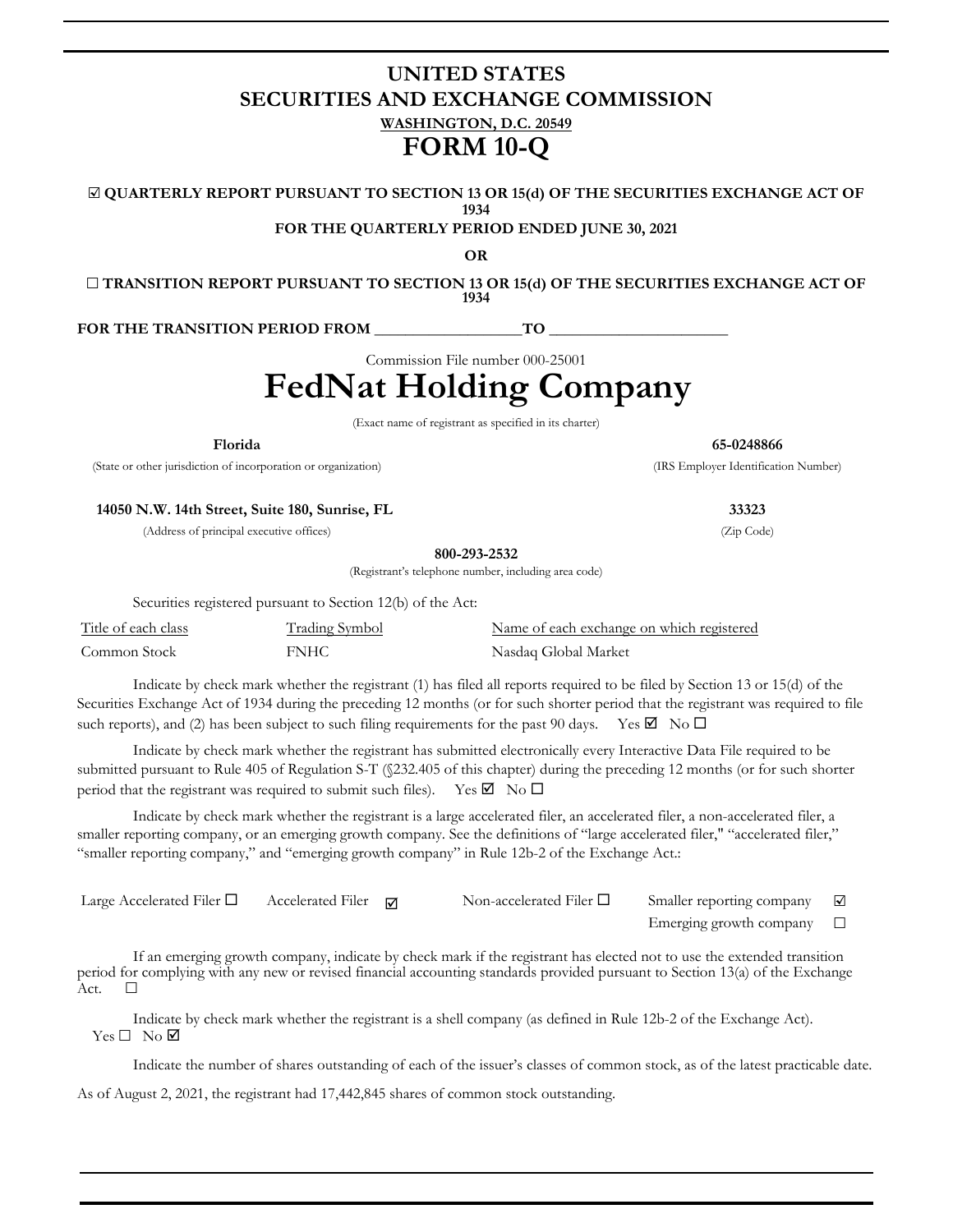## **FEDNAT HOLDING COMPANY TABLE OF CONTENTS**

# **PART I: FINANCIAL INFORMATION PAGE ITEM 1** Financial Statements **1 ITEM 2** Management's Discussion and Analysis of Financial Condition and Results of Operations 31 **ITEM 3** Quantitative and Qualitative Disclosures about Market Risk 49 **ITEM 4** Controls and Procedures 49 **PART II: OTHER INFORMATION ITEM 1** Legal Proceedings 51 **ITEM 1A** Risk Factors 51 **ITEM 2** Unregistered Sales of Equity Securities and Use of Proceeds 51 **ITEM 3** Defaults upon Senior Securities 51 **ITEM 4** Mine Safety Disclosures 51 **ITEM 5** Other Information 51 **ITEM 6** Exhibits 52 **SIGNATURES** 53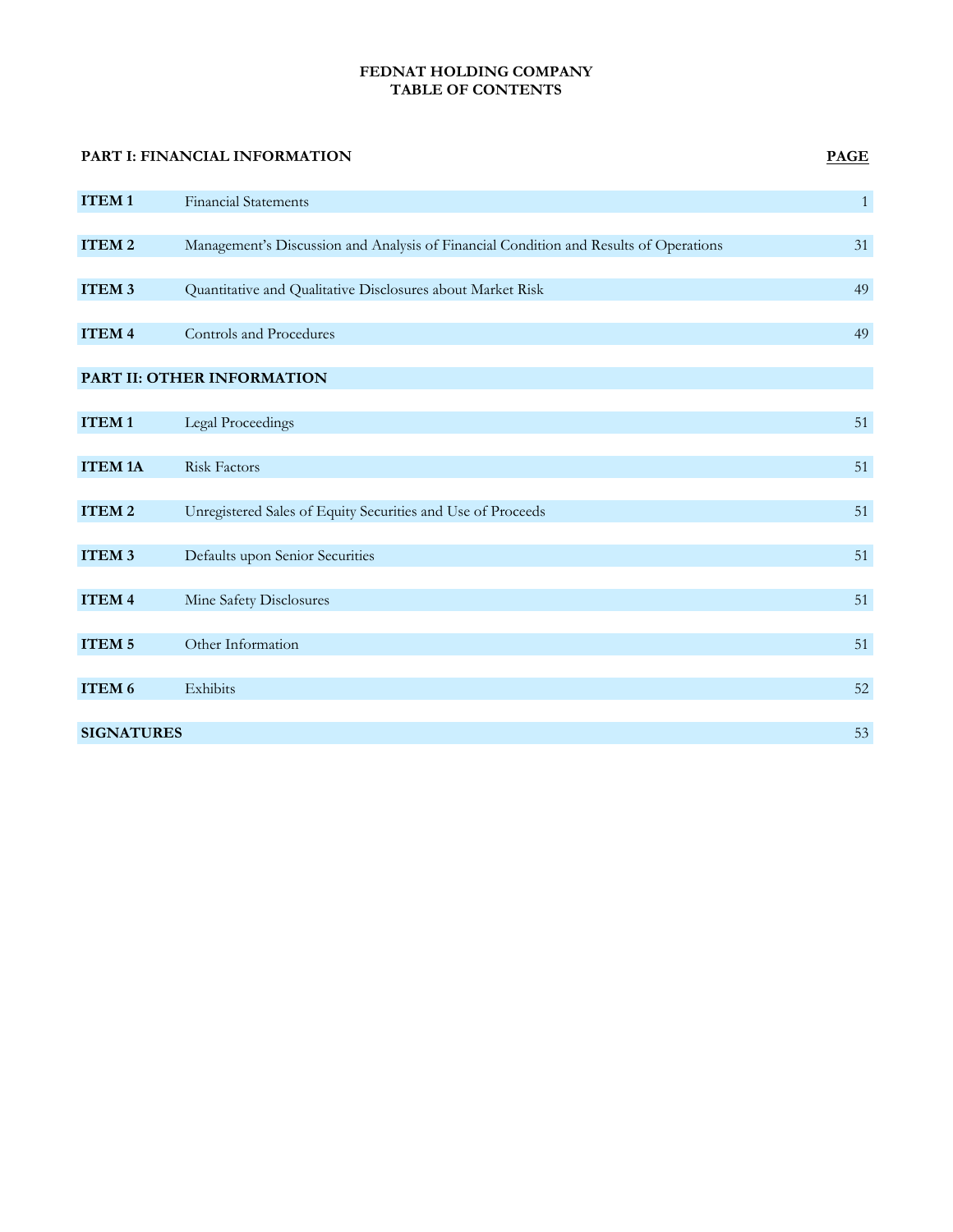## **PART I: FINANCIAL INFORMATION**

**Item 1. Financial Statements**

## **FEDNAT HOLDING COMPANY AND SUBSIDIARIES CONSOLIDATED BALANCE SHEETS**

(In thousands, except share and per share data) (Unaudited)

|                                                                                                                                 | June 30,<br>2021 |      | December 31,<br>2020 |
|---------------------------------------------------------------------------------------------------------------------------------|------------------|------|----------------------|
| <b>ASSETS</b>                                                                                                                   |                  |      |                      |
| Investments:                                                                                                                    |                  |      |                      |
| Debt securities, available-for-sale, at fair value (amortized cost of \$409,563 and \$473,126,<br>respectively)                 | \$<br>418,301    | \$   | 488,210              |
| Equity securities, at fair value                                                                                                | 6,008            |      | 3,157                |
| Total investments                                                                                                               | 424,309          |      | 491,367              |
| Cash and cash equivalents                                                                                                       | 110,608          |      | 102,367              |
| Prepaid reinsurance premiums                                                                                                    | 191,033          |      | 278,272              |
| Premiums receivable, net of allowance of \$185 and \$233, respectively                                                          | 47,460           |      | 50,803               |
| Reinsurance recoverable, net of allowance of \$322 and \$65, respectively                                                       | 489,539          |      | 413,026              |
| Deferred acquisition costs, net                                                                                                 | 24,825           |      | 25,405               |
| Current and deferred income taxes, net                                                                                          | 29,786           |      | 35,035               |
| Other assets                                                                                                                    | 38,410           |      | 32,262               |
| Total assets                                                                                                                    | \$<br>1,355,970  | - \$ | 1,428,537            |
|                                                                                                                                 |                  |      |                      |
| LIABILITIES AND SHAREHOLDERS' EQUITY                                                                                            |                  |      |                      |
| Liabilities                                                                                                                     |                  |      |                      |
| Loss and loss adjustment expense reserves                                                                                       | \$<br>583,414    | \$   | 540,367              |
| Unearned premiums                                                                                                               | 379,800          |      | 366,789              |
| Reinsurance payable and funds withheld liabilities                                                                              | 118,713          |      | 202,827              |
| Long-term debt, net of deferred financing costs of \$2,312 and \$1,317, respectively                                            | 118,688          |      | 98,683               |
| Deferred revenue                                                                                                                | 6,852            |      | 7,187                |
| Other liabilities                                                                                                               | 50,089           |      | 54,524               |
| Total liabilities                                                                                                               | 1,257,556        |      | 1,270,377            |
|                                                                                                                                 |                  |      |                      |
| Commitments and contingencies (see Note 10)                                                                                     |                  |      |                      |
| <b>Shareholders' Equity</b>                                                                                                     |                  |      |                      |
| Preferred stock, \$0.01 par value: 1,000,000 shares authorized                                                                  |                  |      |                      |
| Common stock, \$0.01 par value: 50,000,000 shares authorized; 17,442,845 and 13,717,908 issued<br>and outstanding, respectively | 174              |      | 137                  |
| Additional paid-in capital                                                                                                      | 185,578          |      | 169,298              |
| Accumulated other comprehensive income (loss)                                                                                   | 5,073            |      | 11,386               |
| Retained earnings (deficit)                                                                                                     | (92, 411)        |      | (22, 661)            |
| Total shareholders' equity                                                                                                      | 98,414           |      | 158,160              |
| Total liabilities and shareholders' equity                                                                                      | \$<br>1,355,970  | \$   | 1,428,537            |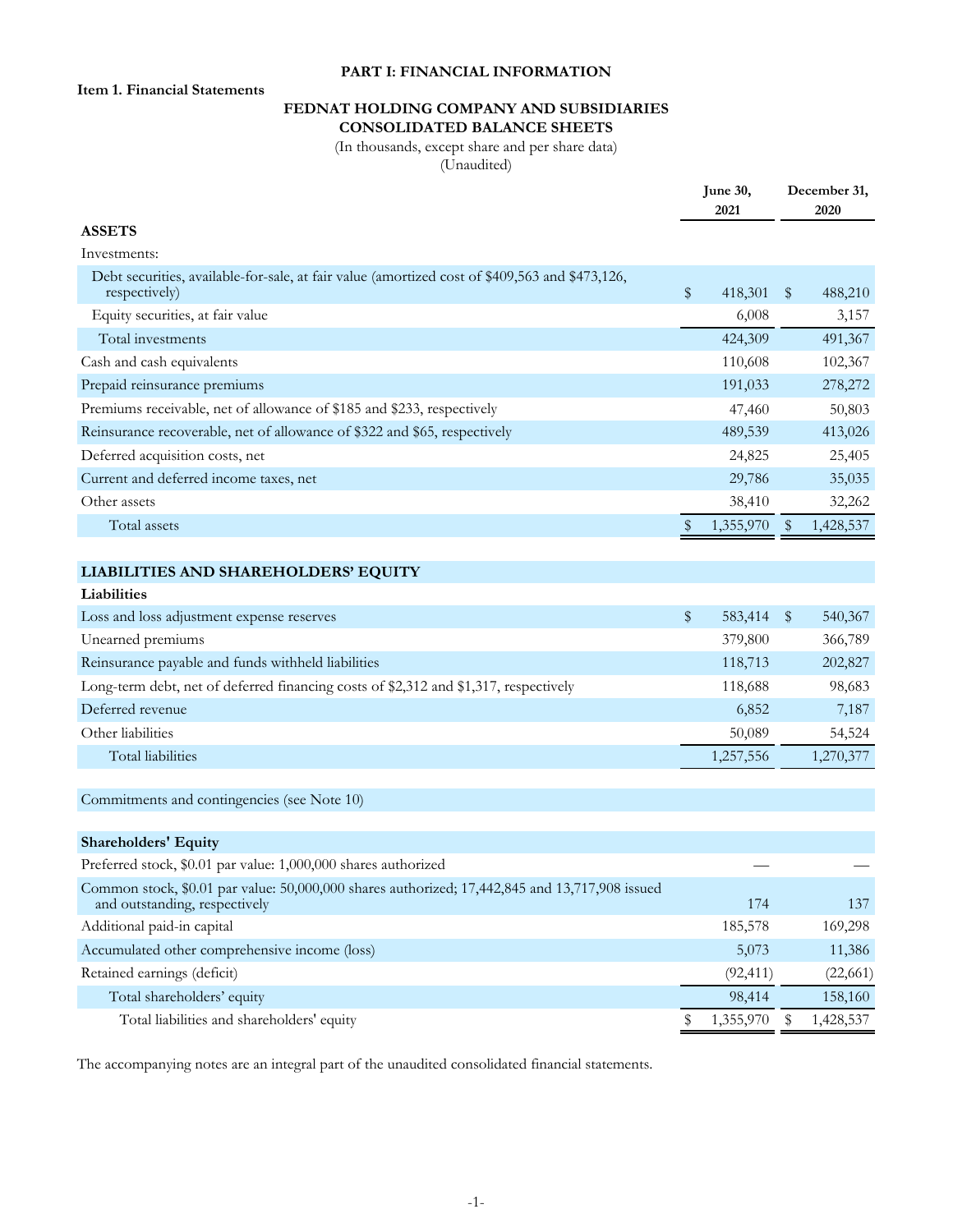## **FEDNAT HOLDING COMPANY AND SUBSIDIARIES CONSOLIDATED STATEMENTS OF OPERATIONS**

(In thousands, except share and per share data) (Unaudited)

|                                                               |                         | <b>Three Months Ended</b> |                         |             | <b>Six Months Ended</b> |             |            |           |  |  |  |  |  |  |  |
|---------------------------------------------------------------|-------------------------|---------------------------|-------------------------|-------------|-------------------------|-------------|------------|-----------|--|--|--|--|--|--|--|
|                                                               |                         |                           | June 30,                |             |                         | June 30,    |            |           |  |  |  |  |  |  |  |
|                                                               |                         | 2021                      |                         | 2020        |                         | 2021        |            | 2020      |  |  |  |  |  |  |  |
| Revenues:                                                     |                         |                           |                         |             |                         |             |            |           |  |  |  |  |  |  |  |
| Net premiums earned                                           | \$                      | 35,481                    | $\sqrt[6]{\frac{1}{2}}$ | 111,478     | $\mathbb{S}$            | 75,226      | $\sqrt{3}$ | 217,388   |  |  |  |  |  |  |  |
| Net investment income                                         |                         | 1,733                     |                         | 3,341       |                         | 3,407       |            | 7,233     |  |  |  |  |  |  |  |
| Net realized and unrealized gains (losses)                    |                         | 9,584                     |                         | 10,383      |                         | 9,676       |            | 7,558     |  |  |  |  |  |  |  |
| Direct written policy fees                                    |                         | 3,236                     |                         | 3,593       |                         | 6,551       |            | 7,059     |  |  |  |  |  |  |  |
| Other income                                                  |                         | 9,004                     |                         | 5,224       |                         | 16,926      |            | 10,480    |  |  |  |  |  |  |  |
| Total revenues                                                |                         | 59,038                    |                         | 134,019     |                         | 111,786     |            | 249,718   |  |  |  |  |  |  |  |
|                                                               |                         |                           |                         |             |                         |             |            |           |  |  |  |  |  |  |  |
| Costs and expenses:                                           |                         |                           |                         |             |                         |             |            |           |  |  |  |  |  |  |  |
| Losses and loss adjustment expenses                           |                         | 77,430                    |                         | 129,916     |                         | 125,446     |            | 198,846   |  |  |  |  |  |  |  |
| Commissions and other underwriting expenses                   |                         | 17,355                    |                         | 29,270      |                         | 38,386      |            | 65,625    |  |  |  |  |  |  |  |
| General and administrative expenses                           |                         | 5,814                     |                         | 5,663       |                         | 11,880      |            | 11,908    |  |  |  |  |  |  |  |
| Interest expense                                              |                         | 2,229                     |                         | 1,915       |                         | 4,155       |            | 3,830     |  |  |  |  |  |  |  |
| Total costs and expenses                                      |                         | 102,828                   |                         | 166,764     |                         | 179,867     |            | 280,209   |  |  |  |  |  |  |  |
|                                                               |                         |                           |                         |             |                         |             |            |           |  |  |  |  |  |  |  |
| Income (loss) before income taxes                             |                         | (43,790)                  |                         | (32, 745)   |                         | (68,081)    |            | (30, 491) |  |  |  |  |  |  |  |
| Income tax expense (benefit)                                  |                         | 6,579                     |                         | (11,266)    |                         | 1,669       |            | (11, 145) |  |  |  |  |  |  |  |
| Net income (loss)                                             | $\sqrt[6]{\frac{1}{2}}$ | (50, 369)                 | $\sqrt{3}$              | (21, 479)   | $\frac{1}{2}$           | (69, 750)   | $\sqrt{3}$ | (19, 346) |  |  |  |  |  |  |  |
|                                                               |                         |                           |                         |             |                         |             |            |           |  |  |  |  |  |  |  |
| Net Income (Loss) Per Common Share                            |                         |                           |                         |             |                         |             |            |           |  |  |  |  |  |  |  |
| Basic                                                         | \$                      | $(2.89)$ \$               |                         | $(1.57)$ \$ |                         | $(4.39)$ \$ |            | (1.38)    |  |  |  |  |  |  |  |
| Diluted                                                       |                         | (2.89)                    |                         | (1.57)      |                         | (4.39)      |            | (1.38)    |  |  |  |  |  |  |  |
|                                                               |                         |                           |                         |             |                         |             |            |           |  |  |  |  |  |  |  |
| Weighted Average Number of Shares of Common Stock Outstanding |                         |                           |                         |             |                         |             |            |           |  |  |  |  |  |  |  |
| Basic                                                         |                         | 17,411                    |                         | 13,714      |                         | 15,901      |            | 13,981    |  |  |  |  |  |  |  |
| Diluted                                                       |                         | 17,411                    |                         | 13,714      |                         | 15,901      |            | 13,981    |  |  |  |  |  |  |  |
|                                                               |                         |                           |                         |             |                         |             |            |           |  |  |  |  |  |  |  |
| Dividends Declared Per Common Share                           | \$                      |                           | \$                      | 0.09        | \$                      |             | \$         | 0.18      |  |  |  |  |  |  |  |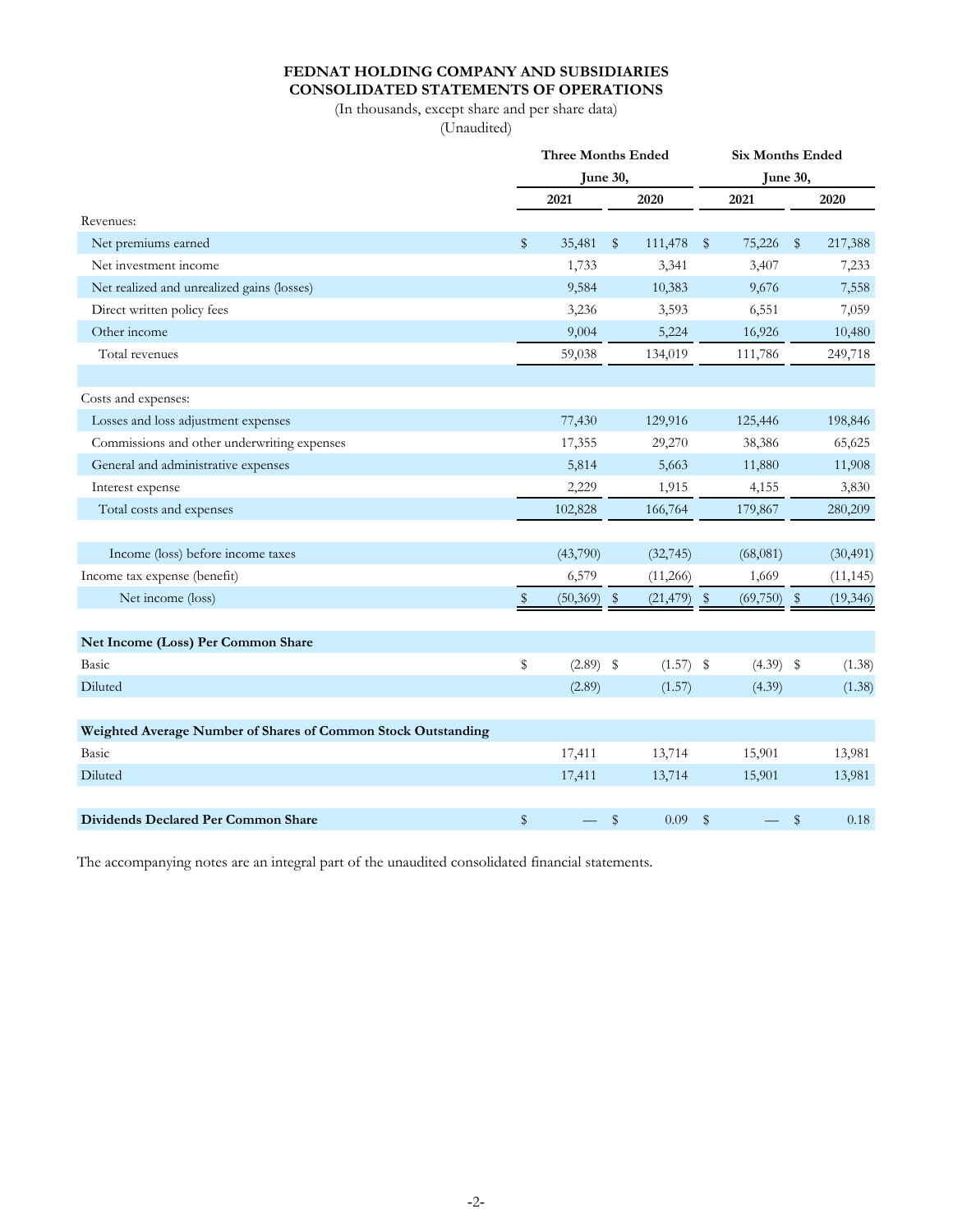## **FEDNAT HOLDING COMPANY AND SUBSIDIARIES CONSOLIDATED STATEMENTS OF COMPREHENSIVE INCOME (LOSS)**

| (In thousands) |  |
|----------------|--|
| (Unaudited)    |  |

|                                                                                 |              | <b>Three Months Ended</b> |  |                | <b>Six Months Ended</b> |           |  |          |  |  |  |  |  |
|---------------------------------------------------------------------------------|--------------|---------------------------|--|----------------|-------------------------|-----------|--|----------|--|--|--|--|--|
|                                                                                 |              | June $30$ ,               |  |                | June $30$ ,             |           |  |          |  |  |  |  |  |
|                                                                                 | 2021         |                           |  | 2020           |                         | 2021      |  | 2020     |  |  |  |  |  |
|                                                                                 |              |                           |  |                |                         |           |  |          |  |  |  |  |  |
| Net income (loss)                                                               | $\mathbb{S}$ | $(50,369)$ \$             |  | $(21, 479)$ \$ |                         | (69,750)  |  | (19,346) |  |  |  |  |  |
|                                                                                 |              |                           |  |                |                         |           |  |          |  |  |  |  |  |
| Change in net unrealized gains (losses) on investments, available-for-sale, net |              |                           |  |                |                         |           |  |          |  |  |  |  |  |
| of tax                                                                          |              | 887                       |  | 8,137          |                         | (6,313)   |  | 4,109    |  |  |  |  |  |
| Comprehensive income (loss)                                                     |              | (49, 482)                 |  | (13, 342)      |                         | (76, 063) |  | (15,237) |  |  |  |  |  |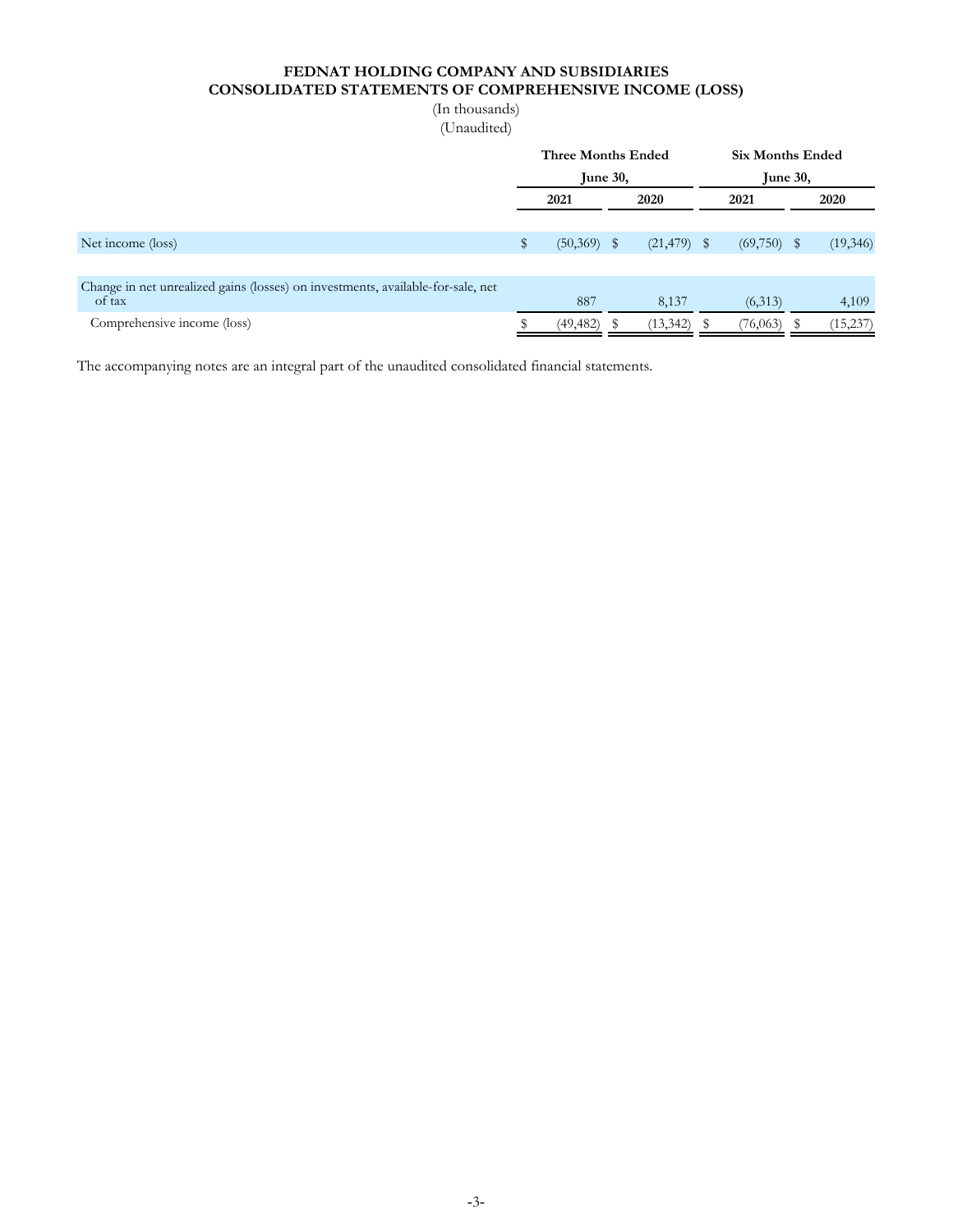## **FEDNAT HOLDING COMPANY AND SUBSIDIARIES CONSOLIDATED STATEMENTS OF CHANGES IN SHAREHOLDERS' EQUITY**

(In thousands, except share data)

(Unaudited)

|                                                    |           |                     |  |            |              |            |  | Accumulated   |               |               |
|----------------------------------------------------|-----------|---------------------|--|------------|--------------|------------|--|---------------|---------------|---------------|
|                                                    |           | <b>Common Stock</b> |  | Additional |              | Other      |  | Retained      | Total         |               |
|                                                    | Preferred | Issued              |  |            |              | Paid-in    |  | Comprehensive | Earnings      | Shareholders' |
|                                                    | Stock     | <b>Shares</b>       |  | Amount     |              | Capital    |  | Income (Loss) | (Deficit)     | Equity        |
| Balance as of April 1, 2021                        |           | 17,313,461          |  | 173        | $\mathbf{h}$ | 184,792 \$ |  | 4,186         | $(42,042)$ \$ | 147,109       |
| Net income (loss)                                  |           |                     |  |            |              |            |  |               | (50, 369)     | (50, 369)     |
| Other comprehensive income (loss)                  |           |                     |  |            |              | –          |  | 887           |               | 887           |
| Issuance of common stock                           |           | 100,650             |  |            |              | 448        |  |               |               | 449           |
| Shares issued under share-based compensation plans |           | 28,734              |  |            |              | _          |  |               | _             | –             |
| Share-based compensation                           |           |                     |  | __         |              | 338        |  |               | __            | 338           |
| Balance as of June 30, 2021                        |           | 17,442,845          |  | 174        |              | 185,578    |  | 5,073         | (92, 411)     | 98,414        |

|                                                    |                          |                     |     |        |   |                               | Accumulated                     |    |                          |     |               |
|----------------------------------------------------|--------------------------|---------------------|-----|--------|---|-------------------------------|---------------------------------|----|--------------------------|-----|---------------|
|                                                    |                          | <b>Common Stock</b> |     |        |   | Additional                    | Other                           |    | Retained                 |     | Total         |
|                                                    | Preferred                | Issued              |     |        |   | Paid-in                       | Comprehensive                   |    | Earnings                 |     | Shareholders' |
|                                                    | Stock                    | <b>Shares</b>       |     | Amount |   | Capital                       | Income (Loss)                   |    | (Deficit)                |     | Equity        |
| Balance as of April 1, 2020                        |                          | 13,949,971          | - 5 | 139    | S | $168,130$ \$                  | 6,253                           | -8 | 64,652                   | - S | 239,174       |
| Net income (loss)                                  |                          |                     |     |        |   |                               |                                 |    | (21, 479)                |     | (21, 479)     |
| Other comprehensive income (loss)                  |                          |                     |     |        |   |                               | 8,137                           |    | $\overline{\phantom{m}}$ |     | 8,137         |
| Dividends declared                                 |                          |                     |     | --     |   | __                            | $\hspace{0.1mm}-\hspace{0.1mm}$ |    | (1,258)                  |     | (1,258)       |
| Shares issued under share-based compensation plans |                          | 29,856              |     |        |   |                               |                                 |    |                          |     |               |
| Repurchases of common stock                        |                          | (276, 652)          |     | (3)    |   | $\overbrace{\phantom{aaaaa}}$ | $\hspace{0.1mm}-\hspace{0.1mm}$ |    | (3,247)                  |     | (3,250)       |
| Share-based compensation                           |                          |                     |     |        |   | 355                           |                                 |    | _                        |     | 355           |
| Balance as of June 30, 2020                        | $\overline{\phantom{m}}$ | 13,703,175          |     | 137    |   | 168,485                       | 14,390                          |    | 38,668                   |     | 221,680       |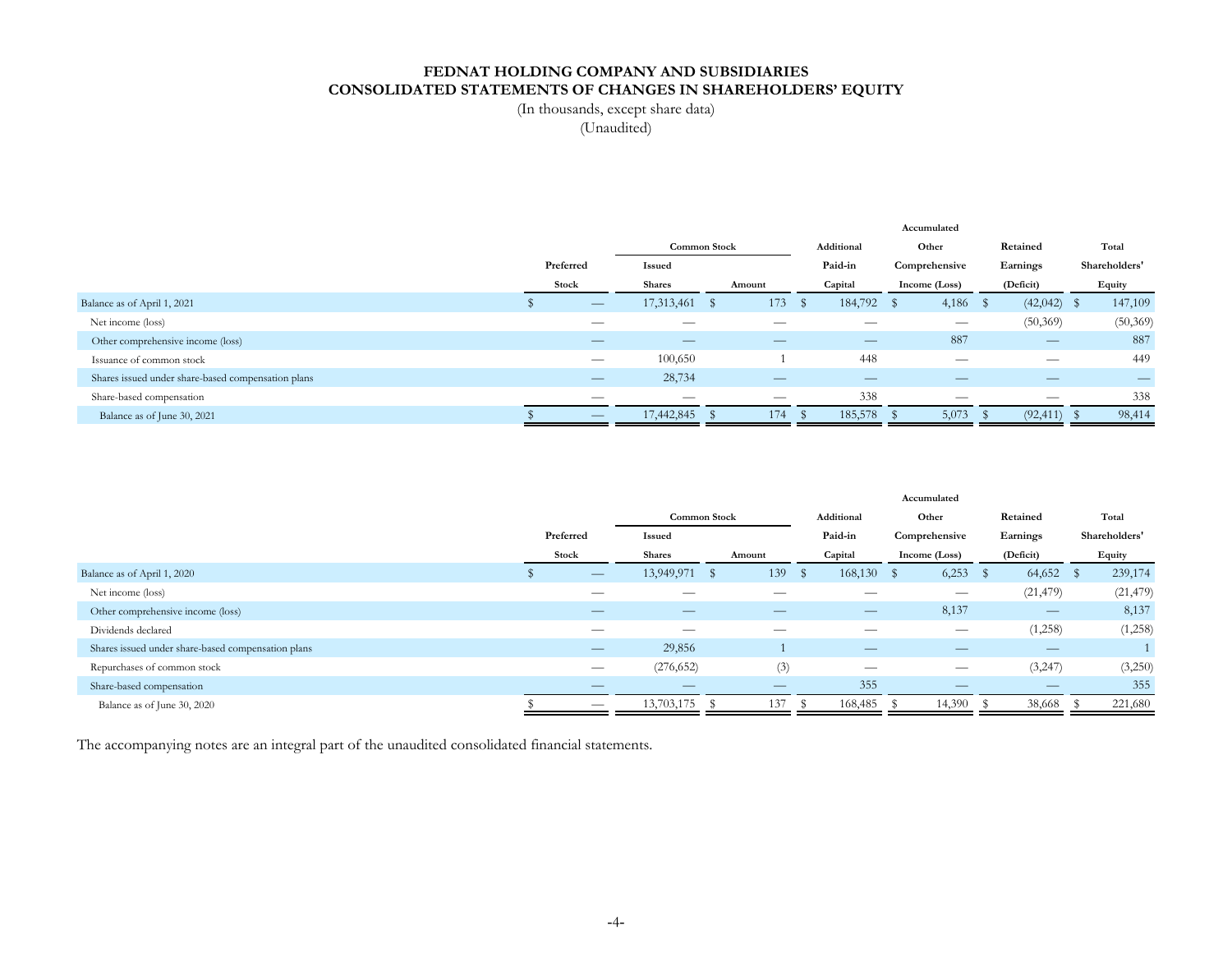## **FEDNAT HOLDING COMPANY AND SUBSIDIARIES CONSOLIDATED STATEMENT OF CHANGES IN SHAREHOLDERS' EQUITY (CONTINUED)**

(In thousands, except share data)

(Unaudited)

|                                                    |                               |                                |     |        |            |                          |       | Accumulated                   |          |                               |               |
|----------------------------------------------------|-------------------------------|--------------------------------|-----|--------|------------|--------------------------|-------|-------------------------------|----------|-------------------------------|---------------|
|                                                    |                               | <b>Common Stock</b>            |     |        | Additional |                          | Other |                               | Retained |                               | Total         |
|                                                    | Preferred                     | Issued                         |     |        |            | Paid-in                  |       | Comprehensive                 |          | Earnings                      | Shareholders' |
|                                                    | Stock                         | <b>Shares</b>                  |     | Amount |            | Capital                  |       | Income (Loss)                 |          | (Deficit)                     | Equity        |
| Balance as of January 1, 2021                      | $\overline{\phantom{m}}$      | 13,717,908                     | - S | 137    | S          | 169,298                  | - \$  | 11,386                        | - 5      | $(22,661)$ \$                 | 158,160       |
| Net income (loss)                                  |                               |                                |     |        |            |                          |       | $\overbrace{\phantom{aaaaa}}$ |          | (69,750)                      | (69,750)      |
| Other comprehensive income (loss)                  |                               |                                |     |        |            |                          |       | (6,313)                       |          | $\overline{\phantom{0}}$      | (6,313)       |
| Issuance of common stock                           | $\overbrace{\phantom{aaaaa}}$ | 3,600,650                      |     | 36     |            | 15,535                   |       | __                            |          |                               | 15,571        |
| Shares issued under share-based compensation plans |                               | 124,287                        |     |        |            | $\overline{\phantom{m}}$ |       |                               |          | $\overbrace{\phantom{aaaaa}}$ |               |
| Share-based compensation                           | __                            | $\overbrace{\hspace{25mm}}^{}$ |     | –      |            | 745                      |       |                               |          | –                             | 745           |
| Balance as of June 30, 2021                        | —                             | 17,442,845                     |     | 174    |            | 185,578                  |       | 5,073                         |          | (92, 411)                     | 98,414        |

|                                                    |                          |               |        |     |               |      | Accumulated              |              |                                |      |               |
|----------------------------------------------------|--------------------------|---------------|--------|-----|---------------|------|--------------------------|--------------|--------------------------------|------|---------------|
|                                                    | Common Stock             |               |        |     | Additional    |      | Other                    |              | Retained                       |      | Total         |
|                                                    | Preferred                | <b>Issued</b> |        |     | Paid-in       |      | Comprehensive            |              | Earnings                       |      | Shareholders' |
|                                                    | Stock                    | <b>Shares</b> | Amount |     | Capital       |      | Income (Loss)            |              | (Deficit)                      |      | Equity        |
| Balance as of January 1, 2020                      |                          | 14,414,821    | - \$   | 144 | 167,677<br>s. | - SS | 10,281                   | $\mathbf{s}$ | 70,591                         | - \$ | 248,693       |
| Cumulative effect of new accounting standards      | __                       |               |        |     |               |      |                          |              | (25)                           |      | (25)          |
| Net income (loss)                                  |                          |               |        | _   | _             |      | $\overline{\phantom{m}}$ |              | (19,346)                       |      | (19, 346)     |
| Other comprehensive income (loss)                  | __                       |               |        |     | __            |      | 4,109                    |              | $\overbrace{\hspace{25mm}}^{}$ |      | 4,109         |
| Dividends declared                                 | —                        | —             |        | _   | _             |      | $\overline{\phantom{m}}$ |              | (2,560)                        |      | (2,560)       |
| Shares issued under share-based compensation plans |                          | 88,589        |        |     | __            |      | __                       |              | $\overbrace{\hspace{25mm}}^{}$ |      |               |
| Repurchases of common stock                        |                          | (800, 235)    |        | (8) | _             |      |                          |              | (9,992)                        |      | (10,000)      |
| Share-based compensation                           |                          |               |        | __  | 808           |      |                          |              |                                |      | 808           |
| Balance as of June 30, 2020                        | $\overline{\phantom{m}}$ | 13,703,175    |        | 137 | 168,485       |      | 14,390                   |              | 38,668                         |      | 221,680       |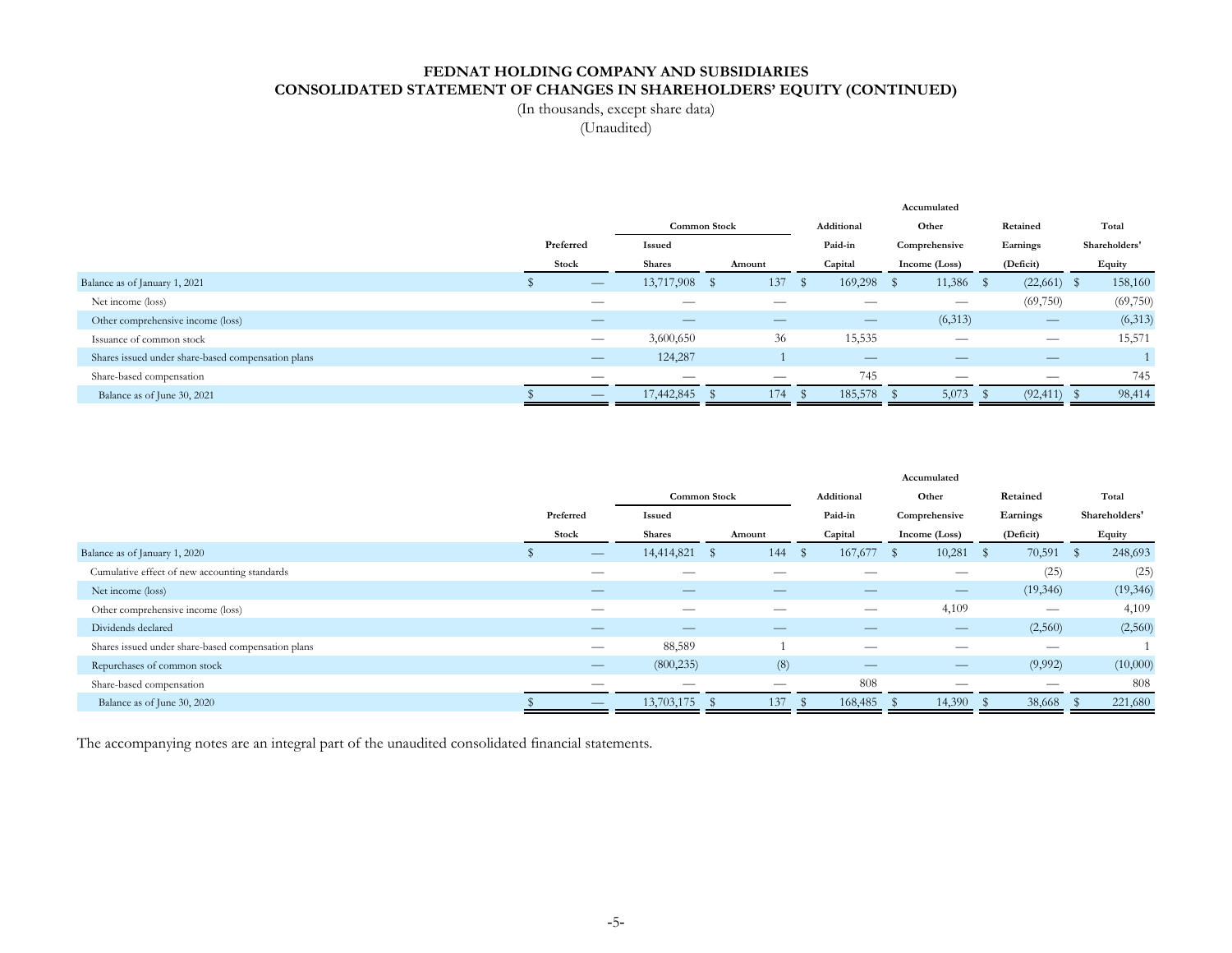## **FEDNAT HOLDING COMPANY AND SUBSIDIARIES CONSOLIDATED STATEMENTS OF CASH FLOWS**

(In thousands) (Unaudited)

|                                                                                                    |                     | <b>Six Months Ended</b> |
|----------------------------------------------------------------------------------------------------|---------------------|-------------------------|
|                                                                                                    |                     | June 30,                |
|                                                                                                    | 2021                | 2020                    |
| Cash flow from operating activities:                                                               |                     |                         |
| Net income (loss)                                                                                  | \$<br>$(69,750)$ \$ | (19, 346)               |
| Adjustments to reconcile net income (loss) to net cash provided by (used in) operating activities: |                     |                         |
| Net realized and unrealized (gains) losses                                                         | (9,676)             | (7, 558)                |
| Amortization of investment premium or discount, net                                                | 2,163               | 1,092                   |
| Depreciation and amortization                                                                      | (40)                | 1,105                   |
| Share-based compensation                                                                           | 745                 | 808                     |
| Changes in operating assets and liabilities:                                                       |                     |                         |
| Prepaid reinsurance premiums                                                                       | 87,239              | 64,095                  |
| Premiums receivable, net                                                                           | 3,343               | (8,210)                 |
| Reinsurance recoverable, net                                                                       | (76, 513)           | (19, 126)               |
| Deferred acquisition costs, net                                                                    | 580                 | (6,886)                 |
| Current and deferred income taxes, net                                                             | 5,285               | (10, 184)               |
| Deferred revenue                                                                                   | (335)               | 128                     |
| Loss and loss adjustment expense reserves                                                          | 43,047              | 63,361                  |
| Unearned premiums                                                                                  | 13,011              | 22,869                  |
| Reinsurance payable and funds withheld liabilities                                                 | (84, 114)           | (34, 591)               |
| Other                                                                                              | 2,350               | 9,583                   |
| Net cash provided by (used in) operating activities                                                | (82,665)            | 57,140                  |
| Cash flow from investing activities:                                                               |                     |                         |
| Proceeds from sales of equity securities                                                           |                     | 5,706                   |
| Proceeds from sales of debt securities                                                             | 132,003             | 308,760                 |
| Purchases of equity securities                                                                     | (2,745)             | (4, 451)                |
| Purchases of debt securities                                                                       | (121, 361)          | (349, 807)              |
| Maturities and redemptions of debt securities                                                      | 47,560              | 28,339                  |
| Purchases of property and equipment                                                                | (342)               | (2,161)                 |
| Net cash provided by (used in) investing activities                                                | 55,115              | (13, 614)               |
| Cash flow from financing activities:                                                               |                     |                         |
| Proceeds from issuance of long-term debt, net of issuance costs                                    | 20,038              |                         |
| Purchases of FedNat Holding Company common stock                                                   |                     | (10, 418)               |
| Issuance of common stock                                                                           | 15,752              |                         |
| Issuance of common stock for share-based awards                                                    | $\mathbf{1}$        | $\mathbf{1}$            |
| Dividends paid                                                                                     |                     | (2,560)                 |
| Net cash provided by (used in) financing activities                                                | 35,791              | (12, 977)               |
| Net increase (decrease) in cash and cash equivalents                                               | 8,241               | 30,549                  |
| Cash and cash equivalents at beginning-of-period                                                   | 102,367             | 133,361                 |
| Cash and cash equivalents at end-of-period                                                         | \$<br>110,608       | \$<br>163,910           |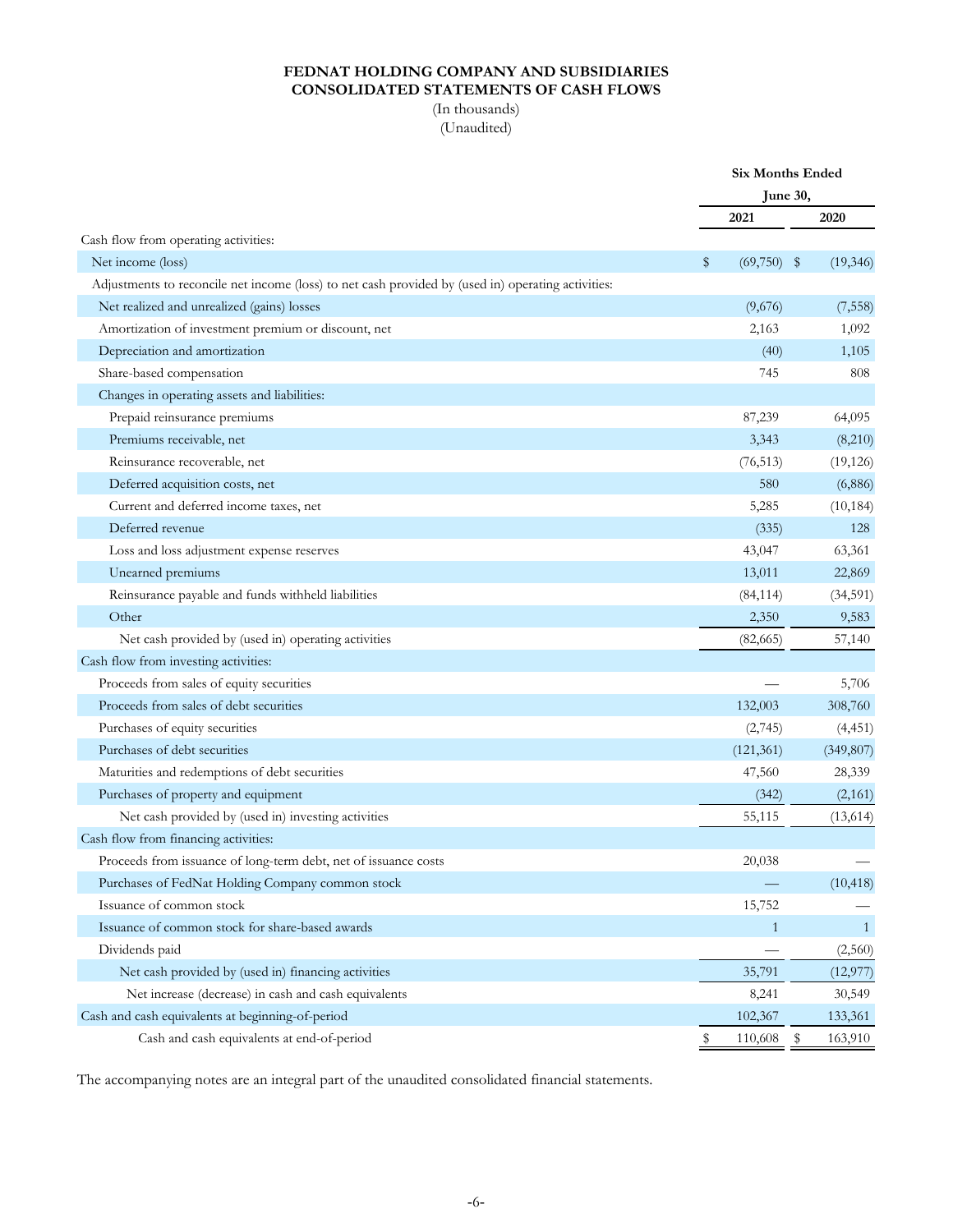## **FEDNAT HOLDING COMPANY AND SUBSIDIARIES CONSOLIDATED STATEMENTS OF CASH FLOWS**

(In thousands) (Unaudited) (Continued)

|                                                            | <b>Six Months Ended</b> |            |  |          |  |  |  |
|------------------------------------------------------------|-------------------------|------------|--|----------|--|--|--|
|                                                            | June 30,                |            |  |          |  |  |  |
|                                                            |                         | 2021       |  | 2020     |  |  |  |
| Supplemental disclosure of cash flow information:          |                         |            |  |          |  |  |  |
| Cash paid (received) during the period for interest        | \$                      | $3,750$ \$ |  | 3,750    |  |  |  |
| Cash paid (received) during the period for income taxes    |                         | (3,603)    |  | (923)    |  |  |  |
|                                                            |                         |            |  |          |  |  |  |
| Significant non-cash investing and financing transactions: |                         |            |  |          |  |  |  |
| Right-of-use asset                                         |                         | (7,068)    |  | (7, 772) |  |  |  |
| Lease liability                                            |                         | 7,068      |  | 7,772    |  |  |  |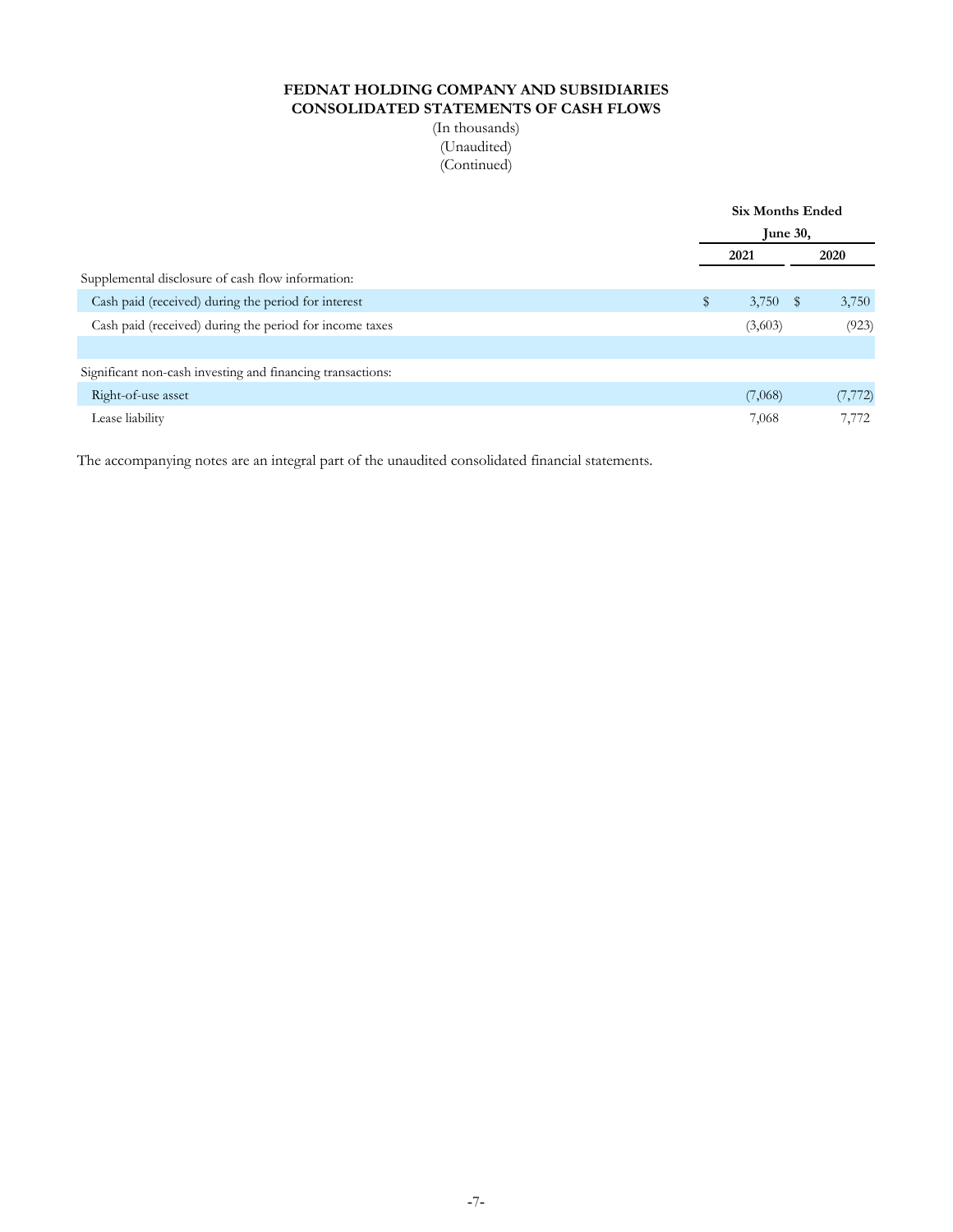## **1. ORGANIZATION, CONSOLIDATION AND BASIS OF PRESENTATION**

#### **Organization**

FedNat Holding Company ("FNHC," the "Company," "we," "us," or "our") is a regional insurance holding company that controls substantially all aspects of the insurance underwriting, distribution and claims processes through our subsidiaries and contractual relationships with independent agents and general agents. We, through our wholly owned subsidiaries, are authorized to underwrite and/or place homeowners multi-peril ("homeowners"), federal flood and other lines of insurance in Florida and other states. We market, distribute and service our own and third-party insurers' products and other services through a network of independent and general agents.

FedNat Insurance Company ("FNIC"), our largest wholly owned insurance subsidiary, is licensed as an admitted carrier to write homeowners property and casualty insurance by the state's insurance departments in Florida, Louisiana, Texas, Georgia, South Carolina, Alabama and Mississippi.

Maison Insurance Company ("MIC"), an insurance subsidiary, is licensed as an admitted carrier to write homeowners property and casualty insurance as well as wind/hail-only exposures by the state's insurance departments in Louisiana, Texas and Florida.

Monarch National Insurance Company ("MNIC"), an insurance subsidiary, is licensed as an admitted carrier to write homeowners property and casualty insurance in Florida.

#### **Material Distribution Relationships**

#### *Ivantage Select Agency, Inc.*

The Company is a party to an insurance agency master agreement with Ivantage Select Agency, Inc. ("ISA"), an affiliate of Allstate Insurance Company ("Allstate"), pursuant to which the Company has been authorized by ISA to appoint Allstate agents to offer our FNIC homeowners insurance products to consumers in Florida. As a percentage of the total homeowners premiums we underwrote, 19.8% and 21.2% were from Allstate's network of Florida agents, for the three months ended June 30, 2021 and 2020, respectively. As a percentage of the total homeowners premiums we underwrote, 19.7% and 20.9% were from Allstate's network of Florida agents, for the six months ended June 30, 2021 and 2020, respectively.

#### *SageSure Insurance Managers, LLC*

The Company is a party to a managing general underwriting agreement with SageSure Insurance Managers, LLC ("SageSure") to facilitate growth in our FNIC homeowners business outside of Florida. As a percentage of the total homeowners premiums, 28.5% and 27.2% of the Company's premiums were underwritten by SageSure, for the three months ended June 30, 2021 and 2020, respectively. As a percentage of the total homeowners premiums, 26.6% and 25.8% of the Company's premiums were underwritten by SageSure, for the six months ended June 30, 2021 and 2020, respectively. As part of our partnership with SageSure, previously we entered into a profit share agreement, whereby we shared 50% of net profits of this line of business through June 30, 2020, as calculated per the terms of the agreement, subject to certain limitations, which included limits on the net losses that SageSure could realize. The limit was based on the amount of inception to date profits within the profit share agreement. In addition, refer to Note 5 for information regarding a fully collateralized quota-share treaty on this book of business that became effective July 1, 2020.

#### **Basis of Presentation and Principles of Consolidation**

The accompanying consolidated financial statements have been prepared in conformity with accounting principles generally accepted in the United States ("GAAP"). The consolidated financial statements include the accounts of FNHC and its whollyowned subsidiaries and all entities in which the Company has a controlling financial interest and any variable interest entity ("VIE") of which the Company is the primary beneficiary. The Company's management believes the consolidated financial statements reflect all material adjustments, including normal recurring adjustments, necessary to fairly state the financial position, results of operations and cash flows of the Company for the periods presented. All significant intercompany accounts and transactions have been eliminated in consolidation.

The Company identifies a VIE as an entity that does not have sufficient equity to finance its own activities without additional financial support or where the equity investors lack certain characteristics of a controlling financial interest. The Company assesses its contractual, ownership or other interests in a VIE to determine if the Company's interest participates in the variability the VIE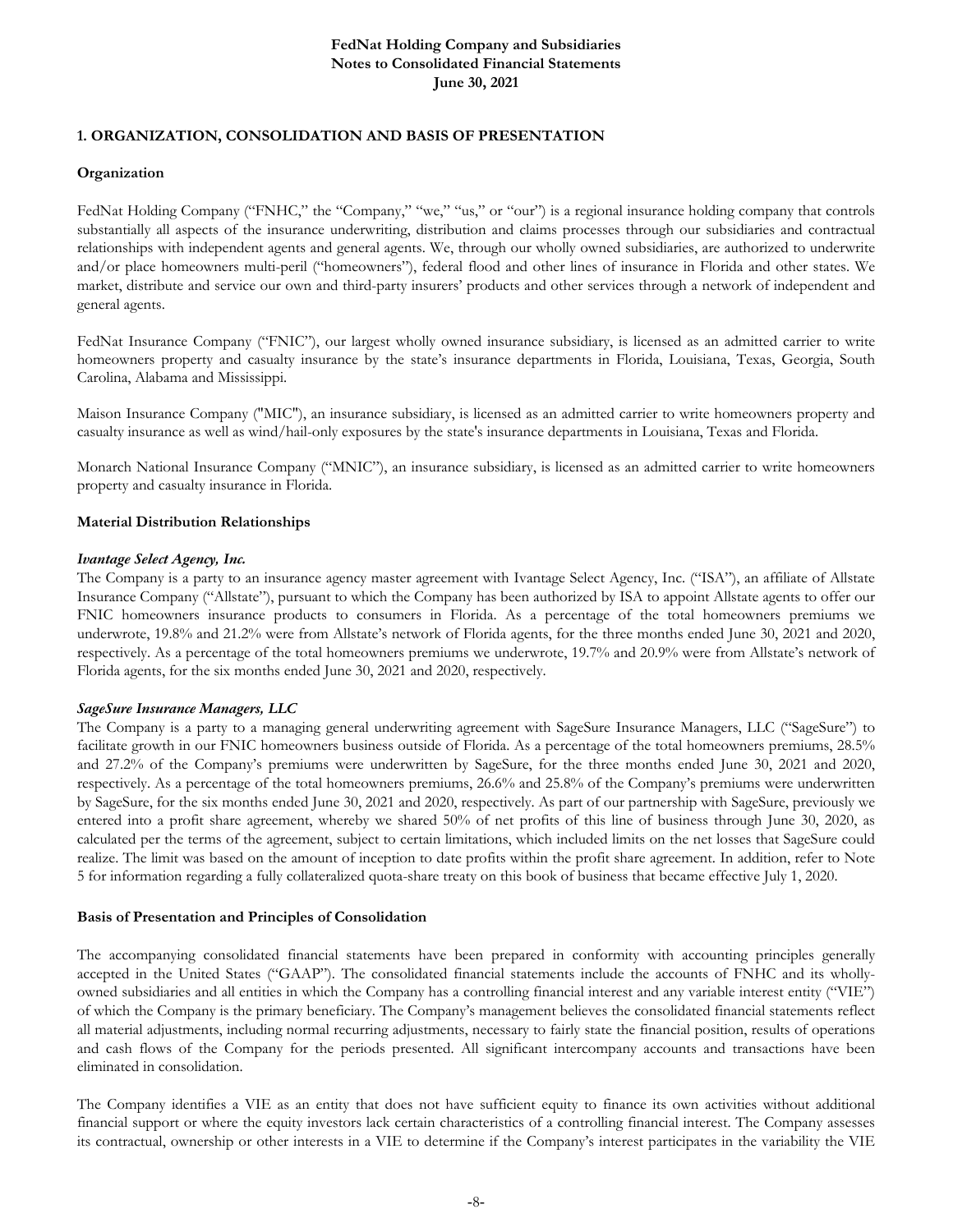was designed to absorb and pass onto variable interest holders. The Company performs an ongoing qualitative assessment of its variable interests in a VIE to determine whether the Company has a controlling financial interest and would therefore be considered the primary beneficiary of the VIE. If the Company determines it is the primary beneficiary of a VIE, the Company consolidates the assets and liabilities of the VIE in its consolidated financial statements.

## **2. SUMMARY OF SIGNIFICANT ACCOUNTING POLICIES AND PRACTICES**

Our significant accounting policies were described in Note 2 of our 2020 Form 10-K. Other than the update discussed below, there have been no significant changes in our significant accounting policies for the six months ended June 30, 2021. During the first six months of 2021, we purchased additional reinsurance limit excess of loss catastrophe reinsurance program for 2020-2021, which we determined had an embedded derivative. Refer to Notes 3 and 5 below for information regarding this embedded derivative.

When we enter into contracts containing embedded derivative instruments that possess economic characteristics not clearly and closely related to the economic characteristics of the host, and a separate instrument with the same terms would qualify as a derivative instrument, we bifurcate the embedded derivative from the host for measurement purposes. The embedded derivative is carried at fair value on our consolidated balance sheets and changes in fair value are recognized in net realized and unrealized gain (loss) on our consolidated statements of operations as they occur. The fair value of the embedded derivative is measured based upon the best estimates of current settlement values, using present value of projected cash flows.

## **Accounting Estimates and Assumptions**

The Company prepares the accompanying consolidated financial statements in accordance with GAAP, which requires management to make estimates and assumptions about future events that affect the amounts reported in the financial statements and accompanying notes. Future events and their effects cannot be determined with absolute certainty. Therefore, the determination of estimates requires the exercise of judgment. Actual results may materially differ from those estimates.

Similar to other property and casualty insurers, the Company's liability for loss and loss adjustment expenses ("LAE") reserves, although supported by actuarial projections and other data, is ultimately based on management's reasoned expectations of future events. Although considerable variability is inherent in these estimates, the Company believes that the liability and LAE reserve is adequate. The Company reviews and evaluates its estimates and assumptions regularly and makes adjustments, reflected in current operations, as necessary, on an ongoing basis.

## **Recently Issued Accounting Pronouncements, Adopted**

In December 2019, the Financial Accounting Standards Board ("FASB") issued 2019-12, *Simplifying the Accounting for Income Taxes,*  which removes certain exceptions to the general principles in Accounting Standards Codification ("ASC") Topic 740. The guidance also clarifies and amends existing guidance to improve consistent application. The Company adopted the guidance effective January 1, 2021, which did not have a material impact on the Company's consolidated financial condition or results of operations.

## **Recently Issued Accounting Pronouncements, Not Yet Adopted**

In January 2020, the FASB issued Accounting Standards Update ("ASU") 2020-1, *Accounting for Equity Securities and Equity Investments,*  which clarifies the interaction between accounting standards related to equity securities (Topic 321), equity method investments (Topic 323), and certain derivatives (Topic 815). The update clarifies that an entity should consider observable transactions that require it to either apply or discontinue the equity method of accounting for the purposes of applying the measurement alternative in accordance with Topic 321 immediately before applying or upon discontinuing the equity method. The update is effective for interim and annual reporting periods beginning after December 15, 2021, with early adoption permitted. The Company is in the early stage of evaluating the impact that the update will have on the Company's consolidated financial position or results of operations.

In August 2020, the FASB issued ASU 2020-6, *Accounting for Convertible Instruments and Contracts in an Entity's Own Equity* ("ASU 2020-6"), which simplifies an issuer's accounting for convertible instruments by eliminating two of the three models in the current guidance that requires separate accounting for certain embedded conversion features. The new guidance simplifies the settlement assessment that entities are required to perform to determine whether a contract qualifies for equity classification. ASU 2020-6 requires entities to use the if-converted method for all convertible instruments in the diluted earnings per share calculation and include the effect of potential share settlement (if the effect is more dilutive) for instruments that may be settled in cash or shares, except for certain liability-classified share-based payment awards. This new guidance requires disclosures about events that occur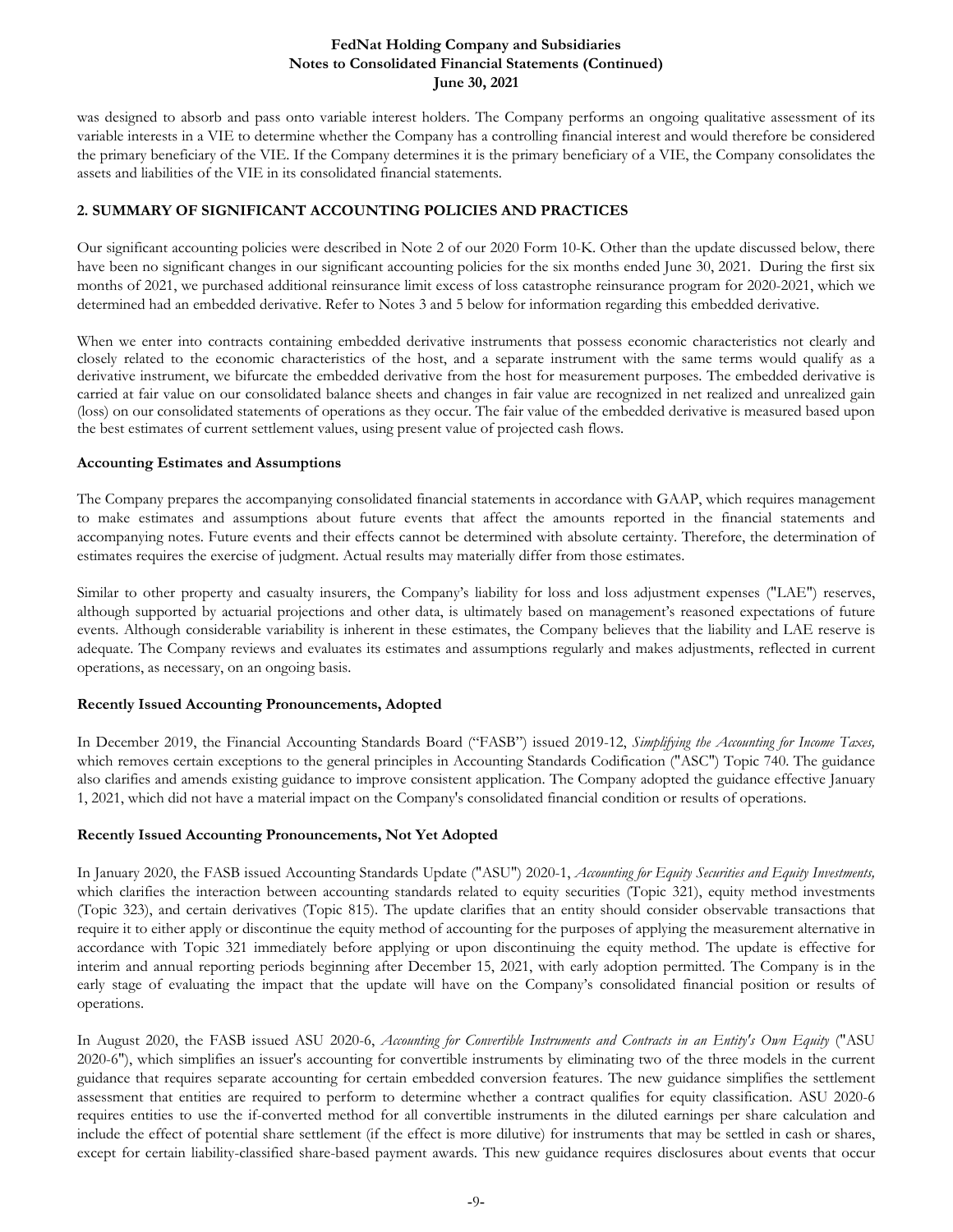during the reporting period and cause conversion contingencies to be met and about the fair value of convertible debt at the instrument level, among other things. ASU 2020-6 is effective for interim and annual reporting periods beginning after December 15, 2021, with early adoption permitted. The Company is in the early stage of evaluating the impact that the update will have on the Company's consolidated financial position or results of operations.

## **3. FAIR VALUE**

## **Fair Value Disclosures of Financial Instruments**

The Company accounts for financial instruments at fair value or the price that would be received to sell an asset or paid to transfer a liability in an orderly transaction between market participants at the measurement date. Fair value measurements are generally based upon observable and unobservable inputs. Observable inputs are based on market data from independent sources, while unobservable inputs reflect the Company's view of market assumptions in the absence of observable market information. All assets and liabilities that are recorded at fair value are classified and disclosed in one of the following three categories:

- Level 1 Quoted market prices (unadjusted) for identical assets or liabilities in active markets is defined as a market where transactions for the financial statement occur with sufficient frequency and volume to provide pricing information on an ongoing basis, or observable inputs;
- **Level 2** Quoted market prices for similar assets or liabilities and valuations, using models or other valuation techniques using observable market data. Significant other observable that can be corroborated by observable market data; and
- **Level 3** Instruments that use non-binding broker quotes or model driven valuations that do not have observable market data or those that are estimated based on an ownership interest to which a proportionate share of net assets is attributed.

If the inputs used to measure fair value fall within different levels of the hierarchy, the category level is based on the lowest priority level input that is significant to the fair value measurement of the instrument.

The Company's financial instruments measured at fair value on a recurring basis and the level of the fair value hierarchy of inputs used consisted of the following:

|                                                      |              |        |              | June 30, 2021  |      |         |               |
|------------------------------------------------------|--------------|--------|--------------|----------------|------|---------|---------------|
|                                                      | Level 1      |        |              | Level 2        |      | Level 3 | Total         |
|                                                      |              |        |              | (In thousands) |      |         |               |
| Debt securities - available-for-sale, at fair value: |              |        |              |                |      |         |               |
| United States government obligations and authorities | $\mathbb{S}$ | 48,293 | $\mathbb{S}$ | 75,335         | - \$ |         | \$<br>123,628 |
| Obligations of states and political subdivisions     |              |        |              | 22,003         |      |         | 22,003        |
| Corporate securities                                 |              |        |              | 241,180        |      |         | 241,180       |
| International securities                             |              |        |              | 31,490         |      |         | 31,490        |
| Debt securities, at fair value                       |              | 48,293 |              | 370,008        |      |         | 418,301       |
|                                                      |              |        |              |                |      |         |               |
| Equity securities, at fair value                     |              | 1,917  |              | 4,091          |      |         | 6,008         |
|                                                      |              |        |              |                |      |         |               |
| Total investments, at fair value                     |              | 50,210 |              | 374,099        |      |         | 424,309       |
|                                                      |              |        |              |                |      |         |               |
| Other assets - embedded derivative, at fair value    | \$           |        |              |                |      | 10,725  | 10,725        |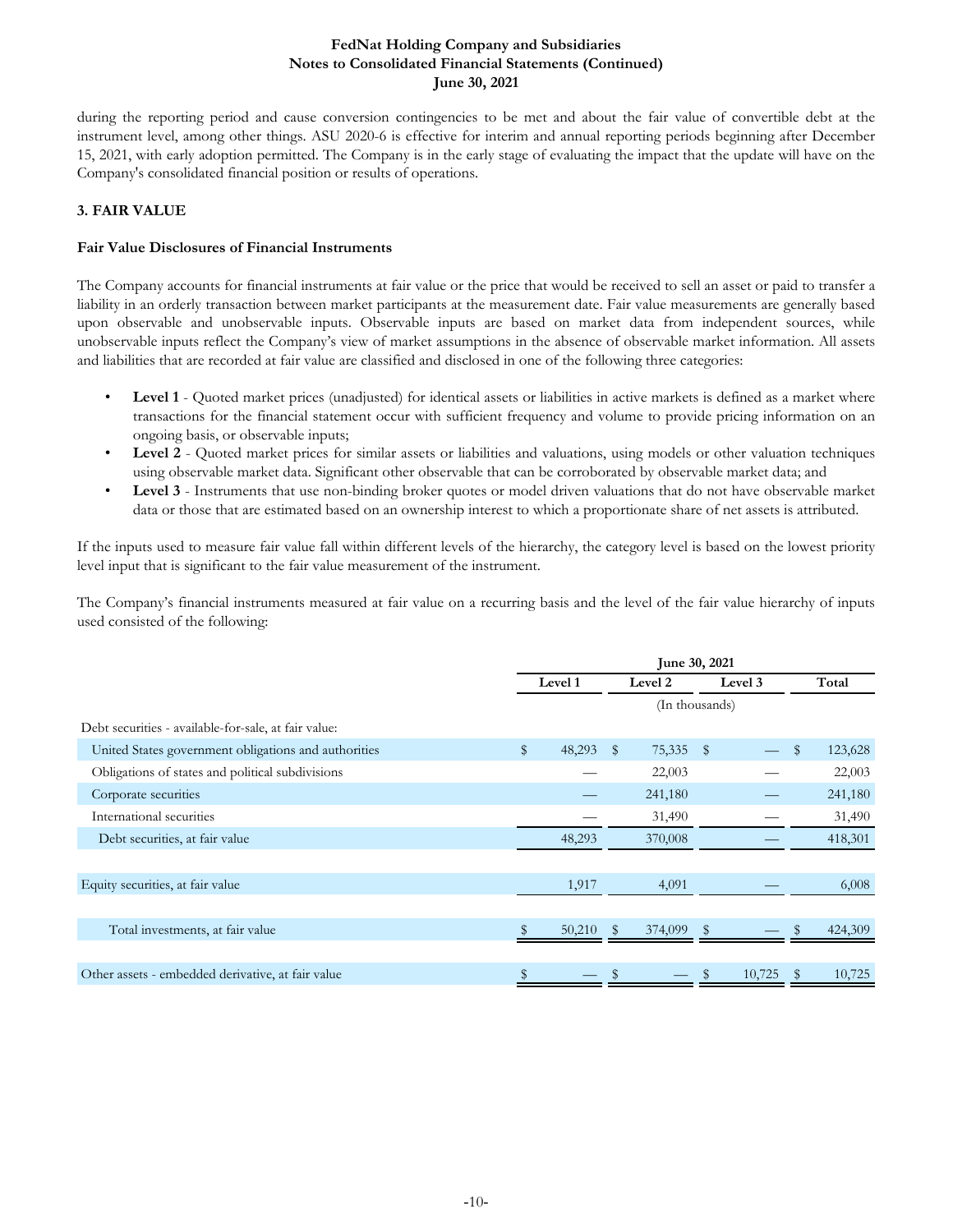|                                                      | December 31, 2020 |        |              |                |            |  |  |         |  |  |
|------------------------------------------------------|-------------------|--------|--------------|----------------|------------|--|--|---------|--|--|
|                                                      | Level 1           |        |              | Level 2        | Level 3    |  |  | Total   |  |  |
|                                                      |                   |        |              | (In thousands) |            |  |  |         |  |  |
| Debt securities - available-for-sale, at fair value: |                   |        |              |                |            |  |  |         |  |  |
| United States government obligations and authorities | \$                | 38,511 | $\mathbb{S}$ | 133,264        | $\sqrt{S}$ |  |  | 171,775 |  |  |
| Obligations of states and political subdivisions     |                   |        |              | 22,264         |            |  |  | 22,264  |  |  |
| Corporate securities                                 |                   |        |              | 266,528        |            |  |  | 266,528 |  |  |
| International securities                             |                   |        |              | 27,643         |            |  |  | 27,643  |  |  |
| Debt securities, at fair value                       |                   | 38,511 |              | 449,699        |            |  |  | 488,210 |  |  |
|                                                      |                   |        |              |                |            |  |  |         |  |  |
| Equity securities, at fair value                     |                   | 1,881  |              | 1,276          |            |  |  | 3,157   |  |  |
|                                                      |                   |        |              |                |            |  |  |         |  |  |
| Total investments, at fair value                     |                   | 40,392 |              | 450,975        |            |  |  | 491,367 |  |  |

We measure the fair value of our securities based on assumptions used by market participants in pricing the security. The most appropriate valuation methodology is selected based on the specific characteristics of the security, and we consistently apply the valuation methodology to measure the security's fair value. Our fair value measurement is based on a market approach that utilizes prices and other relevant information generated by market transactions involving identical or comparable securities. We review the third party pricing methodologies on a quarterly basis and validate the fair value prices to a separate independent data service and ensure there are no material differences. Additionally, market indicators, industry and economic events are monitored.

During the first six months of 2021, we purchased additional reinsurance limit for our 2020-2021 excess of loss catastrophe reinsurance program, which we determined had an embedded derivative. As of June 30, 2021, this embedded derivative is carried at \$10.7 million included in other assets on our consolidated balance sheets. For the three and six months ended June 30, 2021, the Company recognized \$9.4 million in realized and unrealized gain (loss) on our consolidated statements of operations. Also, there is no contractual maturity date. There is no collateral posted for this embedded derivative; however, the related contract is with excessof-loss reinsurers that have an S&P A rating or are collateralized.

A summary of the significant valuation techniques and market inputs for each financial instrument carried at fair value includes the following:

- *United States Government Obligations and Authorities -* In determining the fair value for United States government securities in Level 1, the Company uses quoted prices (unadjusted) in active markets for identical or similar assets. In determining the fair value for United States government securities in Level 2, the Company uses the market approach utilizing primary valuation inputs including reported trades, dealer quotes for identical or similar assets in markets that are not active, benchmark yields, credit spreads, reference data and industry and economic events.
- *Obligations of States and Political Subdivisions -* In determining the fair value for state and municipal securities, the Company uses the market approach utilizing primary valuation inputs including reported trades, dealer quotes for identical or similar assets in markets that are not active, benchmark yields, credit spreads, reference data and industry and economic events.
- *Corporate and International Securities -* In determining the fair value for corporate securities the Company uses the market approach utilizing primary valuation inputs including reported trades, dealer quotes for identical or similar assets in markets that are not active, benchmark yields, credit spreads (for investment grade securities), observations of equity and credit default swap curves (for high-yield corporates), reference data and industry and economic events.
- *Equity Securities -* In determining the fair value for equity securities in Level 1, the Company uses quoted prices (unadjusted) in active markets for identical or similar assets. In determining the fair value for equity securities in Level 2, the Company uses the market approach utilizing primary valuation inputs including reported trades, dealer quotes for identical or similar assets in markets that are not active, benchmark yields, credit spreads, reference data and industry and economic events.
- *Other Assets Embedded Derivative –* In determining the fair value of the embedded derivative in Level 3, the Company uses the best estimates of current settlement values, using present value of projected cash flows. The assumptions, at each valuation date, are those we view to be appropriate for a hypothetical market participant and include assumptions for the non-performance risk, which is added to the discount rates used in determining the fair value from the net cash flows and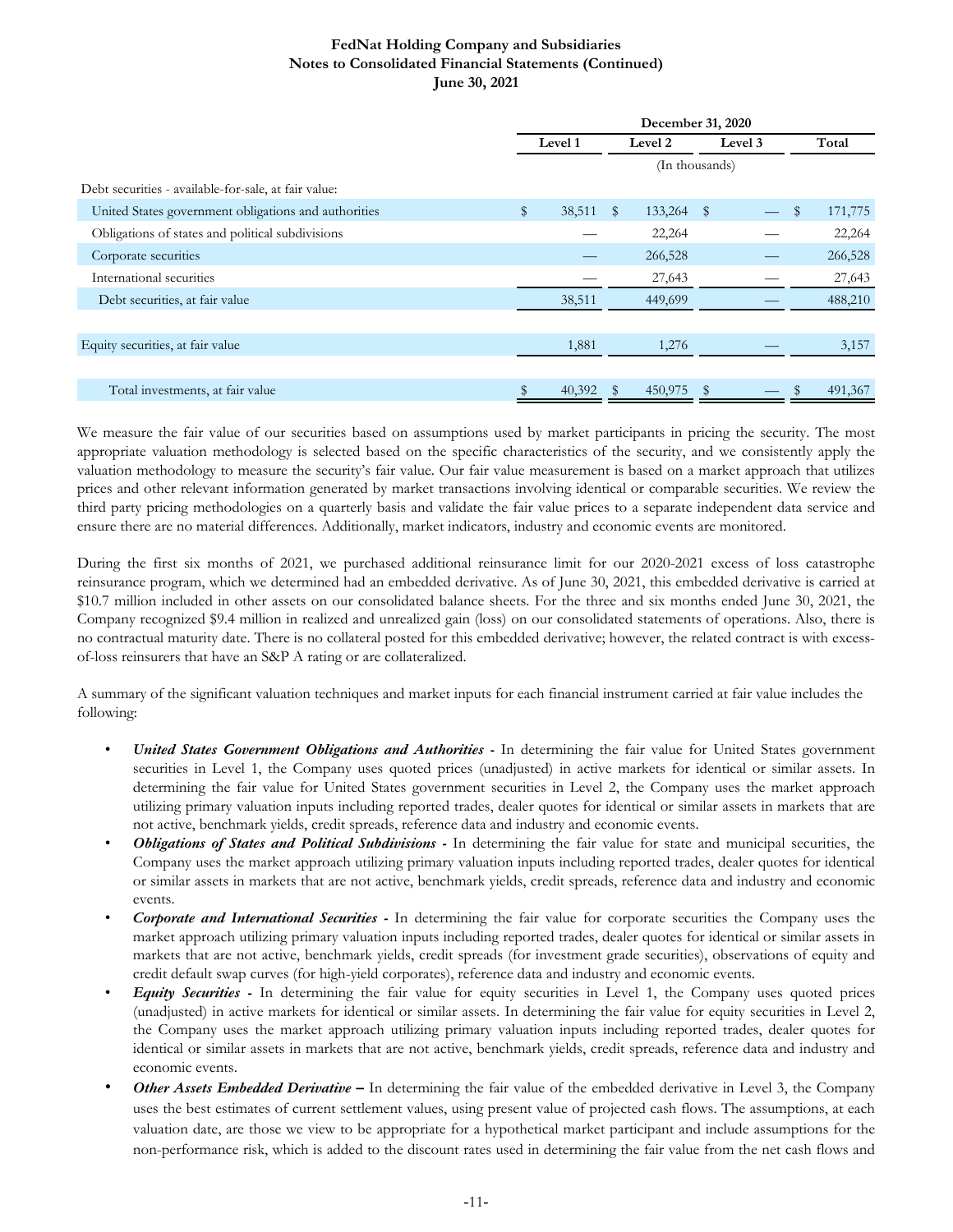reflects the credit risk of either our counter-party for our assets or us for our liabilities of not fulfilling the obligations of an underlying amounts due to us or amounts we owe. Changes in the fair value of these embedded derivatives result primarily from changes in market conditions or the credit risk associated with us or our counterparties.

We did not have securities trading in less liquid or illiquid markets with limited or no pricing information, therefore we did not use unobservable inputs to measure fair value as of June 30, 2021 and December 31, 2020. Additionally, we did not have any assets or liabilities measured at fair value on a nonrecurring basis as of June 30, 2021 or December 31, 2020, and we noted no significant changes in our valuation methodologies between those periods.

There were no changes to the Company's valuation methodology and the Company is not aware of any events or circumstances that would have a significant adverse effect on the carrying value of its assets and liabilities measured at fair value as of June 30, 2021 and December 31, 2020. There were no transfers between the fair value hierarchy levels during the six months ended June 30, 2021 and 2020.

## **4. INVESTMENTS**

## **Unrealized Gains and Losses**

The difference between amortized cost or cost and estimated fair value and gross unrealized gains and losses, by major investment category, consisted of the following:

|                                                      | Amortized    |           | Gross        |                |              | Gross      |              |                   |
|------------------------------------------------------|--------------|-----------|--------------|----------------|--------------|------------|--------------|-------------------|
|                                                      |              | Cost      |              | Unrealized     |              | Unrealized |              |                   |
|                                                      |              | or Cost   |              | Gains          | Losses       |            |              | <b>Fair Value</b> |
|                                                      |              |           |              | (In thousands) |              |            |              |                   |
| June 30, 2021                                        |              |           |              |                |              |            |              |                   |
| Debt securities - available-for-sale:                |              |           |              |                |              |            |              |                   |
| United States government obligations and authorities | $\mathbb{S}$ | 122,895   | $\mathbb{S}$ | 1,190          | $\mathbb{S}$ | 457        | $\mathbb{S}$ | 123,628           |
| Obligations of states and political subdivisions     |              | 21,410    |              | 650            |              | 57         |              | 22,003            |
| Corporate                                            |              | 234,179   |              | 8,105          |              | 1,104      |              | 241,180           |
| International                                        |              | 31,079    |              | 477            |              | 66         |              | 31,490            |
|                                                      |              | 409,563   | -\$          | 10,422         | $\mathbb{S}$ | 1,684      |              | 418,301           |
|                                                      |              | Amortized |              |                |              |            |              |                   |
|                                                      |              |           |              | Gross          |              | Gross      |              |                   |
|                                                      |              | Cost      |              | Unrealized     |              | Unrealized |              |                   |
|                                                      |              | or Cost   |              | Gains          |              | Losses     |              | <b>Fair Value</b> |
|                                                      |              |           |              | (In thousands) |              |            |              |                   |
| December 31, 2020                                    |              |           |              |                |              |            |              |                   |
| Debt securities - available-for-sale:                |              |           |              |                |              |            |              |                   |
| United States government obligations and authorities | \$           | 169,947   | \$           | 1,866          | $\sqrt{3}$   | 38         | $\sqrt{3}$   | 171,775           |
| Obligations of states and political subdivisions     |              | 21,560    |              | 704            |              |            |              | 22,264            |
| Corporate                                            |              | 254,618   |              | 11,989         |              | 79         |              | 266,528           |
| International                                        |              | 27,001    |              | 659            |              | 17         |              | 27,643            |

#### **Net Realized and Unrealized Gains and Losses**

The Company calculates the gain or loss realized on the sale of investments by comparing the sales price (fair value) to the cost or amortized cost of the security sold. Net realized gains and losses on investments are determined in accordance with the specific identification method.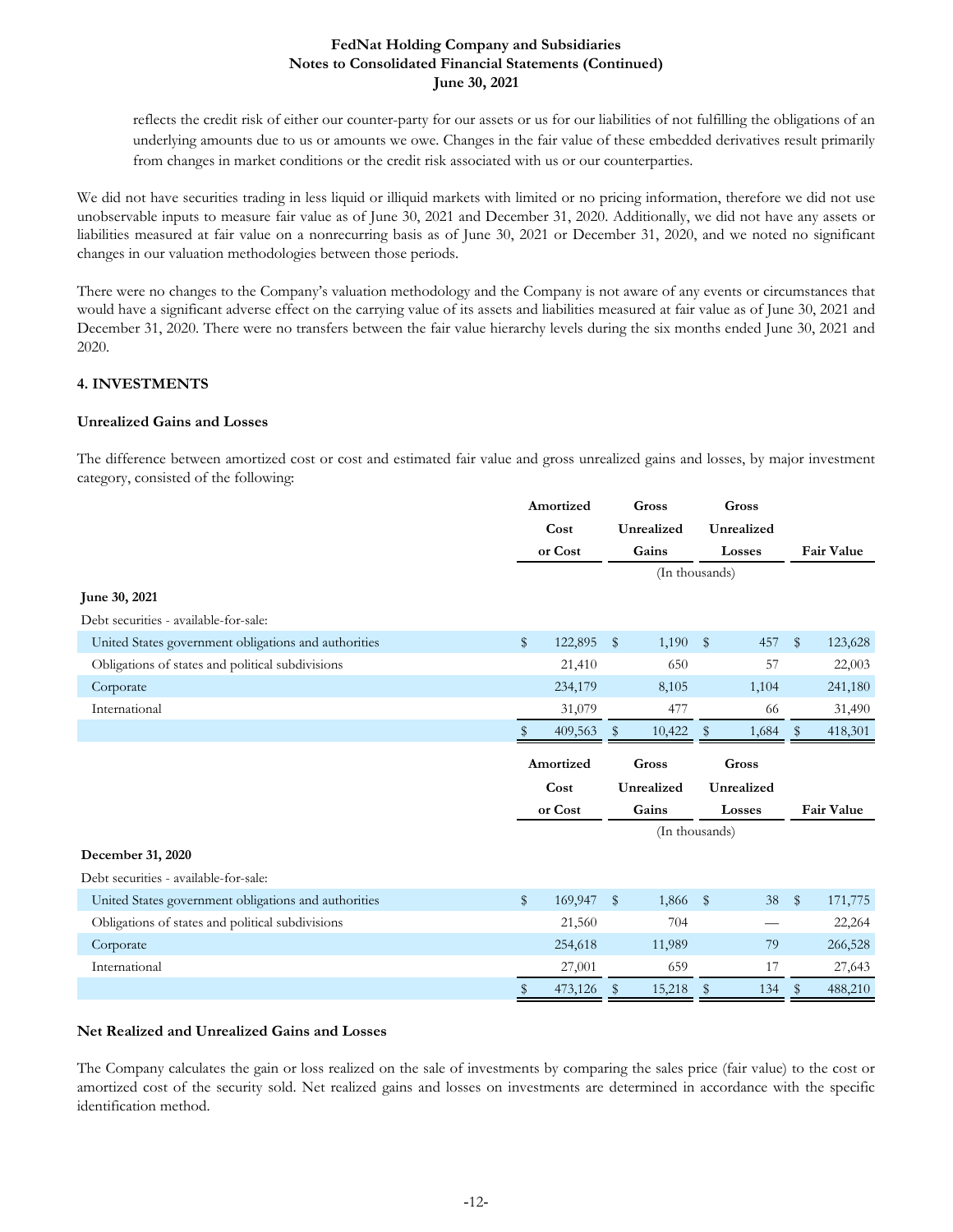Net realized and unrealized gains (losses) recognized in earnings, by major investment category, consisted of the following:

|                                                           | <b>Three Months Ended</b> |       |              | <b>Six Months Ended</b> |              |             |              |          |
|-----------------------------------------------------------|---------------------------|-------|--------------|-------------------------|--------------|-------------|--------------|----------|
|                                                           | <b>June 30,</b>           |       |              |                         |              | June $30$ , |              |          |
|                                                           | 2021                      |       |              | 2020                    |              | 2021        |              | 2020     |
|                                                           |                           |       |              | (In thousands)          |              |             |              |          |
| Gross realized and unrealized gains:                      |                           |       |              |                         |              |             |              |          |
| Debt securities                                           | $\mathbb{S}$              | 304   | $\mathbb{S}$ | 9,403                   | $\mathbb{S}$ | 1,168       | $\mathbb{S}$ | 10,789   |
| Equity securities                                         |                           | 112   |              | 1,886                   |              | 113         |              | 2,205    |
| Total gross realized and unrealized gains                 |                           | 416   |              | 11,289                  |              | 1,281       |              | 12,994   |
|                                                           |                           |       |              |                         |              |             |              |          |
| Gross realized and unrealized losses:                     |                           |       |              |                         |              |             |              |          |
| Debt securities                                           |                           | (302) |              | (2,339)                 |              | (1,022)     |              | (2,487)  |
| Equity securities                                         |                           | 45    |              | 1,433                   |              | (8)         |              | (2,949)  |
| Total gross realized and unrealized losses                |                           | (257) |              | (906)                   |              | (1,030)     |              | (5, 436) |
| Net realized and unrealized gains (losses) on investments |                           | 159   |              | 10,383                  |              | 251         |              | 7,558    |

The above line item, net realized and unrealized gains (losses) on investments, includes the following equity securities gains (losses) recognized in earnings:

|                                                                  | <b>Three Months Ended</b> |                          |    |                |  | <b>Six Months Ended</b> |    |       |  |  |
|------------------------------------------------------------------|---------------------------|--------------------------|----|----------------|--|-------------------------|----|-------|--|--|
|                                                                  | June 30,                  |                          |    |                |  | June 30,                |    |       |  |  |
|                                                                  |                           | 2021                     |    | 2020           |  | 2021                    |    | 2020  |  |  |
|                                                                  |                           |                          |    | (In thousands) |  |                         |    |       |  |  |
| Net gains (losses) on equity securities:                         |                           |                          |    |                |  |                         |    |       |  |  |
| Realized                                                         | \$                        | $\overline{\phantom{0}}$ | \$ | $(65)$ \$      |  |                         | \$ | (807) |  |  |
| Unrealized                                                       |                           | 157                      |    | 3,384          |  | 105                     |    | 63    |  |  |
|                                                                  |                           | 157                      |    | 3,319          |  | 105                     |    | (744) |  |  |
| Less:                                                            |                           |                          |    |                |  |                         |    |       |  |  |
| Net realized and unrealized gains (losses) on securities sold    |                           |                          |    | 53             |  |                         |    | (582) |  |  |
| Net unrealized gains (losses) still held as of the end-of-period |                           | 157                      |    | $3,266$ \$     |  | 105                     |    | (162) |  |  |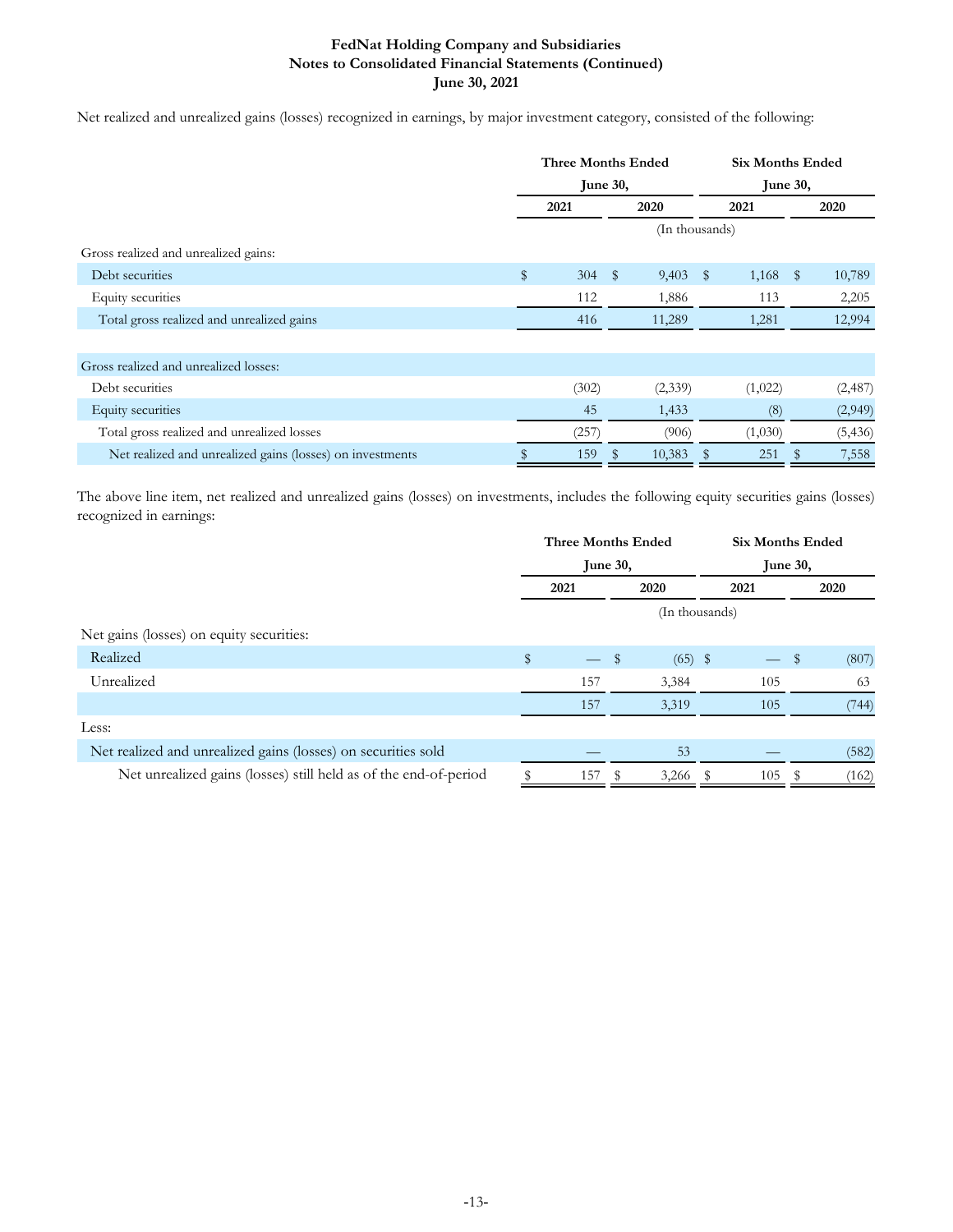## **Contractual Maturity**

Actual maturities may differ from contractual maturities because issuers may have the right to call or pre-pay obligations.

Amortized cost and estimated fair value of debt securities, by contractual maturity, consisted of the following:

|                                       |                | June 30, 2021<br>Amortized<br>Cost |   |                   |  |  |  |  |
|---------------------------------------|----------------|------------------------------------|---|-------------------|--|--|--|--|
|                                       |                |                                    |   |                   |  |  |  |  |
|                                       |                |                                    |   | <b>Fair Value</b> |  |  |  |  |
| <b>Securities with Maturity Dates</b> | (In thousands) |                                    |   |                   |  |  |  |  |
| Debt securities, available-for-sale:  |                |                                    |   |                   |  |  |  |  |
| One year or less                      | $\mathbb{S}$   | 20,074                             | S | 20,498            |  |  |  |  |
| Over one through five years           |                | 128,974                            |   | 132,632           |  |  |  |  |
| Over five through ten years           |                | 138,480                            |   | 140,336           |  |  |  |  |
| Over ten years                        |                | 122,035                            |   | 124,835           |  |  |  |  |
| Total                                 |                | 409,563                            |   | 418,301           |  |  |  |  |

## **Net Investment Income**

Net investment income consisted of the following:

|                       | <b>Three Months Ended</b><br>June $30$ , |       |      |                |                 | <b>Six Months Ended</b> |      |       |
|-----------------------|------------------------------------------|-------|------|----------------|-----------------|-------------------------|------|-------|
|                       |                                          |       |      |                | <b>June 30,</b> |                         |      |       |
|                       | 2021                                     |       |      | 2020           |                 | 2021                    |      | 2020  |
|                       |                                          |       |      | (In thousands) |                 |                         |      |       |
| Interest income       | S                                        | 1,693 | - \$ | 3,249          |                 | 3,343                   | - \$ | 7,071 |
| Dividends income      |                                          | 40    |      | 92             |                 | 64                      |      | 162   |
| Net investment income |                                          | 1,733 |      | 3,341          |                 | 3,407                   |      | 7,233 |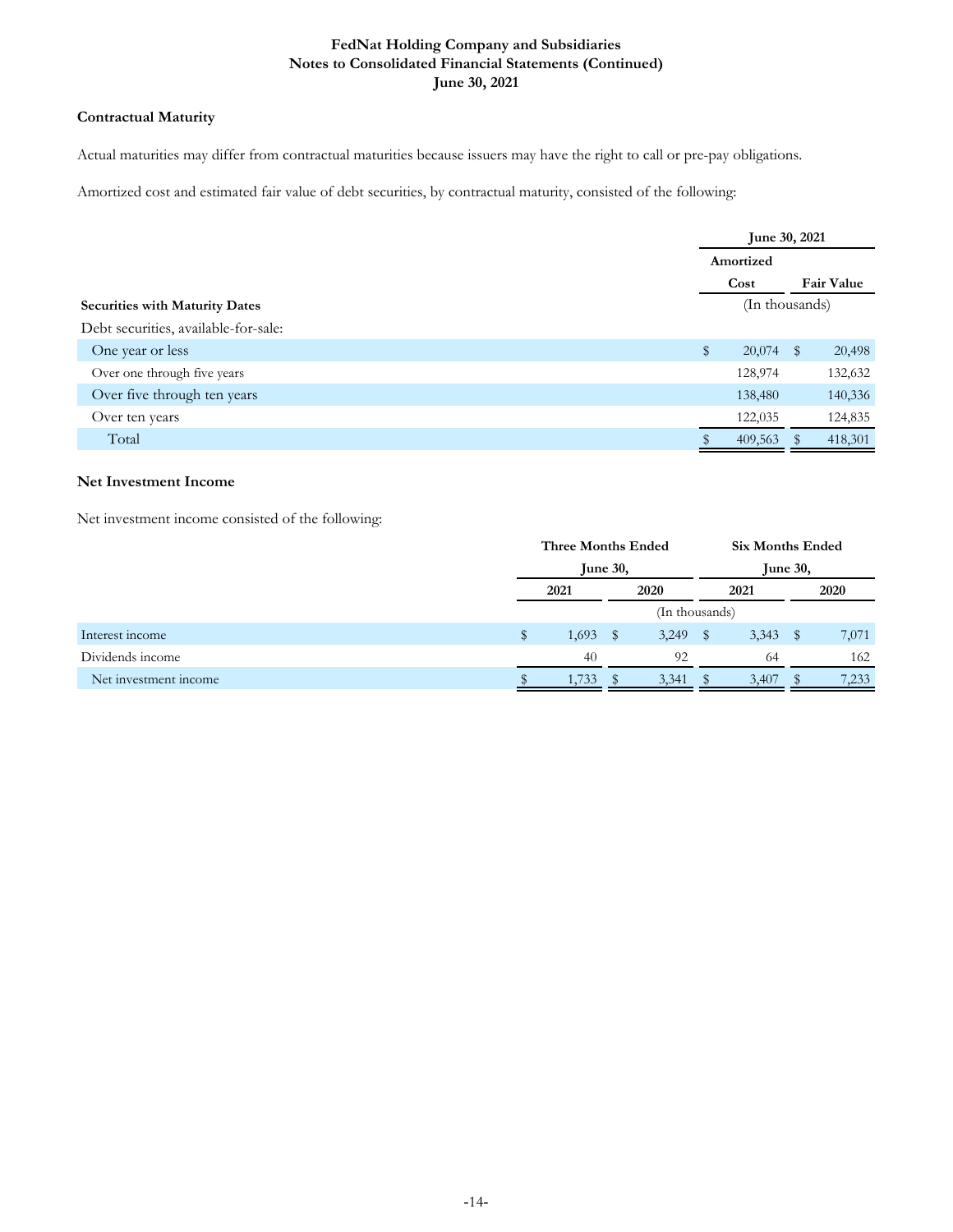## **Aging of Gross Unrealized Losses**

Gross unrealized losses and related fair values for debt securities, grouped by duration of time in a continuous unrealized loss position, consisted of the following:

|                                                         | Less than 12 months     |                     |              |            | 12 months or longer |                     |              |              |              | Total   |            |        |  |
|---------------------------------------------------------|-------------------------|---------------------|--------------|------------|---------------------|---------------------|--------------|--------------|--------------|---------|------------|--------|--|
|                                                         |                         |                     |              | Gross      |                     |                     |              | <b>Gross</b> |              |         |            | Gross  |  |
|                                                         |                         | Fair                |              | Unrealized |                     | Fair                |              | Unrealized   | Fair         |         | Unrealized |        |  |
|                                                         |                         | Value               |              | Losses     |                     | Value               |              | Losses       | Value        |         |            | Losses |  |
|                                                         |                         |                     |              |            |                     | (In thousands)      |              |              |              |         |            |        |  |
| June 30, 2021                                           |                         |                     |              |            |                     |                     |              |              |              |         |            |        |  |
| Debt securities - available-for-sale:                   |                         |                     |              |            |                     |                     |              |              |              |         |            |        |  |
| United States government obligations and<br>authorities | $\mathbb{S}$            | 46,436 \$           |              | 450        | $\mathbb{S}$        | 600                 | $\mathbb{S}$ | 7            | $\mathbb{S}$ | 47,036  | $\sqrt{3}$ | 457    |  |
| Obligations of states and political subdivisions        |                         | 6,324               |              | 57         |                     |                     |              |              |              | 6,324   |            | 57     |  |
| Corporate                                               |                         | 64,843              |              | 1,103      |                     | 384                 |              | $\mathbf{1}$ |              | 65,227  |            | 1,104  |  |
| International                                           |                         | 2,232               |              |            |                     | 8,537               |              | 66           |              | 10,769  |            | 66     |  |
|                                                         | S                       | 119,835             | $\mathbb{S}$ | 1,610      | \$                  | 9,521               | $\mathbb{S}$ | 74           | \$           | 129,356 | \$         | 1,684  |  |
|                                                         |                         | Less than 12 months |              |            |                     | 12 months or longer |              |              |              |         | Total      |        |  |
|                                                         |                         |                     | Gross        |            |                     |                     | Gross        |              |              |         | Gross      |        |  |
|                                                         |                         | Fair                |              | Unrealized | Fair                |                     | Unrealized   |              | Fair         |         | Unrealized |        |  |
|                                                         |                         | Value               |              | Losses     |                     | Value               |              | Losses       |              | Value   |            | Losses |  |
|                                                         |                         |                     |              |            |                     | (In thousands)      |              |              |              |         |            |        |  |
| December 31, 2020                                       |                         |                     |              |            |                     |                     |              |              |              |         |            |        |  |
| Debt securities - available-for-sale:                   |                         |                     |              |            |                     |                     |              |              |              |         |            |        |  |
| United States government obligations and<br>authorities | $\sqrt[6]{\frac{1}{2}}$ | 25,521              | \$           | 38         | \$                  |                     | $\mathbb{S}$ |              | \$           | 25,521  | \$         | 38     |  |
| Corporate                                               |                         | 7,989               |              | 79         |                     |                     |              |              |              | 7,989   |            | 79     |  |
| International                                           |                         | 2,175               |              | 16         |                     | 132                 |              | $\mathbf{1}$ |              | 2,307   |            | 17     |  |

As of June 30, 2021, the Company held a total of 153 debt securities that were in an unrealized loss position, of which 3 securities were in an unrealized loss position continuously for 12 months or more. As of December 31, 2020, the Company held a total of 47 debt securities that were in an unrealized loss position, of which 2 securities were in an unrealized loss position continuously for 12 months or more. The unrealized losses associated with these securities consisted primarily of losses related to corporate securities. Refer to Note 6 below for information regarding the assessment of allowances for credit losses.

\$ 35,685 \$ 133 \$ 132 \$ 1 \$ 35,817 \$ 134

## **Collateral Deposits**

Cash and cash equivalents and investments, the majority of which were debt securities, with fair values of \$9.4 million and \$11.5 million, were deposited with governmental authorities and into custodial bank accounts as required by law or contractual obligations as of June 30, 2021 and December 31, 2020, respectively.

## **Reclassification of Held-to-Maturity Securities to Available-for-Sale**

The Company sold held-to-maturity securities with a carrying value of \$70 thousand and realized a loss of less than \$1 thousand during the second quarter of 2020 due to credit concerns for certain securities. The Company, as of the date of the aforementioned sales, reclassified its remaining held-to-maturity securities to available-for-sale. The held-to-maturity securities transferred had an amortized cost of \$4.2 million and fair value of \$4.3 million and resulted in \$58 thousand of unrealized gains, pre-tax, recognized in other comprehensive income in the three and six months ended June 30, 2020.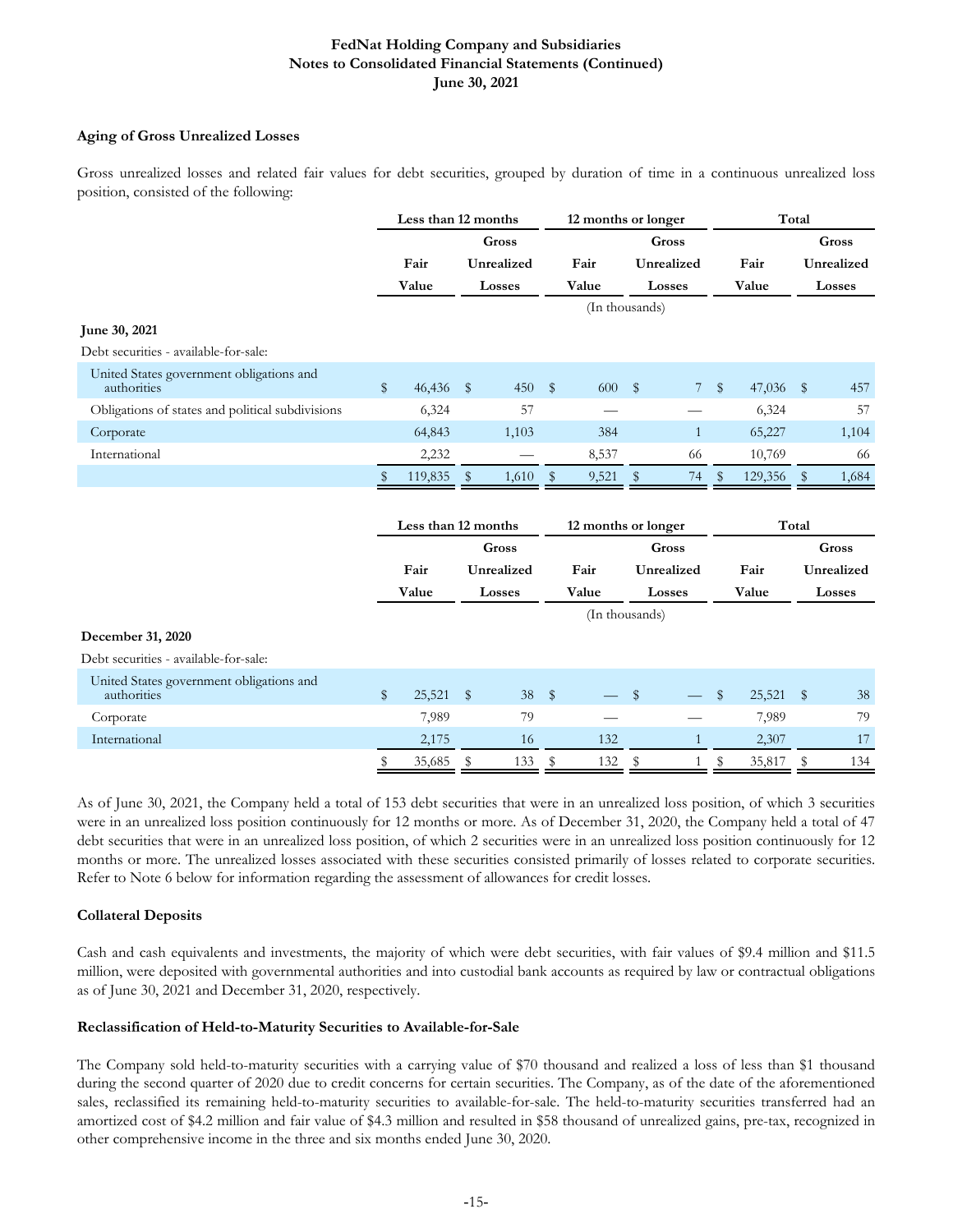## **5. REINSURANCE**

#### **Overview**

Reinsurance is used to mitigate the exposure to losses, manage capacity and protect capital resources. The Company reinsures (cedes) a portion of written premiums on an excess of loss or a quota-share basis in order to limit the Company's loss exposure. To the extent that reinsuring companies are unable to meet their obligations assumed under these reinsurance agreements, the Company remains primarily liable to its policyholders.

The Company is selective in choosing reinsurers and considers numerous factors, the most important of which is the financial stability of the reinsurer or capital specifically pledged to uphold the contract, its history of responding to claims and its overall reputation. In an effort to minimize the Company's exposure to the insolvency of a reinsurer, the Company evaluates the acceptability and review the financial condition of the reinsurer at least annually with the assistance of the Company's reinsurance broker.

## **Significant Reinsurance Contracts**

## *2020-2021 Catastrophe Excess of Loss Reinsurance Program*

The Company's excess of loss catastrophe reinsurance program for 2020-2021 (the "2020-2021 Program"), which covers the Company and its wholly-owned insurance subsidiaries, FNIC, MIC and MNIC was renewed effective July 1, 2020. FNIC, MIC, and MNIC are collectively referred to herein as the "carriers". The 2020-2021 Program provides up to approximately \$1.3 billion of single-event reinsurance coverage in excess of up to a \$31 million retention for catastrophic losses, including hurricanes, and aggregate coverage up to \$1.9 billion, at an approximate total cost of \$311.6 million, subject to adjustments based on actual exposure or premium of policies at different points in time in the coming months. The Company will retain 100% of the first \$25 million retention on each event plus up to an additional \$6 million in retention on the first event by retaining an approximate 9.1% coparticipation of the next \$70 million of limit after the first \$25 million. More specifically, the 2020-2021 Program includes up to approximately \$1.3 billion in aggregate private reinsurance for coverage in all states in which the Company operates, of which up to approximately \$650 million is limited to any one event, plus an additional \$650 million of reinsurance provided by the Florida Hurricane Catastrophe Fund ("FHCF"), that responds on both a per occurrence and in the aggregate basis, and which coverage is exclusive to the state of Florida.

The private layers of the 2020-2021 Program, covering both Florida and non-Florida exposures have prepaid automatic reinstatement protection, which affords the carriers additional coverage for subsequent events. The private reinsurance market continued to harden this year due to a number of factors, including issues unique to the U.S. coastal catastrophe reinsurance marketplace generally and the Florida market specifically. These factors resulted in more restrictive terms by some of our individual reinsurers. The change in terms from the prior year's program includes some portion of the program having a single aggregate retention for our carriers taken as a whole, versus each carrier's own individual retention, plus some portions of the program not "cascading", which provides less broad coverage for multiple event scenarios generating gaps in coverage that need to be filled with additional post renewal reinsurance protection or be retained net by the Company. As of June 30, 2021, the 2020-2021 Program was placed with reinsurers with an A.M. Best Company or Standard & Poor's rating of "A-" or better, or that have fully collateralized their maximum potential obligations in dedicated trusts. For the purpose of debt covenant compliance, if any reinsurer on the 2020-2021 Program is not collateralized or has a rating lower than "A-" by A.M. Best Company or Standard & Poor's then the Company treats that reinsurer's participation as if it was part of the Company's net retention. Refer to "Part I, Item 1A., Risk Factors" of our 2020 Form 10-K for more information.

The total 2020-2021 Program cost includes approximately \$265.0 million for private reinsurance for the carriers' exposure described above, including prepaid automatic reinstatement premium protection, along with approximately \$47.8 million payable to the FHCF. The combination of private and FHCF reinsurance treaties affords the carriers up to approximately \$1.9 billion of aggregate coverage within Florida and \$1.3 billion in states outside Florida with a maximum single event coverage totaling up to approximately \$1.3 billion within Florida and approximately \$650 million outside Florida, exclusive of retentions.

Each carrier shares the combined program cost in proportion to its contribution to the total expected loss in each reinsurance layer. Each carrier's reinsurance recoveries will be based on that carrier's contributing share of a given event's total loss and each carrier will be responsible for its portion of the 2020-2021 Program's \$25 million per event retention (\$31 million for the first event only) based on a specific allocation formula. Both FNIC and MNIC increased their FHCF participation to 90% for the 2020 hurricane season, and MIC maintained its FHCF participation at 90%.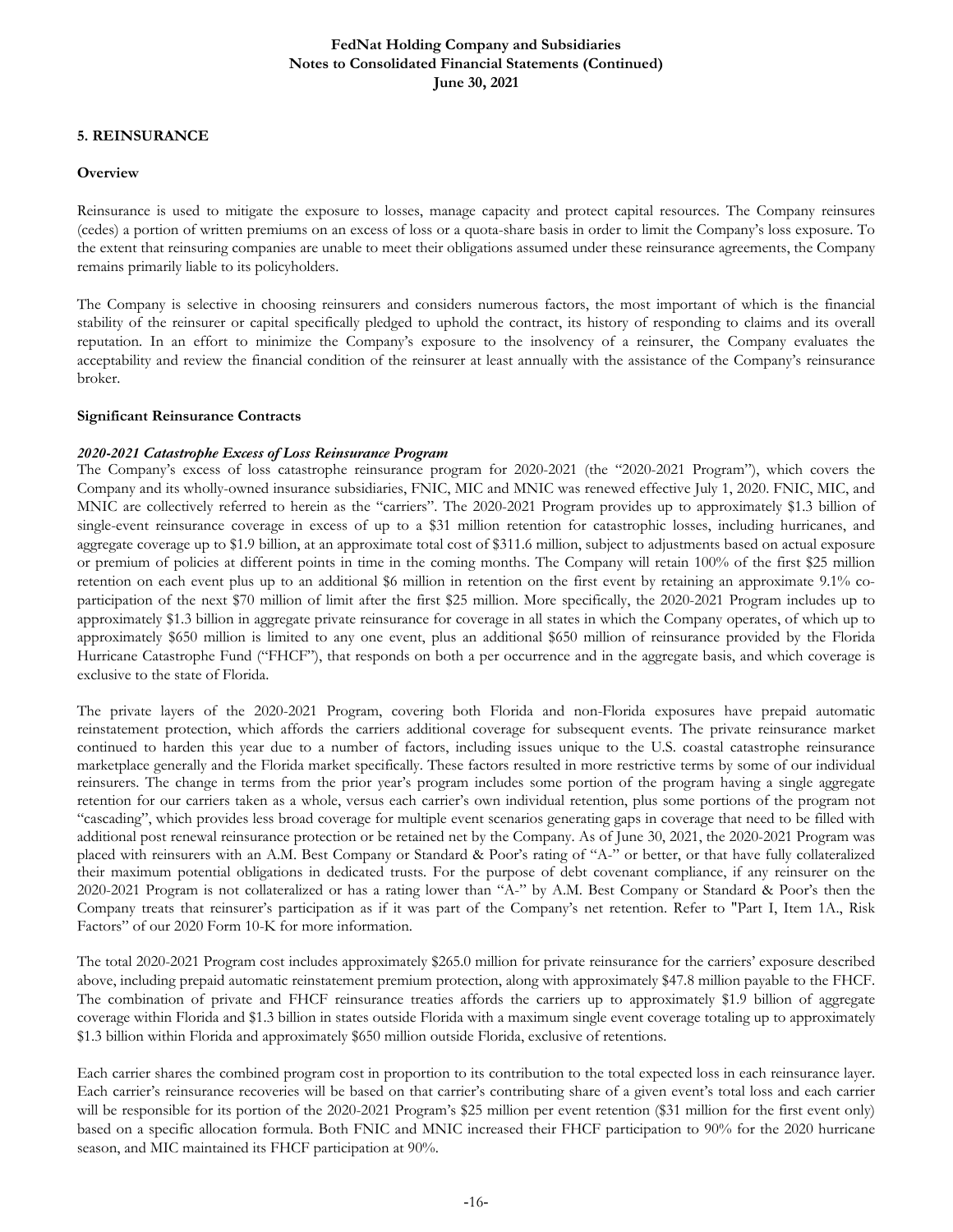In addition, the Company purchased subsequent event reinsurance coverage that has a lower retention than the first event. Under the 2020-2021 Program, FNIC's non-Florida book of business as written by SageSure has excess of loss reinsurance treaties which afford this specific book of business additional protection through an additional \$16 million of coverage for a second event, which applies to hurricane losses only. This additional reinsurance coverage is specific to FNIC's non-Florida business and does not afford coverage to MIC's non-Florida business. The result is a retention of approximately \$18 million for FNIC's book with SageSure for the first event and approximately \$2 million for the second event, although these retentions may be reduced after taking into account the quota-share reinsurance agreement that FNIC has with Anchor Re, Inc. ("Anchor Re"). Furthermore, for Florida only losses, the carriers purchased second and third event coverage of 71.5% of \$15 million excess of \$10 million that reduces the second and third event retention for the carriers, from \$25 million to \$14.3 million per event, on a combined basis, which could be reduced further by an additional 28.5% placed on a parametric basis with an Excess and Surplus lines carrier that will provide coverage for the second and third Florida hurricane loss, if the first event loss criteria has been satisfied to the carriers after the inception of treaty. The amount of recovery with the parametric product is based on the magnitude of the hurricane and the proximity of the individual insured risk to the hurricane path. This coverage terminates on May 31, 2021.

Furthermore, on September 3, 2020, the Company secured \$39.2 million of reinsurance limit at an approximate cost of \$11.2 million. This limit is available for Hurricane Delta and all subsequent events that occur during the remainder of the current treaty year. In addition, on October 13, 2020, the Company secured 50% of \$10 million excess of \$8 million of reinsurance limit at an approximate cost of \$875 thousand to lower its retention and further protect FNIC's non-Florida book of business written by SageSure. This limit was available for any named storm event during the remainder of 2020. On November 4, 2020, the Company secured an additional \$13.5 million of reinsurance limit at an approximate cost of \$2.0 million. This limit was available for any subsequent events that occurred for the remainder of 2020, except for Hurricane Eta.

Effective January 1, 2021, the Company entered into an aggregate excess of loss agreement on its MIC book of business through the end of the calendar year. This new agreement provides reinsurance coverage on non-named storms, of 65% of \$15 million excess of \$10 million with a \$0.85 million occurrence deductible and a \$4.15 million occurrence limit at an approximate cost of \$2.3 million.

Subsequent to a significant loss event in February 2021, the Company purchased \$50 million of additional reinsurance limit to provide further protection for any future events through May 31, 2021. The additional protection was secured in two layers for an approximate cost of \$13 million with the lowest layer responding at a retention level of \$10 million. This additional limit contained overlapping coverage on certain portions of this purchase, resulting in the determination that the additional coverage contained an embedded derivative. While the economic substance is the same as a typical reinsurance recovery, the embedded derivative is carried at fair value on our consolidated balance sheets and changes in fair value are recognized in net realized and unrealized gain (loss) on our consolidated statements of operations as they occur. Refer to Notes 2 and 3 for further information.

Lastly, the Company secured additional reinsurance limit of 50% of \$70 million excess of \$25 million, at an approximate cost of \$2.8 million, which were recognized as ceded premium over the period from June 1, 2021 through June 30, 2021. This limit is available for events occurring during this period for all carriers and all states.

The carriers' cost and amounts of reinsurance are based on current analysis of exposure to catastrophic risk. Most of the data is subjected to exposure level analysis at various dates through December 31, 2020. This analysis of the carriers' exposure levels in relation to the total exposures to the FHCF and excess of loss treaties may produce changes in retentions, limits and reinsurance premiums in total, and by carrier, as a result of increases or decreases in the carriers' exposure levels.

#### *2021-2022 Catastrophe Excess of Loss Reinsurance Program*

The Company's excess of loss catastrophe reinsurance program for 2021-2022 (the "2021-2022 Program"), which covers the Company and its wholly-owned insurance subsidiaries, FNIC, MIC and MNIC was renewed effective July 1, 2021. The 2021-2022 Program provides the carriers up to approximately \$1.4 billion of single event reinsurance coverage in excess of up to a \$18.25 million pre-tax retention for certain catastrophic losses, including hurricanes, and aggregate coverage up to \$2.25 billion, at an approximate total cost of \$287.7 million, subject to adjustments based on actual exposure or premium of policies at different points in time in the coming months.

Due to non-Florida exposures becoming a larger portion of the overall book of business, the Company broadened its approach to its reinsurance purchases for this treaty year by separating the program into two reinsurance towers. The first tower includes all exposures for FNIC Florida, MIC in all states and MNIC and includes ground up first event limit protection up to approximately \$982 million ("Primary Tower"), subject to a maximum first-event retention of \$10 million. The second tower provides ground up first event limit up to \$450 million for all FNIC's non-Florida business produced by its managing general underwriter partner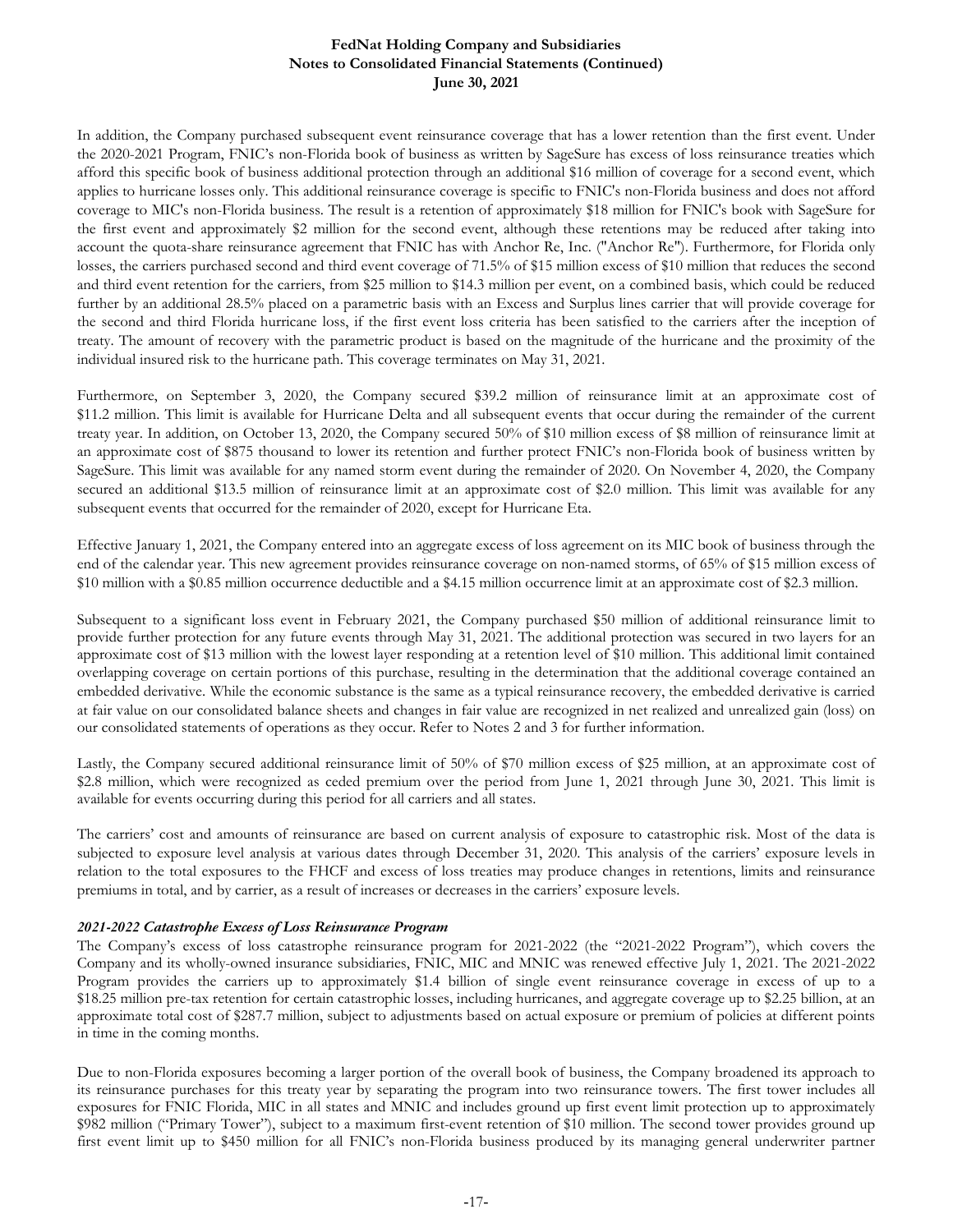("FNIC SageSure Tower"), subject to a first-event retention of \$8.25 million. The \$18.25 million combined towers maximum retention is a reduction in the first event retention of approximately 41% compared to up to \$31 million in last year's program. The combination of these separate towers provides the Company with an increase in aggregate catastrophe reinsurance protection of approximately \$333 million compared to the previous treaty year original purchase. More specifically, the 2021-2022 Program includes up to approximately \$2.25 billion in aggregate reinsurance across all states in which the Company operates, including \$504 million of reinsurance provided by the Florida Hurricane Catastrophe Fund ("FHCF"). Up to approximately \$972 million is available for a first event within Florida, including \$468 million of private coverage plus the FHCF coverage. Up to approximately \$910 million of coverage is available for a first event outside of Florida, including the \$468 million of private coverage from the Primary Tower, which is available to cover catastrophe losses in MIC's book of business located in Louisiana and Texas. FHCF coverage responds on both a per occurrence and aggregate basis, and is exclusive to the state of Florida. Additionally, the 2021-2022 Program provides \$831 million of private reinsurance across the combined towers for second and subsequent events, subject to individual retentions within each tower and the aggregate limit. All layers above a \$30 million attachment point have prepaid automatic reinstatement protection, which affords the carriers additional coverage for subsequent events without additional cost.

Most of the privately placed layers of the 2021-2022 Program are effective July 1, 2021, with certain agreements effective for June 2021. The portion of the 2021-2022 Program placed with private reinsurers is with partners that as of June 30, 2021 had an A.M. Best Company or Standard & Poor's rating of "A-" or better, or that have fully collateralized their maximum potential obligations in dedicated trusts. For the purpose of debt covenant compliance, if any reinsurer on the 2021-2022 Program is not collateralized or has a rating lower than "A-" by A.M. Best Company or Standard & Poor's then the Company treats that reinsurer's participation as if it was part of the Company's net retention. Refer to "Part I, Item 1A., Risk Factors" of our 2020 Form 10-K for more information.

The private reinsurance market continued to harden this year due to a number of factors, including the elevated number of catastrophic events impacting U.S. coastal areas in recent years. These factors have resulted in more restrictive terms for the upcoming reinsurance treaty year. The change in terms includes a further reduction in the availability of cascading coverage, which automatically "drops-down" coverage for subsequent events and prevents gaps in reinsurance protection when multiple events occur during the same treaty year. In addition, there was limited open market capacity available for lower layer attachment points on an "all perils" basis. As a result, a vast majority of the first layer for the Primary Tower (\$20 million excess of \$10 million), which includes one automatic reinstatement, covers "all perils" only through November 30, 2021, after which coverage includes only named storms such as tropical depressions, tropical storms and hurricanes, and excludes tornado or hail events. The first layer in the FNIC SageSure Tower (\$22 million excess of \$8 million) provides both per occurrence and aggregate protection and was placed with Anchor Re, an affiliate of SageSure (the non-affiliated managing general underwriter that writes FNIC's non-Florida property business) on a fully-collateralized basis. In addition, 40% of the reinstatement premium protection (\$7 million) for the layer that attaches above \$30 million of the FNIC SageSure Tower provides protection on an "all perils" basis whereas the remaining 60% (\$11 million) provides protection following only a hurricane.

As indicated above, the carriers' combined 2021-2022 Program is estimated to cost \$287.7 million, consisting of \$204.3 million for the Primary Tower and \$83.4 million for FNIC SageSure Tower. This amount includes approximately \$251.9 million for private reinsurance for the carriers' exposure described above, including prepaid automatic premium reinstatement protection, along with approximately \$35.8 million, within the Primary Tower, payable to the FHCF. All carriers maintained their 90% FHCF participation for the upcoming wind season. In the Primary Tower, each carrier will share the combined cost in proportion to its contribution to the total expected loss in each reinsurance layer. Each carrier's reinsurance recoveries will be based on that carrier's contributing share of a given event's total loss and each carrier will be responsible for its portion of the 2021-2022 Program's per event retention based on a specific allocation formula.

In addition to the coverage stated above, under the FNIC SageSure Tower, the Company purchased additional protection that lowers the second event named-storm retention, inclusive of co-participation, to approximately \$9.75 million, with certain limitations as described below. For a third event, the named storm retention would be approximately \$17.3 million. More specifically, this additional coverage consists of 75% of \$27 million of coverage for a second event and 47% of \$27 million of coverage for a third event, which applies to named storm losses only. These retentions may be reduced after taking into account the 80% quota-share agreement that FNIC has with Anchor Re. Whether such catastrophe losses can be ceded into this treaty will be dependent on capacity to do so pursuant to the loss caps in that quota-share treaty.

The carriers' cost and amounts of reinsurance are based on current analysis of exposure to catastrophic risk. The data is subjected to exposure level analysis at various dates through December 31, 2021. This analysis of the carriers' exposure levels in relation to the total exposures to the FHCF and excess of loss treaties may produce changes in retentions, limits and reinsurance premiums in total, and by carrier, as a result of increases or decreases in the carriers' exposure levels.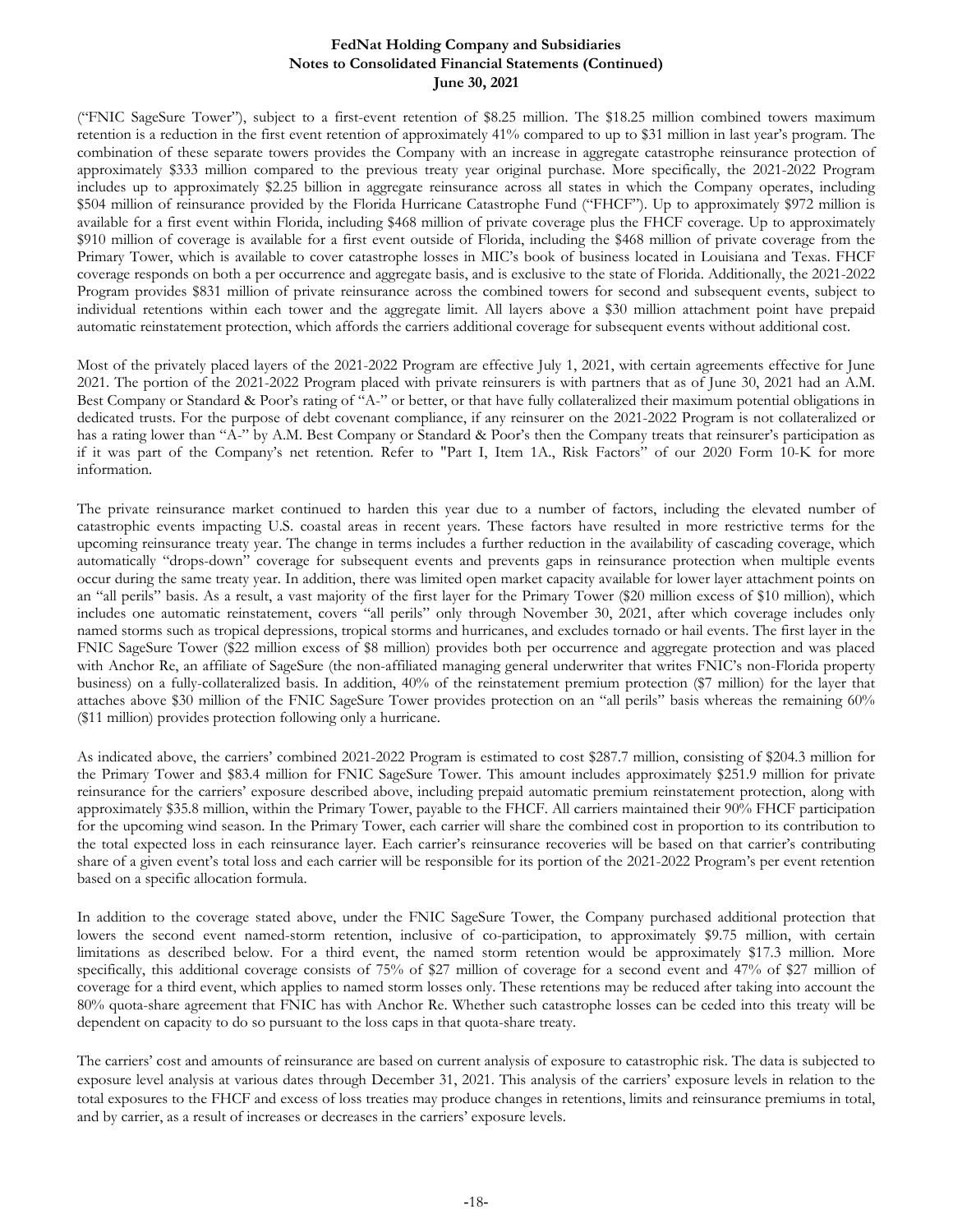#### *Quota-Share Reinsurance Programs*

#### *FNIC Homeowners Florida*

On July 1, 2020, FNIC renewed the quota-share treaty with Swiss Re, which was initially set at 10%, on its Florida homeowners book of business, on an in-force, new and renewal basis, excluding named storms and subject to certain limitations. Effective October 1, 2020, FNIC and Swiss Re agreed to increase the cession percentage on this treaty from 10% to 20% on an in-force, new and renewal basis.

On November 15, 2020, FNIC entered into a 10% quota-share reinsurance treaty through November 15, 2021 on its Florida homeowners book of business on an in-force, new and renewal basis. This treaty excludes all catastrophe losses and provides coverage only on attritional losses and is subject to certain limitations.

On December 31, 2020, FNIC entered into an additional 10% quota-share reinsurance treaty through December 31, 2021 on its Florida homeowners book of business on an in-force, new and renewal basis. This treaty excludes named storms and is subject to certain limitations.

On July 1, 2021, FNIC renewed its 20% quota-share treaty on its Florida homeowners book of business, on an in-force, new and renewal basis, excluding named storms and subject to certain limitations. In addition, this quota-share allows FNIC the flexibility to prospectively increase (we are currently at the maximum) or decrease the cession percentage up to three times during the term of the agreement.

#### *FNIC Homeowners non-Florida*

On July 1, 2020, FNIC entered into a quota-share treaty on its non-Florida homeowners book of business with Anchor Re, an Arizona captive reinsurance entity that is an affiliate of SageSure. The treaty provided 50% quota-share reinsurance protection on claims incurred subsequent to July 1, 2020 on in-force, new and renewal business through June 30, 2021, subject to certain limitations, which include limits on the net losses that Anchor Re can realize during the treaty year. The treaty arrangement was fully collateralized through Anchor Re. The financial economics of this treaty substantially mirror the 50% profit-sharing arrangement that was previously in place. Thus, this treaty was not expected to have any impact on the pre-tax operating results of the Company, though the components of the combined ratio will be affected by the ceding of premiums, claims and commissions. On November 3, 2020, FNIC and Anchor Re agreed to increase the cession percentage in this treaty from 50% to 80%, effective December 1, 2020 on in-force, new and renewal basis.

Effective January 31, 2021, the Company terminated its existing 80% quota-share reinsurance treaty with Anchor Re and commuted the agreement. In April 2021, the Company received \$7.2 million from Anchor Re as settlement of the commutation. Immediately after the commutation, the Company entered into 80% quota-share treaty with Anchor Re on February 1, 2021 on an in-force, new and renewal basis, which covers the thirteen month period through February 28, 2022, subject to certain limitations, which include limits on the net losses that Anchor Re can realize during the treaty year. As of June 30, 2021, the net loss limit has been reached, and any catastrophe cessions will be dependent on future profits in the related book of business through the end of the treaty period. This agreement provides an allowance to purchase reinsurance coverage above the aforementioned limits. In addition, Anchor Re has the right to commute the treaty if the overall net loss limit has been reached, which would require Anchor Re to fund the net loss ceded into the treaty. If the commutation were to occur, we would negotiate the terms such that Anchor Re would cover the losses incurred to date under the treaty and the Company cease the ceding of premiums and losses for the remaining term. The treaty arrangement is fully collateralized through Anchor Re.

#### *Associated Trust Agreements*

Certain reinsurance agreements require FNIC to secure the credit, regulatory and business risk. Fully funded trust agreements securing these risks totaled less than \$0.1 million as of June 30, 2021 and December 31, 2020.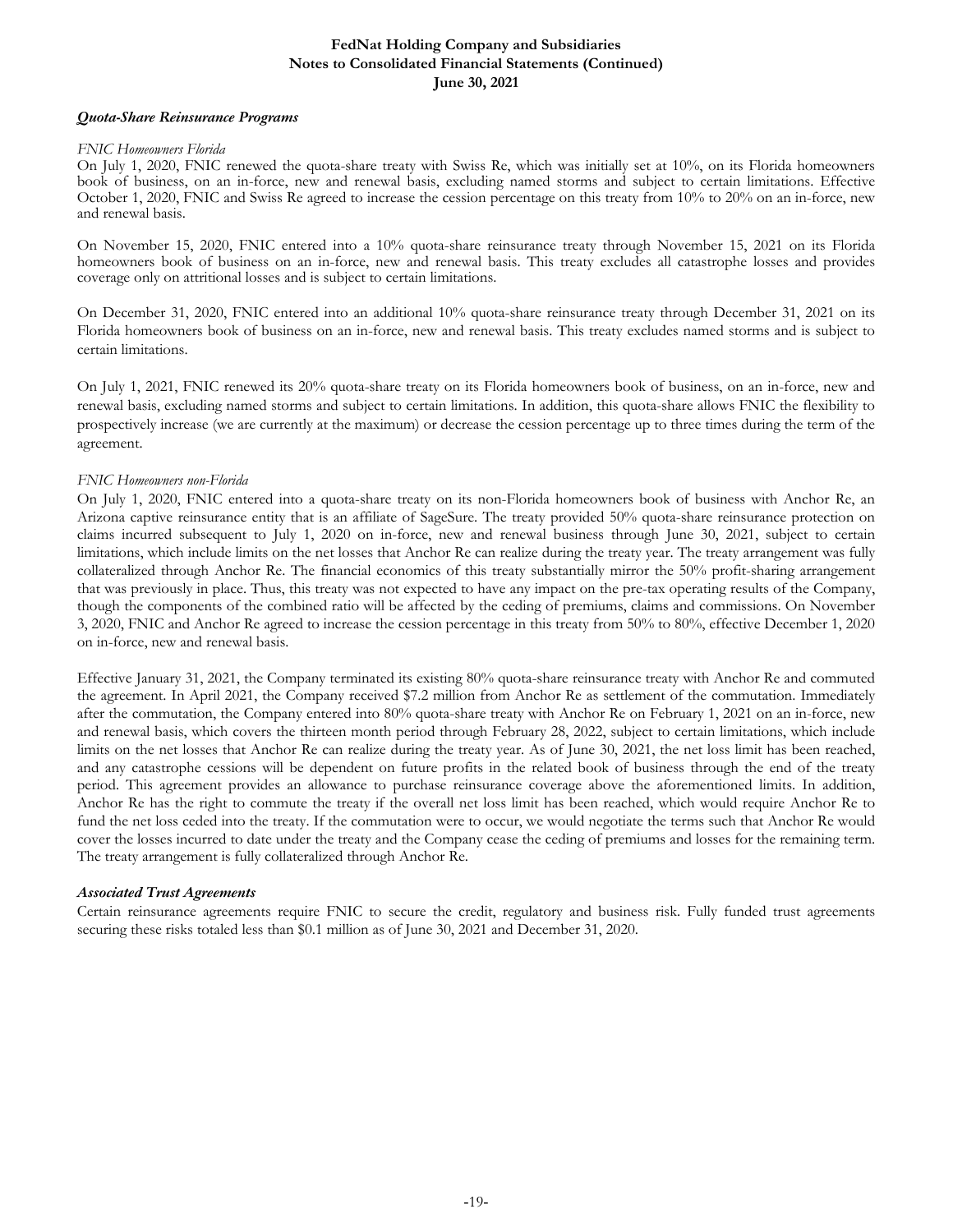#### **Reinsurance Recoverable, Net**

Amounts recoverable from reinsurers are recognized in a manner consistent with the claims liabilities associated with the reinsurance placement and presented on the consolidated balance sheet as reinsurance recoverable. Reinsurance recoverable, net consisted of the following:

|                                          | <b>June 30,</b> | December 31, |
|------------------------------------------|-----------------|--------------|
|                                          | 2021            | 2020         |
|                                          | (In thousands)  |              |
| Reinsurance recoverable on paid losses   | 82,590          | 54,898       |
| Reinsurance recoverable on unpaid losses | 407,271         | 358,193      |
| Allowance for credit loss                | (322)           | (65)         |
| Reinsurance recoverable, net             | 489,539         | 413,026      |

As of June 30, 2021, and December 31, 2020, the Company had reinsurance recoverable of \$344.8 million (as a result of Hurricanes Irma, Laura, April 2021 Storms, Hurricanes Sally, Michael and Eta) and \$304.3 million (as a result of Hurricanes Irma, Laura, Sally, Michael and Delta). April 2021 Storms were a collection of severe weather events impacting Texas, Florida, Louisiana and other states over a six day period starting approximately April 10, 2021.

Refer to Note 6 below for information regarding the assessment and amounts of allowances for credit losses.

## **Net Premiums Written and Net Premiums Earned**

Net premiums written and net premiums earned consisted of the following:

|                             | <b>Three Months Ended</b> |            |              | <b>Six Months Ended</b> |            |                 |           |  |
|-----------------------------|---------------------------|------------|--------------|-------------------------|------------|-----------------|-----------|--|
|                             | June 30,                  |            |              |                         |            | <b>June 30,</b> |           |  |
|                             | 2021                      |            |              | 2020                    | 2021       |                 | 2020      |  |
|                             |                           |            |              | (In thousands)          |            |                 |           |  |
| <b>Net Premiums Written</b> |                           |            |              |                         |            |                 |           |  |
| Direct                      | \$                        | 196,285    | $\mathbb{S}$ | 205,378 \$              | 370,492    | $\mathbb{S}$    | 378,340   |  |
| Ceded                       |                           | (116, 934) |              | (60, 751)               | (195,083)  |                 | (74, 517) |  |
|                             |                           | 79,351     |              | 144,627                 | 175,409    | SS.             | 303,823   |  |
| <b>Net Premiums Earned</b>  |                           |            |              |                         |            |                 |           |  |
| Direct                      | \$                        | 178,478    | $\mathbb{S}$ | 179,896 \$              | 357,480    | $\mathbb{S}$    | 355,470   |  |
| Ceded                       |                           | (142, 997) |              | (68, 418)               | (282, 254) |                 | (138,082) |  |
|                             |                           | 35,481     |              | 111,478                 | 75,226     |                 | 217,388   |  |

## **6. ALLOWANCES FOR CREDIT LOSS**

#### **Overview**

There is significant risk and judgment involved in determining estimates of our allowances for credit loss, which reduce the amortized cost of an asset to produce an estimate of the net amount that will be collected over the asset's contractual life. Longer time horizons generally present more uncertainty in expected cash flow. We evaluate the expected credit loss of assets on an individual basis, except in cases where assets collectively share similar risk characteristics where we pool them together. We evaluate and estimate our allowances for credit loss by considering reasonable, relevant and supportable available information.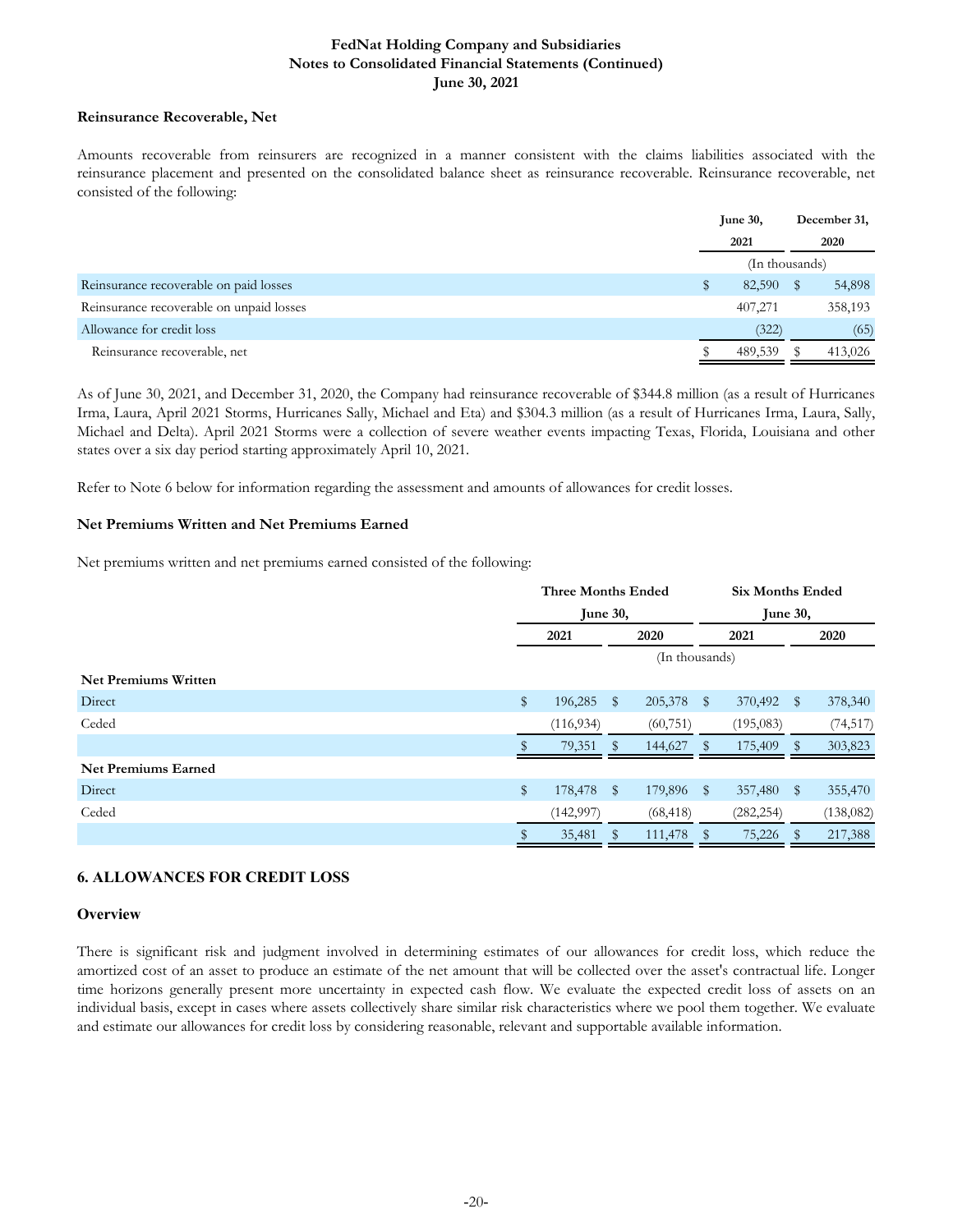Activity in the allowances for credit loss, by asset line item on the consolidated balance sheet, is summarized as follows:

|                                    |            |      | Reinsurance    |   |       |
|------------------------------------|------------|------|----------------|---|-------|
|                                    | Premiums   |      | Recoverable,   |   |       |
|                                    | Receivable |      | Net            |   | Total |
|                                    |            |      | (In thousands) |   |       |
| Balance as of December 31, 2020    | S          | 233  | - \$<br>65     | S | 298   |
| Credit loss expense (recovery) (1) |            | (48) | 257            |   | 209   |
| Balance as of June 30, 2021        |            | 185  | 322            |   | 507   |

(1) Reflected in commissions and other underwriting expenses on the consolidated statements of comprehensive income (loss).

Accrued investment income is included in other assets on the consolidated balance sheet. We immediately write-off accrued investment income if it becomes uncollectible, therefore we do not measure or record an allowance for credit losses.

## **Investments**

Our investment policy is established by the Board of Directors' Investment Committee and is reviewed on a regular basis. This policy currently limits investment in non-investment-grade debt securities (including high-yield bonds), and limits total investments in preferred stock, common stock and mortgage notes receivable. We also comply with applicable laws and regulations that further restrict the type, quality and concentration of our investments. We do not use any swaps, options, futures or forward contracts to hedge or enhance our investment portfolio.

Our investment portfolio has inherent risks because it contains volatility associated with market pricing and interest rate sensitive instruments, such as bonds, which may be adversely affected by changes in interest rates or credit worthiness. The effects of market volatility, declining economic conditions, such as a U.S. or global economic slowdown, whether due to COVID-19, or other factors, could adversely impact the credit quality of securities in our portfolio and may have unforeseen consequences on the liquidity and financial stability of the issuers of securities we hold.

Our debt securities portfolio includes securities that:

- Are explicitly guaranteed by a sovereign entity that can print its own currency;
- The currency is routinely held by central banks, used in international commerce and commonly viewed as a reserve currency; and
- Have experienced a consistent high credit rating by rating agencies and a long history with no credit losses.

We believe if these governments were to technically default it is reasonable to assume an expectation of immaterial losses, even in the current strained market conditions. Refer to Note 4 above for the balances of these sovereign debt securities, which are reported in the following investment categories:

- United States government obligations and authorities;
- Obligations of states and political subdivisions; and
- International.

For our debt securities, available-for-sale, the fact that a security's fair value is below its amortized cost is not a decisive indicator of credit loss. In many cases, a security's fair value may decline due to factors that are unrelated to the issuer's ability to pay. For this reason, we consider the extent to which fair value is below amortized cost in determining whether a credit-related loss exists. The Company also considers the credit quality rating of the security, with a special emphasis on securities downgraded below investment grade. A comparison is made between the present value of expected future cash flows for a security and its amortized cost. If the present value of future expected cash flows is less than amortized cost, a credit loss is presumed to exist and an allowance for credit loss is established. Management may conclude that a qualitative analysis is sufficient to support its conclusion that the present value of the expected cash flows equals or exceeds a security's amortized cost. As a result of this review, management concluded that there were no credit-related impairments of our available-for-sale securities as of June 30, 2021. Management does not intend to sell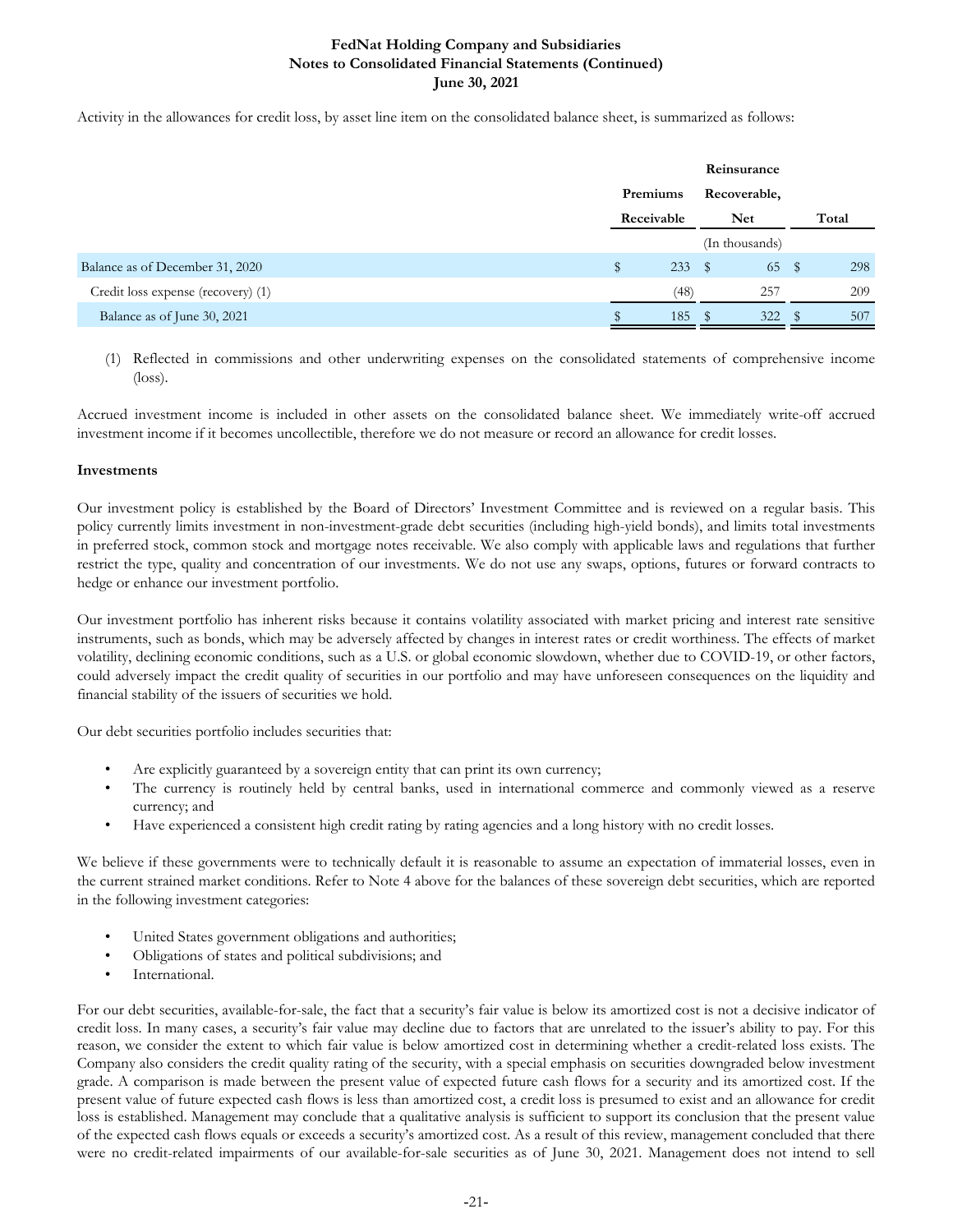available-for-sale securities in an unrealized loss position, and it is not "more likely than not" that the Company will be required to sell these securities before a recovery in their value to their amortized cost basis occurs.

Our equity investments are measured at fair value through net income (loss), therefore they do not require an allowance for credit loss.

## **Premiums Receivable**

We do have collectability risk, but our homeowners policy terms are one year or less and our policyholders are dispersed throughout the southeast United States, although the majority of our policyholders are located in Florida.

We write-off premiums receivable if the individual policy becomes uncollectible. Because collectively our premiums receivable share similar risk characteristics, we pool them to measure our valuation allowance for credit losses using an aging method approach. This method applies historical loss rates to levels of delinquency for our policy terms that are one year or less. Based upon historical collectability, adjusted for current and future economic conditions, we have measured and recorded our valuation allowances for premiums receivable.

The aging of our premiums receivable and associated allowance for credit loss was as follows:

|                           | Current   |  | $1-29$ |   | 30-59          |      | 60-89            |  | 90 plus           |   | Total  |
|---------------------------|-----------|--|--------|---|----------------|------|------------------|--|-------------------|---|--------|
| June 30, 2021             |           |  |        |   | (In thousands) |      |                  |  |                   |   |        |
| Amortized cost            | 44,465 \$ |  | 2,888  | S | 126            | - \$ | 22S              |  | 144               | S | 47,645 |
| Allowance for credit loss |           |  | (28)   |   | (6)            |      | $\left( \right)$ |  | (144)             |   | (185)  |
| <b>Net</b>                | 44,465    |  | 2,860  |   | 120            | S    | 15               |  | $\hspace{0.05cm}$ |   | 47,460 |

|                           | Current   | $1-29$ |   | 30-59          |      | 60-89 | 90 plus                  | Total  |
|---------------------------|-----------|--------|---|----------------|------|-------|--------------------------|--------|
| December 31, 2020         |           |        |   | (In thousands) |      |       |                          |        |
| Amortized cost            | 46,376 \$ | 4,253  | S | 159            | - \$ | 94    | 154                      | 51,036 |
| Allowance for credit loss |           | (43)   |   | (8)            |      | (28)  | (154)                    | (233)  |
| <b>Net</b>                | 46,376    | 4,210  |   | 151            |      | 66    | $\overline{\phantom{a}}$ | 50,803 |

## **Reinsurance Recoverable**

Refer to Note 5 above for details of our efforts to minimize our exposure to losses from a reinsurer's inability to pay.

We measure and record our valuation allowances for credit losses on our reinsurance recoverables asset by multiplying the probability the asset would default within a given timeframe ("PD") by the percentage of the asset not expected to be collected upon default, or loss given default ("LGD") and multiplying the result by the amortized cost of the asset. We use market observable data for our PD and LGD assumptions, and in cases where we are unable to observe LGD, we assume it is 100%.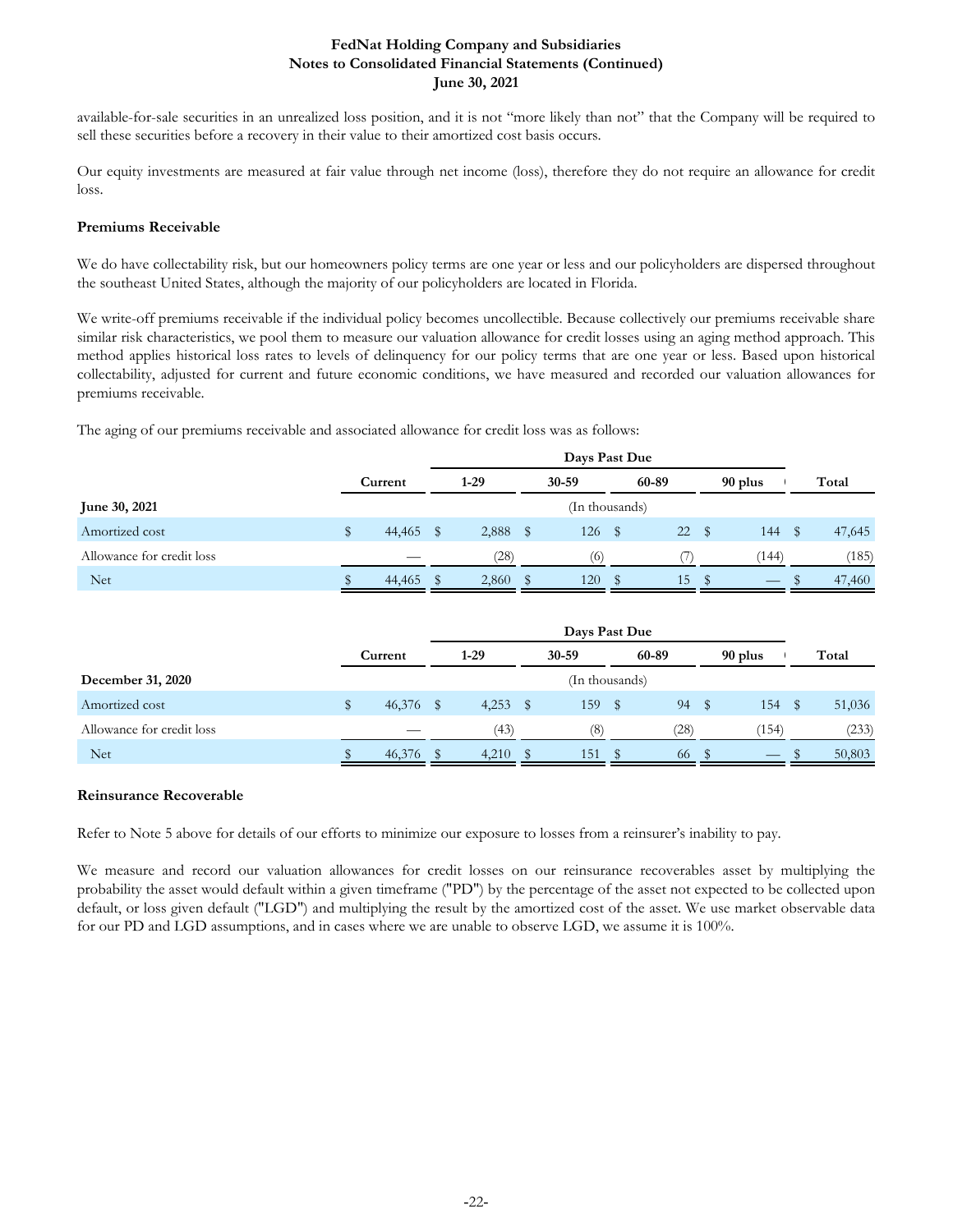## **7. LOSS AND LOSS ADJUSTMENT RESERVES**

The liability for loss and LAE reserves is determined on an individual-case basis for all claims reported. The liability also includes amounts for unallocated expenses, anticipated future claim development and incurred but not reported ("IBNR").

Activity in the liability for loss and LAE reserves is summarized as follows:

|                                                                       |                         | <b>Six Months Ended</b> |  |  |  |  |  |
|-----------------------------------------------------------------------|-------------------------|-------------------------|--|--|--|--|--|
|                                                                       |                         | June 30,                |  |  |  |  |  |
|                                                                       | 2021                    | 2020                    |  |  |  |  |  |
|                                                                       |                         | (In thousands)          |  |  |  |  |  |
| Gross reserves, beginning-of-period                                   | 540,367<br>$\mathbb{S}$ | \$<br>324,362           |  |  |  |  |  |
| Less: reinsurance recoverable (1)                                     | (358, 128)              | (164, 429)              |  |  |  |  |  |
| Net reserves, beginning-of-period                                     | 182,239                 | 159,933                 |  |  |  |  |  |
|                                                                       |                         |                         |  |  |  |  |  |
| Incurred loss, net of reinsurance, related to:                        |                         |                         |  |  |  |  |  |
| Current year                                                          | 124,303                 | 192,109                 |  |  |  |  |  |
| Prior year loss development (redundancy) (2)                          | 1,220                   | 7,340                   |  |  |  |  |  |
| Ceded losses subject to offsetting experience account adjustments (3) | (68)                    | (528)                   |  |  |  |  |  |
| Prior years                                                           | 1,152                   | 6,812                   |  |  |  |  |  |
| Amortization of acquisition fair value adjustment                     | (9)                     | (75)                    |  |  |  |  |  |
| Total incurred loss and LAE, net of reinsurance                       | 125,446                 | 198,846                 |  |  |  |  |  |
|                                                                       |                         |                         |  |  |  |  |  |
| Paid loss, net of reinsurance, related to:                            |                         |                         |  |  |  |  |  |
| Current year                                                          | 43,235                  | 75,612                  |  |  |  |  |  |
| Prior years                                                           | 87,985                  | 78,475                  |  |  |  |  |  |
| Total paid loss and LAE, net of reinsurance                           | 131,220                 | 154,087                 |  |  |  |  |  |
|                                                                       |                         |                         |  |  |  |  |  |
| Net reserves, end-of-period                                           | 176,465                 | 204,692                 |  |  |  |  |  |
| Plus: reinsurance recoverable (1)                                     | 406,949                 | 183,031                 |  |  |  |  |  |
| Gross reserves, end-of-period                                         | 583,414                 | 387,723<br>Ъ            |  |  |  |  |  |
|                                                                       |                         |                         |  |  |  |  |  |

(1) Reinsurance recoverable in this table includes only ceded loss and LAE reserves.

- (2) Reflects loss development from prior accident years impacting pre-tax net income. Excludes losses ceded under retrospective reinsurance treaties to the extent there is an offsetting experience account adjustment.
- (3) Reflects losses ceded under retrospective reinsurance treaties to the extent there is an offsetting experience account adjustment, such that there is no impact on pre-tax net income (loss).

The establishment of loss reserves is an inherently uncertain process and changes in loss reserve estimates are expected as such estimates are subject to the outcome of future events. The factors influencing changes in claim costs are often difficult to isolate or quantify and developments in paid and incurred losses from historical trends are frequently subject to multiple interpretations. Changes in estimates, or differences between estimates and amounts ultimately paid, are reflected in the operating results of the period during which such adjustments are made.

During the six months ended June 30, 2021, the Company experienced \$1.2 million of unfavorable loss and LAE reserve development on prior accident years, primarily in its non-Florida homeowners line of business as a result of higher than expected development from accident year 2020.

During the six months ended June 30, 2020, the Company experienced \$7.3 million of unfavorable loss and LAE reserve development on prior accident years in its Florida homeowners and commercial general liability line of business.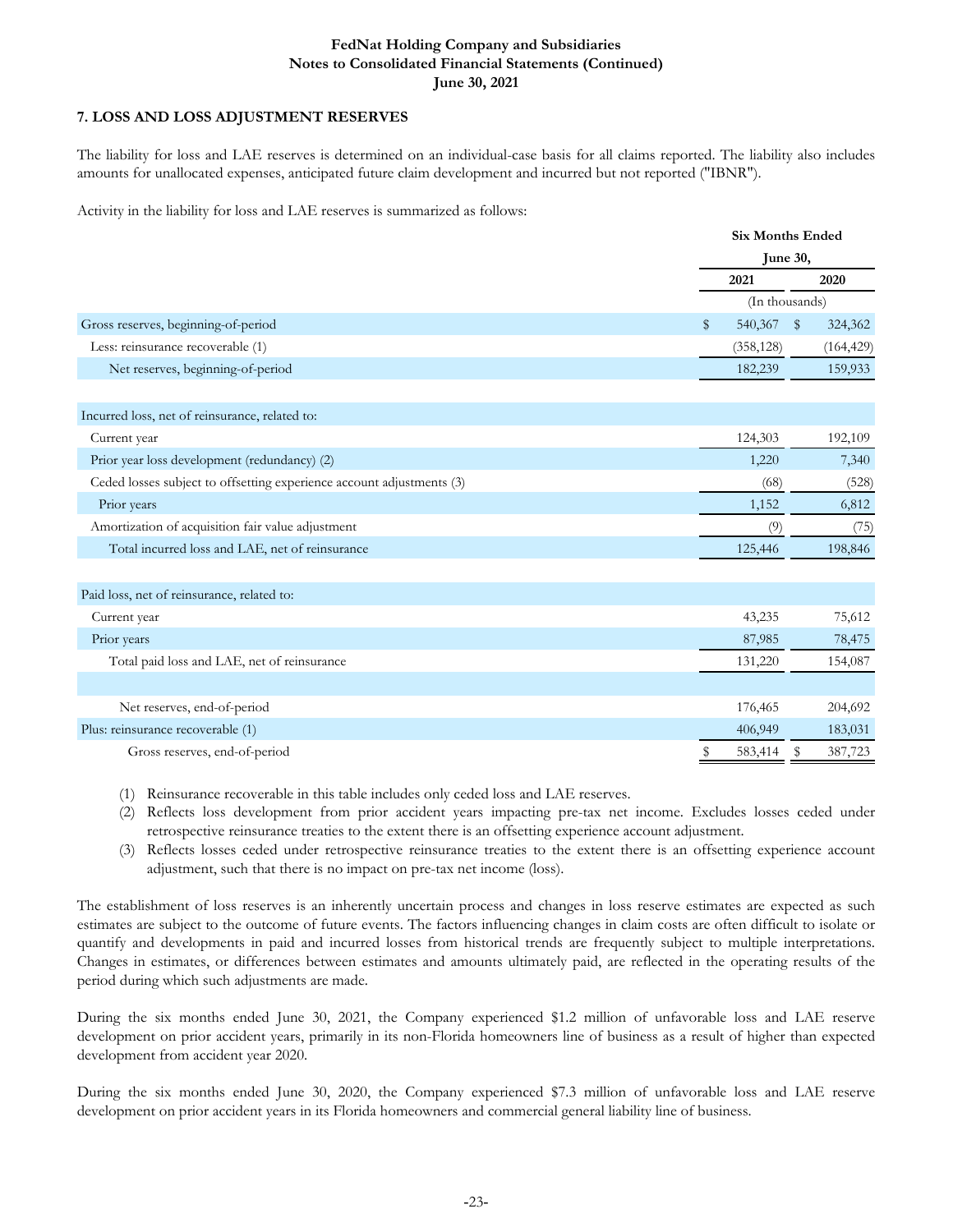The Company entered into 30% and 10% retrospectively-rated Florida-only property quota-share treaties, which ended on July 1, 2016 and 2017, respectively. These agreements included a profit share (experience account) provision, under which the Company will receive ceded premium adjustments at the end of the treaty to the extent there is a positive balance in the experience account. This experience account is based on paid losses rather than incurred losses. Due to the retrospectively-rated nature of this treaty, when the experience account is positive we cede losses under these treaties as the claims are paid with an equal and offsetting adjustment to ceded premiums (in recognition of the related change to the experience account receivable), with no impact on net income. Conversely, when the experience account is negative, the Company cedes losses on an incurred basis with no offsetting adjustment to ceded premiums, which impacts net income. Loss development can be either favorable or unfavorable regardless of whether the experience account is in a positive or negative position.

## **8. LONG-TERM DEBT**

Long-term debt consisted of the following:

|                                                                                                                                | June $30$ , |                | December 31, |
|--------------------------------------------------------------------------------------------------------------------------------|-------------|----------------|--------------|
|                                                                                                                                |             | 2021           | 2020         |
|                                                                                                                                |             | (In thousands) |              |
| Senior unsecured fixed rate notes, due March 15, 2029, net of deferred financing costs of \$1,251<br>and \$1,317, respectively |             | 98.749         | 98,683       |
| Convertible senior unsecured fixed rate notes, due April 19, 2026, net of deferred financing costs<br>of \$1,061               |             | 19.939         |              |
| Total long-term debt, net                                                                                                      |             | 118,688        | 98,683       |

As of June 30, 2021, the Company's estimated annual aggregate amount of debt maturities includes the following (and assumes the holders of the convertible debt do not convert into shares of the Company's common stock):

|                                   | Aggregate      |
|-----------------------------------|----------------|
|                                   | Debt           |
| For the Years Ending December 31, | Maturities     |
|                                   | (In thousands) |
| 2021                              | \$             |
| 2022                              |                |
| 2023                              |                |
| 2024                              |                |
| 2025                              |                |
| Thereafter                        | 121,000        |
| Total debt maturities             | 121,000        |
| Less deferred financing costs     | 2,312          |
| Total debt maturities, net        | 118,688        |

## **Convertible Senior Unsecured Notes due 2026**

On April 20, 2021, the Company closed an offering and issued \$21.0 million in aggregate principal amount of Convertible Senior Unsecured Notes due 2026 (the "2026 Notes") pursuant to an indenture dated as of April 19, 2021 (the "2021 Indenture"). This offering is part of an authorization by the Company's Board of Directors to offer and issue from time to time up to \$35.0 million of 2026 Notes under the 2021 Indenture. The 2026 Notes are not redeemable at the option of the Company, mature on April 19, 2026 and bear interest at a fixed rate of 5.0% per year, payable semi-annually in cash.

The 2026 Notes are convertible into shares of the Company's common stock at an initial conversion rate of 166.6667 shares per \$1,000 principal amount of 2026 Notes, which is equivalent to an initial conversion price of \$6.00 per share of our common stock,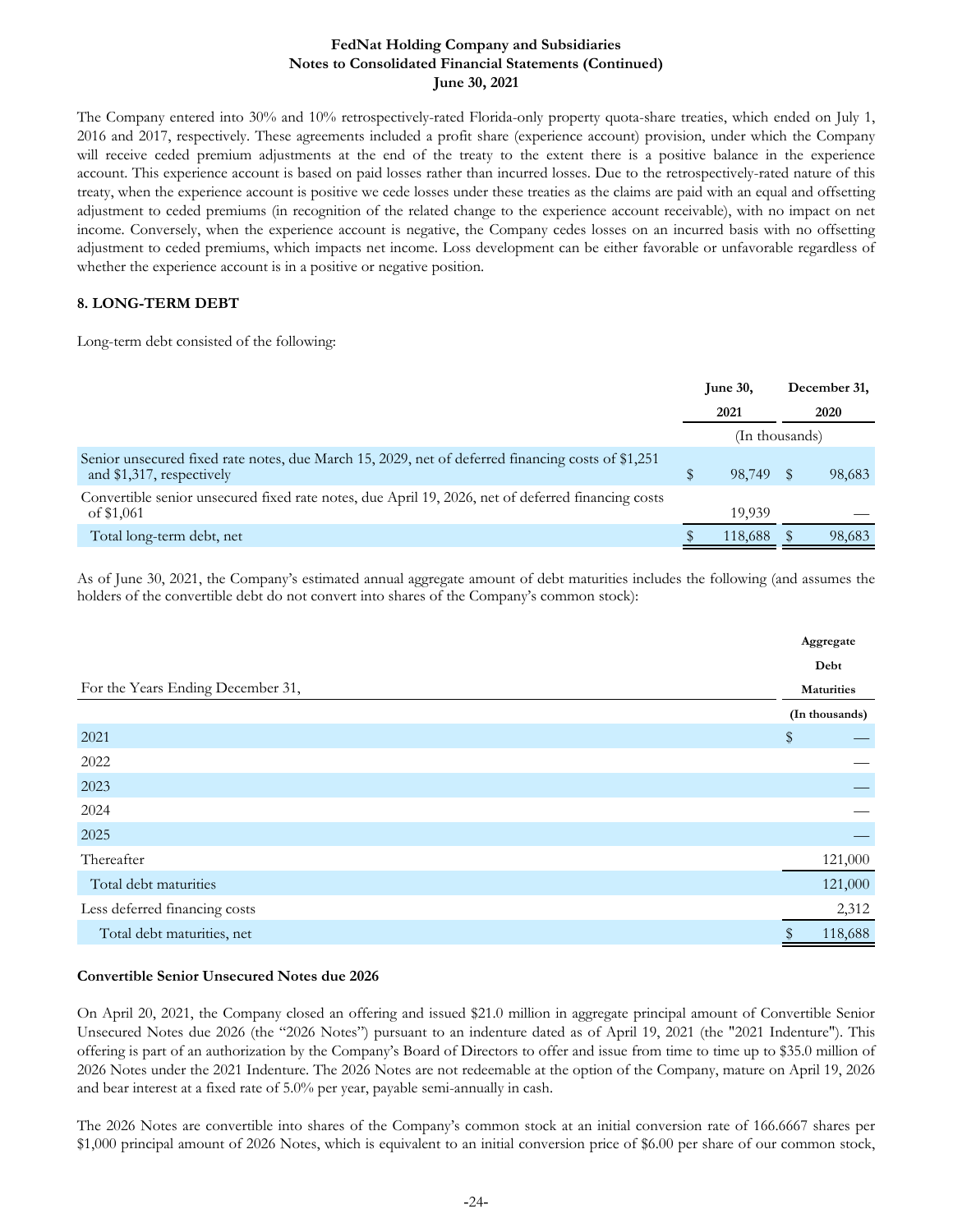an approximately 33% premium to the closing price of the Company's common stock on April 19, 2021. The conversion rate is subject to adjustment upon the occurrence of certain pro rata capital events, such as stock splits or dividends. The 2026 Notes are convertible at the option of the holder at any time until the close of business on the second scheduled trading day immediately preceding the maturity date of the 2026 Notes. The Company classified the 2026 Notes as a liability under long-term debt in our consolidated balance sheets.

If a change in control of the Company, as defined in the 2021 Indenture, occurs, the holders of the 2026 Notes will have the right to require the Company to purchase all or a portion of their 2026 Notes at a price in cash equal to 101% of the principal amount thereof, plus any accrued but unpaid interest to, but excluding, the date of purchase.

The 2026 Notes are senior unsecured obligations of the Company and rank equally with the Senior Unsecured Notes due 2029 ("2029 Notes") and other future senior unsecured indebtedness of the Company. The 2021 Indenture includes customary covenants and events of default. Among other things, the covenants restrict the ability of the Company and its subsidiaries to incur additional indebtedness or make restricted payments, including dividends, require the Company to maintain certain levels of reinsurance coverage while the 2026 Notes remain outstanding, and maintain certain financial covenants. These covenants are subject to important exceptions and qualifications set forth in the 2021 Indenture. Principal and interest on the 2026 Notes are subject to acceleration in the event of certain events of default, including automatic acceleration upon certain bankruptcy-related events.

## **Senior Unsecured Notes due 2029**

The Company also currently has outstanding \$100 million 2029 Notes, which at issuance bore interest at the annual rate of 7.50%. In connection with the amendment of the indenture covenants to increase the maximum debt-to-capital ratio applicable to the incurrence of debt to 60% and decreasing the maximum debt-to-capital ratio applicable to restricted payments, including cash dividends on our common stock, to 20%, the interest rate was increased by 0.25% to 7.75% per annum beginning March 15, 2021. Refer to Note 10 of the notes to our Consolidated Financial Statements set forth in Part II, Item 8. Financial Statements and Supplementary Data of the 2020 Form 10-K, for additional information regarding our 2029 Notes.

## **9. INCOME TAXES**

Our effective income tax rate is the ratio of income tax expense (benefit) over our income (loss) before income taxes. The effective income tax rate was (15.0)% and 34.4% for the three months ended June 30, 2021 and 2020, respectively. The effective income tax rate was (2.5)% and 36.6% for the six months ended June 30, 2021 and 2020, respectively. Differences in the effective tax and the statutory Federal income tax rate of 21% are driven by state income taxes, changes in valuation allowance and anticipated annual permanent differences, including estimates for tax-exempt interest, dividends received deduction and executive compensation.

The application of GAAP requires us to evaluate the recoverability of our net deferred income tax assets, including those associated with net operating loss ("NOL") carryforwards, and establish a valuation allowance, if necessary, to reduce our deferred income tax asset to an amount that is more likely than not to be realizable. Considerable judgment and the use of estimates are required in determining whether a valuation allowance is necessary, and if so, the amount of such valuation allowance. In evaluating the need for a valuation allowance, we consider many factors, including: the nature and character of the deferred income tax assets and liabilities; taxable income in prior carryback years, if any; future reversals of existing temporary differences; the length of time carryovers can be utilized; and any tax planning strategies we would employ to avoid a tax benefit from expiring unused. Realization is never assured and based on available information, including the financial performance of the Company during the second quarter of 2021 and the inherent difficulty, as a catastrophe exposed entity, of forecasting the timing of recovery of our NOL carryforwards to the level of assurance required by GAAP, we determined that it was more likely than not that the net deferred income tax asset would not be realized. Therefore, during the first six months of 2021, we established an income tax valuation allowance of \$17.7 million with a corresponding charge to income of \$16.2 million and a decrease of \$1.5 million to accumulated other comprehensive income (loss).

The Company had an uncertain tax position of \$0.2 million and \$0.2 million as of June 30, 2021 and December 31, 2020, respectively. The Company has a valuation allowance of \$20.7 million and \$3.0 million on its deferred income tax asset as of June 30, 2021 and December 31, 2020, respectively.

We recognize accrued interest and penalties related to unrecognized tax benefits in the consolidated statements of operations and statements of comprehensive income (loss). For the three and six months ended June 30, 2021 and 2020, the Company recognized no benefit related to an uncertain tax position and our associated accrued interest and penalties was less than \$0.1 million.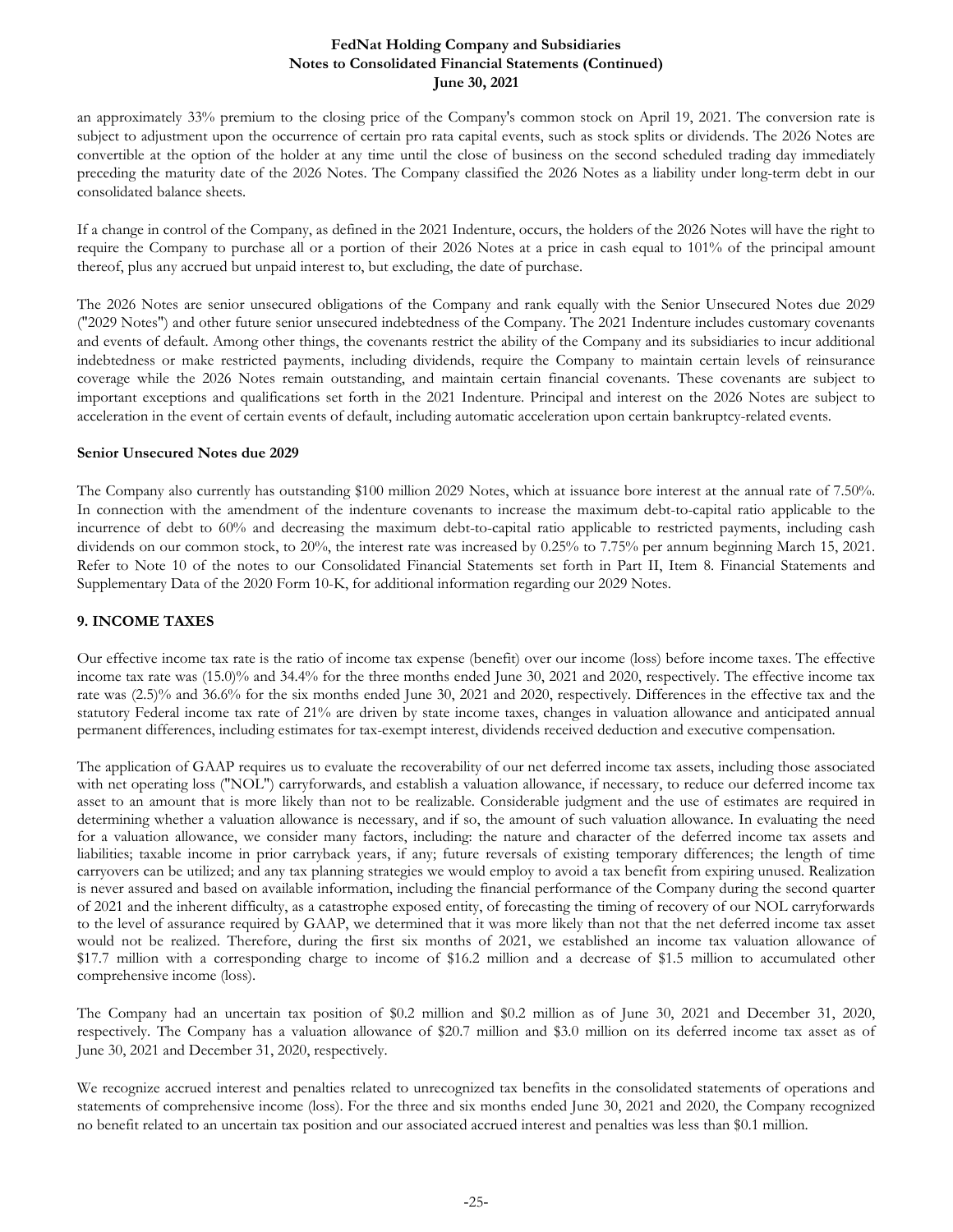#### **10. COMMITMENTS AND CONTINGENCIES**

#### **Litigation and Legal Proceedings**

In the ordinary course of business, the Company is involved in various legal proceedings, specifically claims litigation. The Company's insurance subsidiaries participate in most of these proceedings by either defending third-party claims brought against insureds or litigating first-party coverage claims. The Company accounts for such activity through the establishment of loss and LAE reserves. The Company's management believes that the ultimate liability, if any, with respect to such ordinary-course claims litigation, after consideration of provisions made for potential losses and costs of defense, is immaterial to the Company's consolidated financial statements. The Company is also occasionally involved in other legal and regulatory proceedings, some of which may assert claims for substantial amounts, making the Company party to individual actions in which extra-contractual damages, punitive damages or penalties, such as claims alleging bad faith in the handling of insurance claims, are sought.

The Company reviews the outstanding matters, if any, on a quarterly basis. The Company accrues for estimated losses and contingent obligations in the consolidated financial statements if and when the obligation or potential loss from any litigation, legal proceeding or claim is considered probable and the amount of the potential exposure is reasonably estimable. The Company records such probable and estimable losses through the establishment of legal expense reserves. As events evolve, facts concerning litigation and contingencies become known and as additional information becomes available, the Company's management reassesses its potential liabilities related to pending claims and litigation and may revise its previous estimates and make appropriate adjustment to the financial statements. Estimates that require judgment are subject to change and are based on management's assessment, including the advice of legal counsel, the expected outcome of litigation and legal proceedings or other dispute resolution proceedings or the expected resolution of contingencies. The Company's management believes that the Company's accruals for probable and estimable losses are reasonable and that the amounts accrued do not have a material effect on the Company's consolidated financial statements.

#### **Assessment Related Activity**

The Company operates in a regulatory environment where certain entities and organizations have the authority to require us to participate in assessments. Currently these entities and organizations include: Florida Insurance Guaranty Association ("FIGA"), Citizens Property Insurance Corporation ("Citizens"), FHCF, Georgia Insurers Insolvency Pool ("GIIP"), Special Insurance Fraud Fund ("SIIF"), Fair Access to Insurance Requirements Plan ("FAIRP"), Property Insurance Association of Louisiana ("PIAL"), South Carolina Property & Casualty Insurance Guaranty Association ("SCPCIGA"), Texas Property and Casualty Insurance Guaranty Association ("TPCIGA"), Texas Windstorm Insurance Association ("TWIA"), Alabama Insurance Guaranty Association ("AIGA"), and Alabama Insurance Underwriters Association ("AIUA"). As a direct premium writer, we are required to participate in certain insurer solvency associations under the applicable laws in the states in which we do business. One form of assessment requires us to collect the assessment from our policyholders and then remit the collected amounts to the assessing entity, which does not have any impact on our financial results. We are also subject to assessments that require us to pay the full amount of the assessment to the assessing entity and then we are permitted to make rate filings to allow us to recoup the amount of the assessment from our policyholders over time.

In connection with its automobile line of business, which is currently winding down, FNIC is also required to participate in an insurance apportionment plan under Florida law, which is referred to as a JUA Plan. The JUA Plan provides for the equitable apportionment of any profits realized, or losses and expenses incurred, among participating automobile insurers. In the event of an underwriting deficit incurred by the JUA Plan, which is not recovered through the policyholders in the JUA Plan, such deficit shall be recovered from the companies participating in the JUA Plan in the proportion that the net direct written premiums of each such member during the preceding calendar year bear to the aggregate net direct premiums written in this state by all members of the JUA Plan. There were no material assessments by the JUA Plan as of December 31, 2020. Future assessments by the JUA and the JUA Plan are indeterminable at this time.

#### **Leases**

The Company is committed under various operating lease agreements for office space.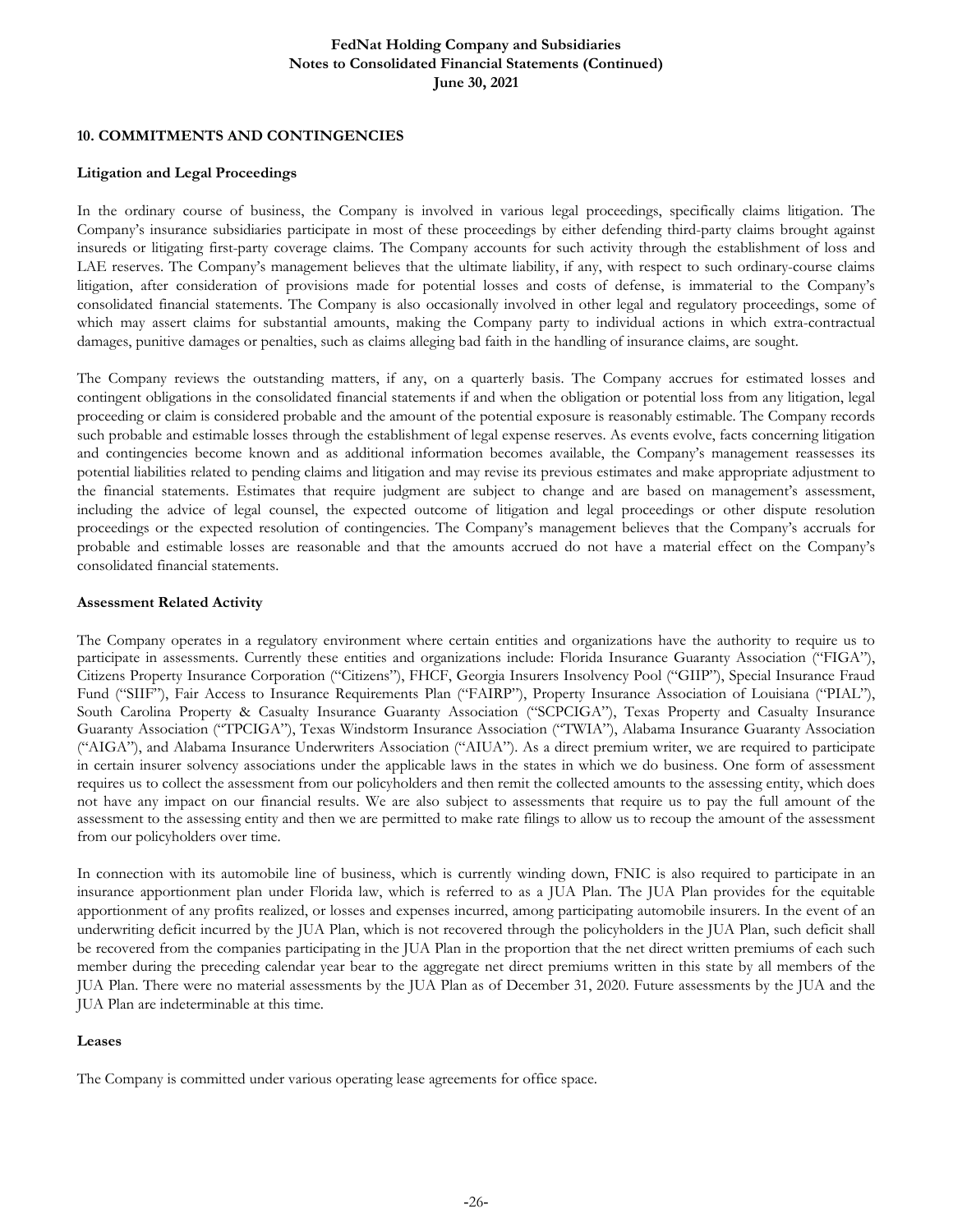The right-of-use asset is reflected in other assets and the lease liability is reflected in other liabilities on our consolidated balance sheets. Lease expense, net of sublease income is reflected in general and administrative expenses on our consolidated statements of operations.

Additional information related to our operating lease agreement for office space consisted of the following:

|                                                |                           |          |           | June 30,                |                | December 31, |  |  |
|------------------------------------------------|---------------------------|----------|-----------|-------------------------|----------------|--------------|--|--|
|                                                |                           |          |           | 2021                    |                | 2020         |  |  |
|                                                |                           |          |           |                         | (In thousands) |              |  |  |
| Right-of-use asset                             |                           |          | \$        | 7,068                   | \$             | 7,430        |  |  |
| Accrued rent                                   |                           |          |           | (288)                   |                | (259)        |  |  |
| Right-of-use asset, net                        |                           |          |           | 6,780                   | \$             | 7,171        |  |  |
|                                                |                           |          |           |                         |                |              |  |  |
| Lease liability                                |                           |          | \$        | 7,068                   | $\$\,$         | 7,430        |  |  |
|                                                |                           |          |           |                         |                |              |  |  |
| Weighted average discount rate                 |                           |          |           | 4.70 $\%$               |                | 4.70 %       |  |  |
| Weighted average remaining years of lease term |                           |          |           |                         |                | 7.7          |  |  |
|                                                | <b>Three Months Ended</b> |          |           | <b>Six Months Ended</b> |                |              |  |  |
|                                                |                           | June 30, |           |                         | June 30,       |              |  |  |
|                                                | 2021                      | 2020     |           | 2021                    |                | 2020         |  |  |
|                                                |                           |          | $(T - 1)$ |                         |                |              |  |  |

|                                                     |       | (In thousands) |       |       |
|-----------------------------------------------------|-------|----------------|-------|-------|
| Lease expense                                       | 279   | 279            | 559   | 559   |
| Sublease income                                     | (112) | ้114)          | 221`  | (269) |
| Lease expense, net                                  | 167   | 165.           | 338   | 290   |
|                                                     |       |                |       |       |
| Net cash provided by (used in) operating activities | (153) | (144)          | (309) | (233) |

The interest rates implicit in our leases were not known, therefore the weighted-average discount rate above was determined by what FedNat would have had to pay to borrow the lease payments in a similar economic environment that existed at inception of our leases while considering our general credit and the theoretical collateral of the office space. In the event of a change to lease term, the Company would re-evaluate all inputs and assumptions, including the discount rate.

## **11. SHAREHOLDERS' EQUITY**

## **Securities Offerings**

In June 2018, the Company filed with the Securities and Exchange Commission ("SEC") on Form S-3, a shelf registration statement enabling the Company to offer and sell, from time to time, up to an aggregate of \$150.0 million of securities. On March 15, 2021, the Company closed an underwritten public offering of 3,500,000 shares of its common stock at a price of \$4.75 per share for gross proceeds of \$16.6 million. The offering generated net proceeds to the Company of approximately \$15.1 million, after deducting the underwriter's discount and offering expenses payable by the Company. In April 2021, the Company sold an additional 100,650 shares upon partial exercise of the underwriter's overallotment option and received net proceeds of \$0.4 million.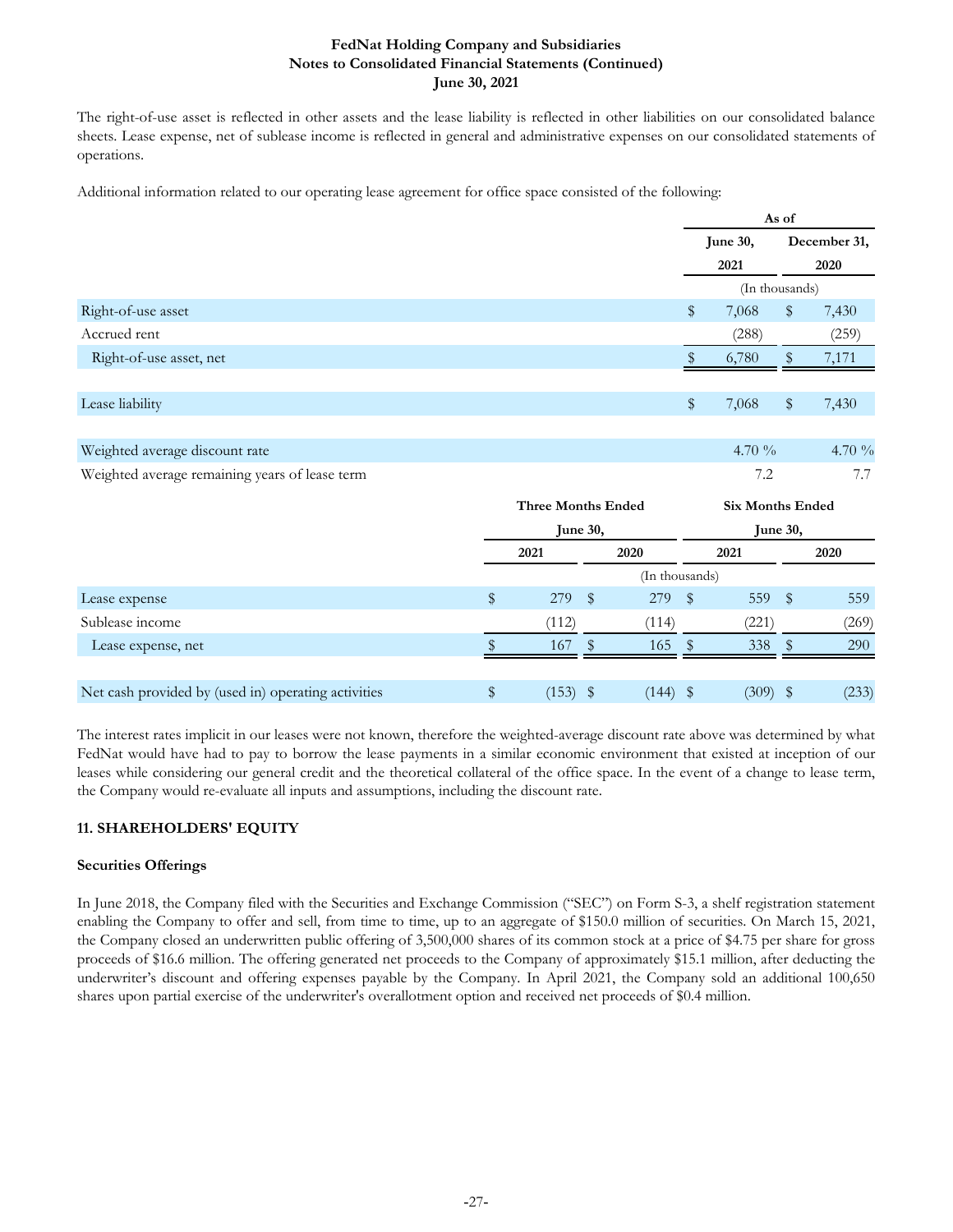## **Share-Based Compensation Expense**

Share-based compensation arrangements include the following:

|                                        | <b>Three Months Ended</b> |               |                | <b>Six Months Ended</b> |       |      |       |  |
|----------------------------------------|---------------------------|---------------|----------------|-------------------------|-------|------|-------|--|
|                                        | June $30$ ,               |               |                | <b>June 30,</b>         |       |      |       |  |
|                                        | 2021                      |               | 2020           |                         | 2021  |      | 2020  |  |
|                                        |                           |               | (In thousands) |                         |       |      |       |  |
| Restricted stock                       | \$<br>338                 | $^{\circ}$    | 369            | $^{\circ}$              | 660   | S    | 722   |  |
| Performance stock                      |                           |               | (14)           |                         | 85    |      | 86    |  |
| Total share-based compensation expense | 338                       | $\mathcal{F}$ | 355            | $\mathbb{S}$            | 745   | - 86 | 808   |  |
|                                        |                           |               |                |                         |       |      |       |  |
| Recognized tax benefit                 | \$<br>$(85)$ \$           |               | 87             | $\sqrt{3}$              |       | \$   | 198   |  |
| Intrinsic value of options exercised   |                           |               | 2              |                         |       |      | 4     |  |
| Fair value of restricted stock vested  | 258                       |               | 608            |                         | 1,700 |      | 1,640 |  |

The intrinsic value of options exercised represents the difference between the stock option exercise price and the weighted average closing stock price of FNHC common stock on the exercise dates, as reported on the NASDAQ Global Market.

#### **Stock Option Awards**

As of June 30, 2021, the Company had outstanding stock options exercisable for 25,417 shares of common stock at a weighted average exercise price of \$4.01 per share. During the six months ended June 30, 2021, no stock options were granted, exercised or canceled.

#### **Restricted Stock Awards**

The Company recognizes share-based compensation expense for all restricted stock awards ("RSAs") held by the Company's directors, executives and other key employees. For all RSA awards the accounting charge is measured at the grant date as the fair value of FNHC common stock and expensed as non-cash compensation over the vesting term using the straight-line basis for service awards and over successive one-year requisite service periods for performance-based awards. Our expense for our performance awards depends on achievement of specified results; therefore, the ultimate expense can range from 0% to 250% of target.

During the six months ended June 30, 2021 and 2020, the Board of Directors granted 171,576 and 210,272 RSAs, respectively, vesting over three or five years, to the Company's directors, executives and other key employees. These RSA grants include performance-based RSAs, which reflect the number of shares that would vest based on achieving the "Target" level of performance (as opposed to "Threshold" or "Maximum" performance levels). The actual number of performance-based RSAs that will vest depend on the Company's achievement of specified performance criteria in the future.

RSA activity includes the following:

|                                | <b>Number of Shares</b> | <b>Weighted Average</b><br><b>Grant Date Fair Value</b> |
|--------------------------------|-------------------------|---------------------------------------------------------|
| Outstanding at January 1, 2021 | 375,728                 | 14.32                                                   |
| Granted                        | 171,576                 | 4.63                                                    |
| Vested                         | (124, 287)              | 13.68                                                   |
| Cancelled                      | (58,308)                | 15.35                                                   |
| Outstanding at June 30, 2021   | 364,709                 | 9.81                                                    |

The weighted average grant date fair value is measured using the closing price of FNHC common stock on the grant date, as reported on the NASDAQ Global Market.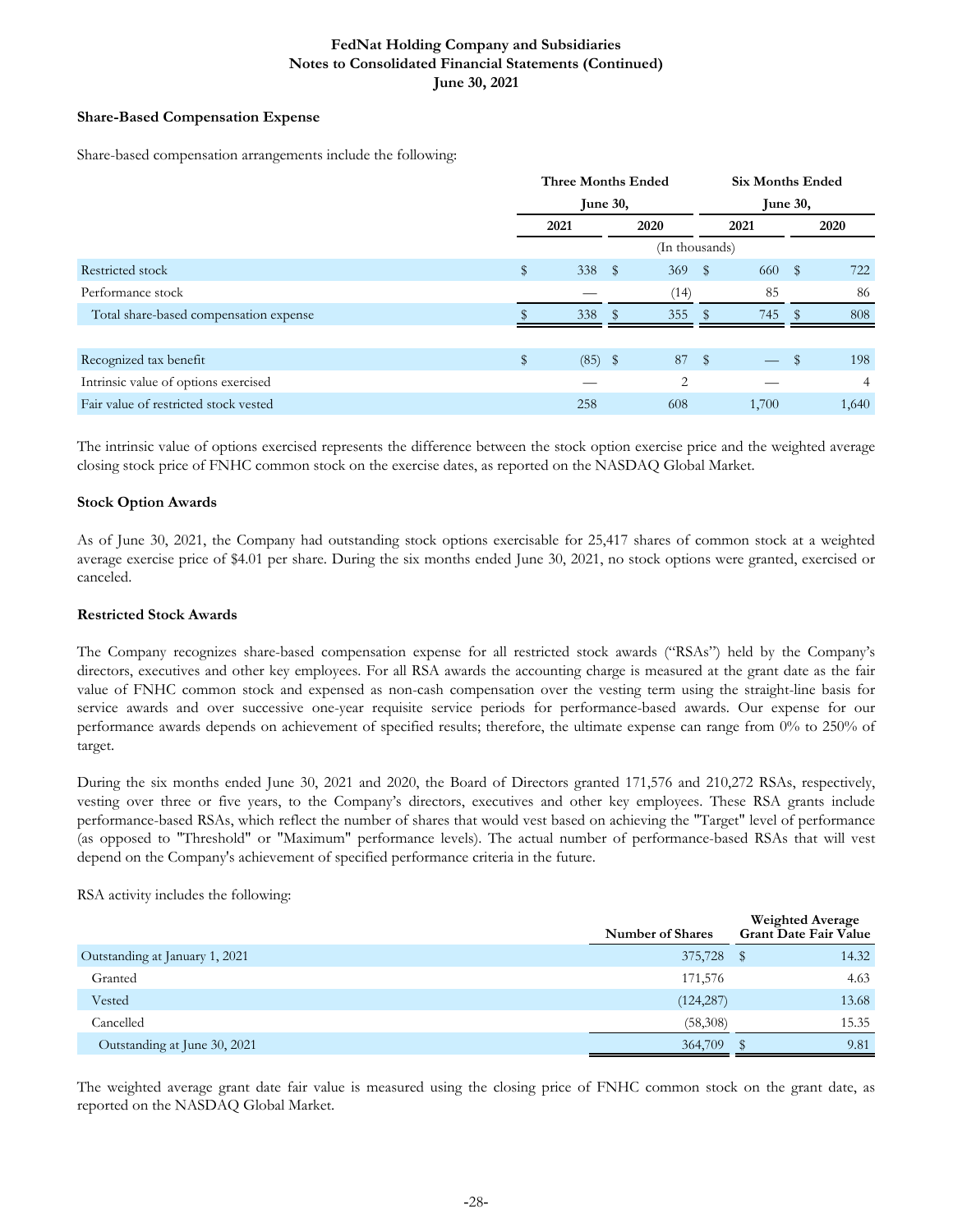## **Accumulated Other Comprehensive Income (Loss)**

Accumulated other comprehensive income (loss) associated with debt securities - available-for-sale consisted of the following:

|                                                                                                                   | Three Months Ended June 30, |                   |      |                   |  |                |              |                   |   |                   |  |            |
|-------------------------------------------------------------------------------------------------------------------|-----------------------------|-------------------|------|-------------------|--|----------------|--------------|-------------------|---|-------------------|--|------------|
|                                                                                                                   |                             |                   |      | 2021              |  |                |              |                   |   | 2020              |  |            |
|                                                                                                                   |                             | <b>Before Tax</b> |      | <b>Income Tax</b> |  | <b>Net</b>     |              | <b>Before Tax</b> |   | <b>Income Tax</b> |  | <b>Net</b> |
|                                                                                                                   |                             |                   |      |                   |  | (In thousands) |              |                   |   |                   |  |            |
| Accumulated other comprehensive income (loss),<br>beginning-of-period                                             | $\mathbb{S}$                | 5,545             | - \$ | $(1,359)$ \$      |  | 4,186          | $\mathbb{S}$ | 8,285             | S | $(2,032)$ \$      |  | 6,253      |
| Other comprehensive income (loss) due to debt securities<br>- held to maturity reclassified to available-for-sale |                             |                   |      |                   |  |                |              | (58)              |   | 14                |  | (44)       |
| Other comprehensive income (loss) before<br>reclassification                                                      |                             | 3,194             |      | (2,306)           |  | 888            |              | 17,902            |   | (4,389)           |  | 13,513     |
| Reclassification adjustment for realized losses (gains)<br>included in net income                                 |                             | (2)               |      |                   |  | (1)            |              | (7,064)           |   | 1,732             |  | (5, 332)   |
|                                                                                                                   |                             | 3,192             |      | (2,305)           |  | 887            |              | 10,780            |   | (2,643)           |  | 8,137      |
| Accumulated other comprehensive income (loss), end-<br>of-period                                                  |                             | 8,737             |      | (3,664)           |  | 5,073          |              | 19,065            |   | (4,675)           |  | 14,390     |

|                                                                                                                   | Six Months Ended June 30, |         |      |                   |  |                |              |                   |                   |              |  |            |
|-------------------------------------------------------------------------------------------------------------------|---------------------------|---------|------|-------------------|--|----------------|--------------|-------------------|-------------------|--------------|--|------------|
|                                                                                                                   | 2021                      |         |      |                   |  |                |              |                   |                   | 2020         |  |            |
|                                                                                                                   | <b>Before Tax</b>         |         |      | <b>Income Tax</b> |  | <b>Net</b>     |              | <b>Before Tax</b> | <b>Income Tax</b> |              |  | <b>Net</b> |
|                                                                                                                   |                           |         |      |                   |  | (In thousands) |              |                   |                   |              |  |            |
| Accumulated other comprehensive income (loss),<br>beginning-of-period                                             | \$                        | 15,086  | - \$ | $(3,700)$ \$      |  | 11,386         | $\mathbb{S}$ | 13,621            | S                 | $(3,340)$ \$ |  | 10,281     |
| Other comprehensive income (loss) due to debt securities<br>- held to maturity reclassified to available-for-sale |                           |         |      |                   |  |                |              | (58)              |                   | 14           |  | (44)       |
| Other comprehensive income (loss) before<br>reclassification                                                      |                           | (6,203) |      |                   |  | (6,203)        |              | 13,804            |                   | (3,385)      |  | 10,419     |
| Reclassification adjustment for realized losses (gains)<br>included in net income                                 |                           | (146)   |      | 36                |  | (110)          |              | (8,302)           |                   | 2,036        |  | (6,266)    |
|                                                                                                                   |                           | (6,349) |      | 36                |  | (6,313)        |              | 5,444             |                   | (1, 335)     |  | 4,109      |
| Accumulated other comprehensive income (loss), end-<br>of-period                                                  |                           | 8,737   |      | (3,664)           |  | 5,073          |              | 19,065            |                   | (4,675)      |  | 14,390     |

## **12. EARNINGS PER SHARE**

Basic earnings per share ("EPS") is computed by dividing net income by the weighted average number of common shares outstanding for the period, including vested restricted stock awards during the period. Diluted EPS is computed by dividing net income, after adding back the after-tax interest expense on our 2026 Notes, by the weighted average number of shares outstanding, noted above, adjusted for the dilutive effect of our 2026 Notes, stock options and unvested restricted stock awards. Dilutive securities are common stock equivalents that are freely exercisable into common stock at less than market prices or otherwise dilute earnings if converted. The net effect of common stock equivalents is based on the incremental common stock that would be issued upon the assumed conversion into shares of the Company's common stock for our 2026 Notes, exercise of common stock options and the vesting of RSAs using the treasury stock method. Common stock equivalents are not included in diluted earnings per share when their inclusion is antidilutive.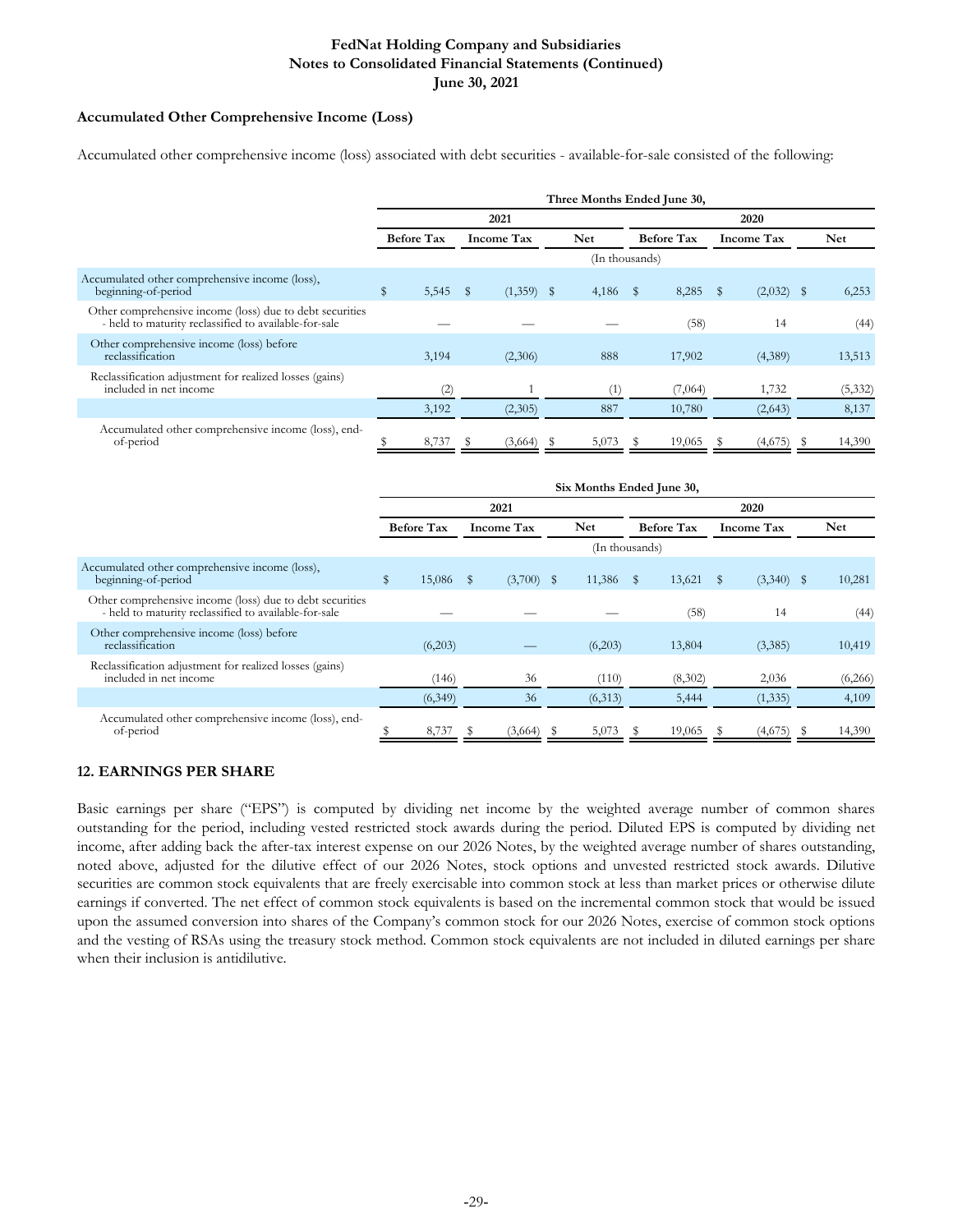The following table presents the calculation of basic and diluted EPS:

|                                                                       | <b>Three Months Ended</b> |             |    |                                       |  | <b>Six Months Ended</b> |    |           |  |  |  |
|-----------------------------------------------------------------------|---------------------------|-------------|----|---------------------------------------|--|-------------------------|----|-----------|--|--|--|
|                                                                       | <b>June 30,</b>           |             |    |                                       |  | <b>June 30,</b>         |    |           |  |  |  |
|                                                                       | 2021                      |             |    | 2020                                  |  | 2021                    |    | 2020      |  |  |  |
|                                                                       |                           |             |    | (In thousands, except per share data) |  |                         |    |           |  |  |  |
| Net income (loss) attributable to FedNat Holding Company shareholders | $\mathbb{S}$              | (50, 369)   | -S | $(21, 479)$ \$                        |  | (69,750)                | \$ | (19, 346) |  |  |  |
|                                                                       |                           |             |    |                                       |  |                         |    |           |  |  |  |
| Weighted average number of common shares outstanding - basic          |                           | 17,411      |    | 13,714                                |  | 15,901                  |    | 13,981    |  |  |  |
|                                                                       |                           |             |    |                                       |  |                         |    |           |  |  |  |
| Net income (loss) per common share - basic                            |                           | $(2.89)$ \$ |    | $(1.57)$ \$                           |  | (4.39)                  |    | (1.38)    |  |  |  |
|                                                                       |                           |             |    |                                       |  |                         |    |           |  |  |  |
|                                                                       |                           |             |    |                                       |  |                         |    |           |  |  |  |
| Weighted average number of common shares outstanding - basic          |                           | 17,411      |    | 13,714                                |  | 15,901                  |    | 13,981    |  |  |  |
| Dilutive effect of stock compensation plans                           |                           |             |    |                                       |  |                         |    |           |  |  |  |
| Weighted average number of common shares outstanding - diluted        |                           | 17,411      |    | 13,714                                |  | 15,901                  |    | 13,981    |  |  |  |
|                                                                       |                           |             |    |                                       |  |                         |    |           |  |  |  |
| Net income (loss) per common share - diluted                          |                           | (2.89)      | S  | (1.57)                                |  | (4.39)                  |    | (1.38)    |  |  |  |
|                                                                       |                           |             |    |                                       |  |                         |    |           |  |  |  |
| Dividends per share                                                   |                           |             |    | 0.09                                  |  |                         |    | 0.18      |  |  |  |

For the three and six months ended June 30, 2021, we excluded (in thousands) dilutive shares of 2,813 and 1,426 from our weighted average number of common shares outstanding - diluted above because their inclusion would have been antidilutive.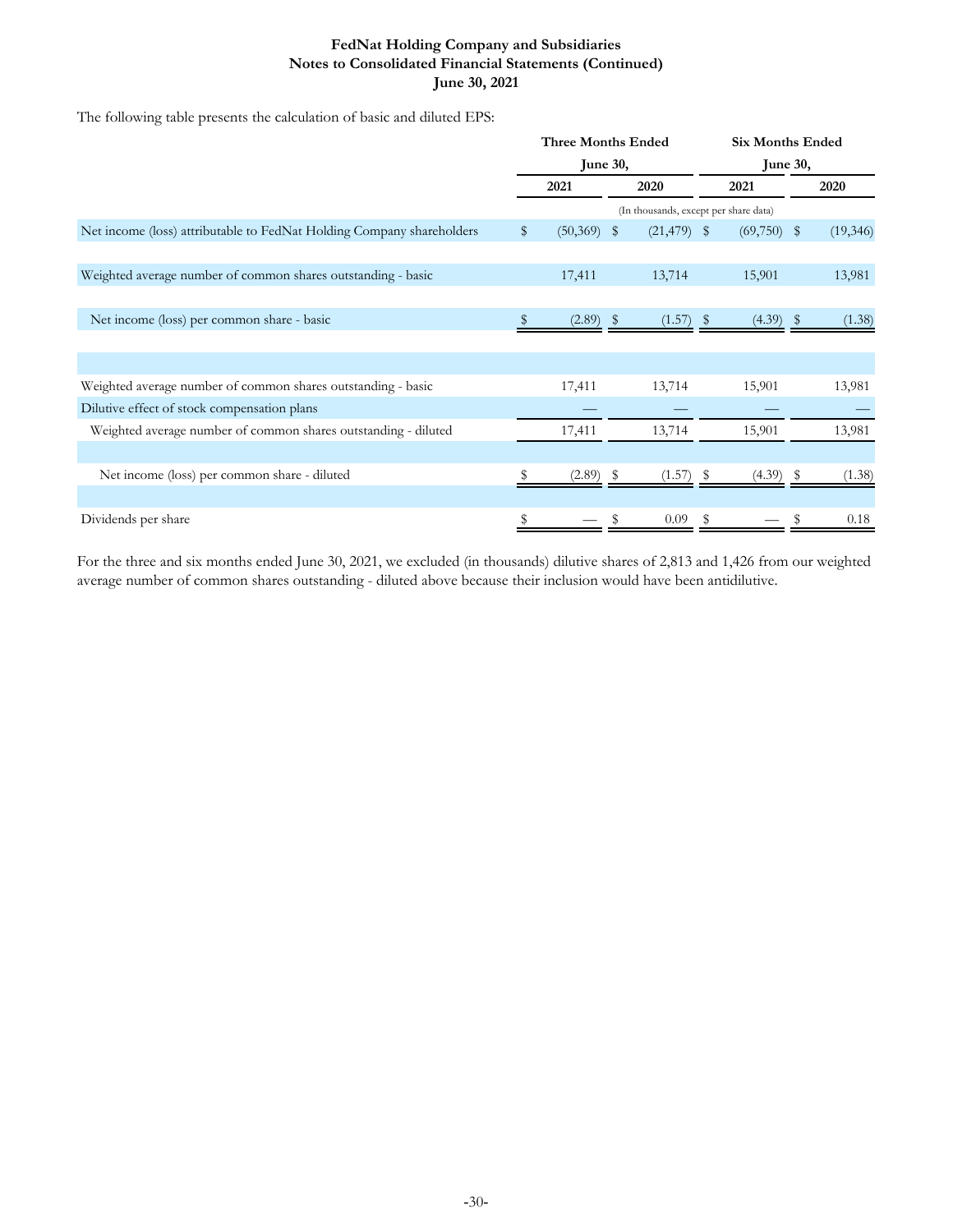*General information about FedNat Holding Company can be found at www.FedNat.com; however, the information that can be accessed through our website is not part of our report. We make our annual report on Form 10-K, quarterly reports on Form 10-Q, current reports on Form 8-K and amendments to these reports filed or furnished pursuant to the Securities Exchange Act of 1934 available free of charge on our website, as soon as reasonably practicable after they are electronically filed with the SEC.*

## **Item 2. Management's Discussion and Analysis of Financial Condition and Results of Operations**

## **Overview**

The following discussion and analysis should be read in conjunction with our unaudited consolidated financial statements and notes thereto included under Part I, Item 1 of this Quarterly Report on Form 10-Q (the "Form 10-Q"). In addition, please refer to our audited consolidated financial statements and notes thereto and related "Management's Discussion and Analysis of Financial Condition and Results of Operations" included in our most recent Annual Report on Form 10-K for the year ended December 31, 2020 (the "2020 Form 10-K").

Unless the context requires otherwise, as used in the remainder of this Form 10-Q, the terms "FNHC," "Company," "we," "us" and "our" refer to FedNat Holding Company and its consolidated subsidiaries.

Below, in addition to providing consolidated revenues and net income (loss), we also provide adjusted operating revenues and adjusted operating income (loss) because we believe these performance measures that are not United States of America generally accepted accounting principles ("GAAP") measures allow for a better understanding of the underlying trend in our business, as the excluded items are not necessarily indicative of our operating fundamentals or performance.

Non-GAAP measures do not replace the most directly comparable GAAP measures and we have included a detailed reconciliation thereof in "Results of Operations" below.

We exclude the after-tax (using our prevailing income tax rate) effects of the following items from GAAP net income (loss) to arrive at adjusted operating income (loss):

- Net realized and unrealized investment gains (losses);
- Gains (losses) associated early extinguishment of debt;
- Merger and acquisition, integration and other strategic costs and the amortization of specifically identifiable intangibles (other than value of business acquired);
- Impairment of intangibles;
- Income (loss) from initial adoption of new regulations and accounting guidance; and
- Income (loss) from discontinued operations.

We also exclude the pre-tax effect of the first bullet above from GAAP revenues to arrive at adjusted operating revenues.

## **Forward-Looking Statements**

This Form 10-Q or the documents that are incorporated by reference into this Form 10-Q contains forward-looking statements within the meaning of Section 27A of the Securities Act of 1933, as amended, or the Securities Act, and Section 21E of the Securities Exchange Act of 1934, as amended, or the Exchange Act. These statements are therefore entitled to the protection of the safe harbor provisions of these laws. These statements may be identified by the use of forward-looking terminology such as "anticipate," "believe," "budget," "contemplate," "continue," "could," "envision," "estimate," "expect," "forecast," "guidance," "indicate," "intend," "may," "might," "outlook," "plan," "possibly," "potential," "predict," "probably," "pro-forma," "project," "seek," "should," "target," "will," "would," "will be," "will continue" or the negative thereof or other variations thereon or comparable terminology. We have based these forward-looking statements on our current expectations, assumptions, estimates and projections. While we believe these expectations, assumptions, estimates and projections are reasonable, such forward-looking statements are only predictions and involve a number of risks and uncertainties, many of which are beyond our control. These and other important factors may cause our actual results, performance or achievements to differ materially from any future results, performance or achievements expressed or implied by these forward-looking statements. Management cautions that the forwardlooking statements contained in this Form 10-Q are not guarantees of future performance, and we cannot assume that such statements will be realized, or the forward-looking events and circumstances will occur. Factors that might cause such a difference include, without limitation, the risks and uncertainties discussed under "Risk Factors" in our 2020 Form 10-K, and discussed from time to time in our other reports filed with the Securities and Exchange Commission ("SEC"), including this Form 10-Q.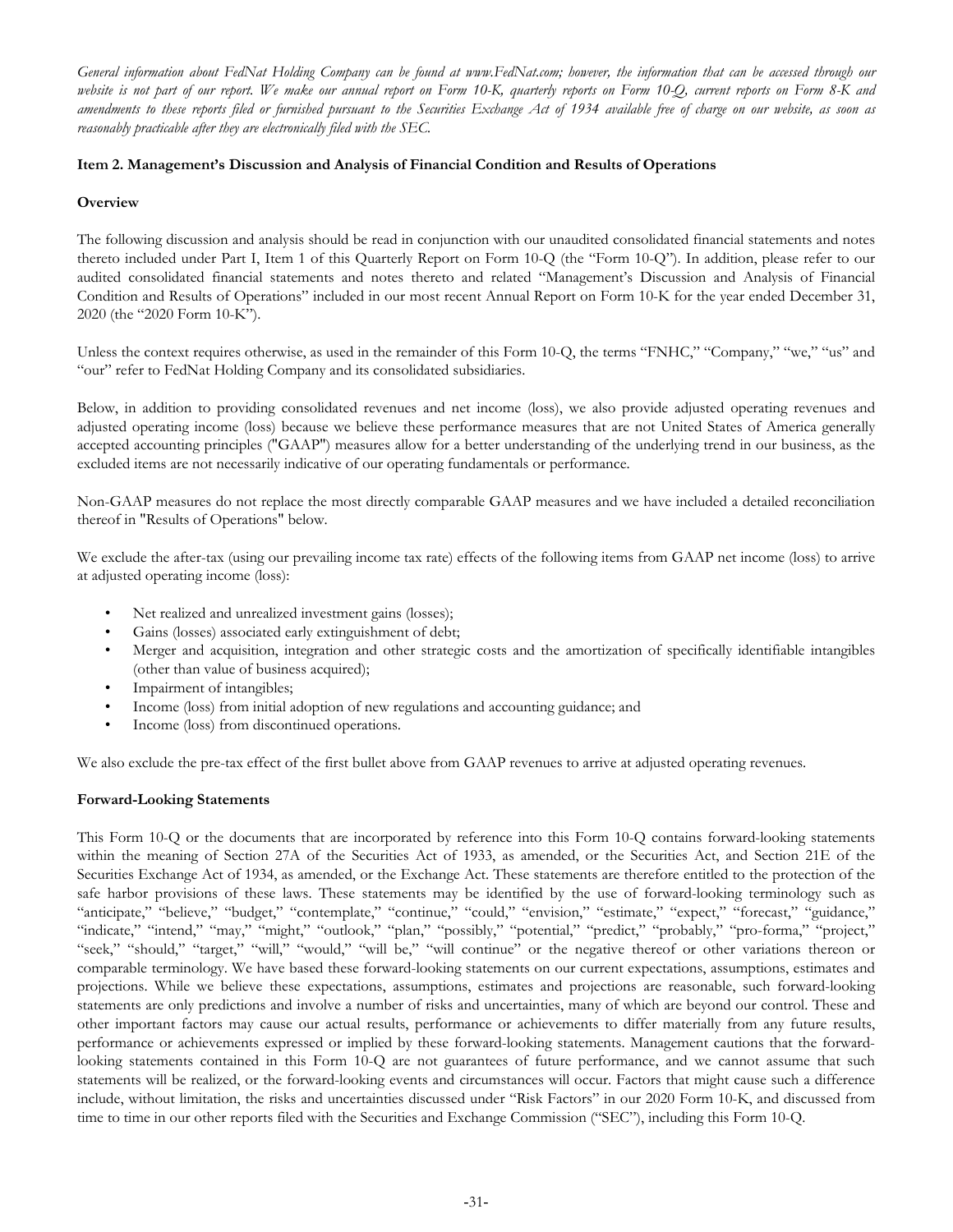Given these risks and uncertainties, you are cautioned not to place undue reliance on such forward-looking statements. The forward-looking statements included or incorporated by reference into this Form 10-Q are made only as of the date hereof. We do not undertake and specifically disclaim any obligation to update any such statements or to publicly announce the results of any revisions to any such statements to reflect future events or developments.

#### **GENERAL**

The Company is a regional insurance holding company that controls substantially all aspects of the insurance underwriting, distribution and claims processes through our subsidiaries and contractual relationships with independent agents and general agents. We, through our wholly owned subsidiaries, are authorized to underwrite, and/or place homeowners multi-peril ("homeowners"), federal flood and other lines of insurance in Florida and other states. We market, distribute and service our own and third-party insurers' products and other services through a network of independent and general agents.

FedNat Insurance Company ("FNIC"), our largest wholly-owned insurance subsidiary, is licensed as an admitted carrier to write homeowners property and casualty insurance by the state insurance departments in Florida, Louisiana, Texas, South Carolina, Alabama, Georgia and Mississippi.

Maison Insurance Company ("MIC"), an insurance subsidiary that we acquired on December 2, 2019 (see "Maison Acquisition" below for more information), is licensed as an admitted carrier to write homeowners property and casualty insurance as well as wind/hail only exposures by the state insurance departments in Louisiana, Texas and Florida.

Monarch National Insurance Company ("MNIC"), an insurance subsidiary, is licensed to write homeowners property and casualty insurance in Florida.

Through our wholly-owned subsidiary, FedNat Underwriters, Inc. ("FNU"), we serve as managing general agent for FNIC, MIC and MNIC. ClaimCor, LLC ("ClaimCor"), a wholly-owned subsidiary, is a claims solutions company that processes claims for Maison and FNIC.

#### **Material Distribution Relationships**

We are a party to an insurance agency master agreement with Ivantage Select Agency, Inc. ("ISA"), an affiliate of Allstate Insurance Company ("Allstate"), pursuant to which we have been authorized by ISA to appoint Allstate agents to offer our FNIC homeowners insurance products to consumers in Florida.

We are a party to a managing general underwriting agreement with SageSure Insurance Managers, LLC ("SageSure") in which they underwrite our FNIC homeowners business outside of Florida.

#### **Overview of Insurance Lines of Business**

#### *Homeowners Property and Casualty Insurance*

FNIC, MIC and MNIC underwrite homeowners insurance in Florida and FNIC also underwrites insurance in Alabama, Texas, Louisiana, South Carolina and Mississippi and MIC in Louisiana and Texas. Homeowners insurance generally protects an owner of real and personal property against covered causes of loss to that property. As of June 30, 2021, the total homeowners policies inforce was 324,000, of which 180,000 were in Florida and 144,000 were outside of Florida. As of December 31, 2020, the total homeowners policies in-force was 361,000, of which 207,000 were in Florida and 154,000 were outside of Florida.

#### *Florida*

Our homeowners insurance products provide maximum dwelling coverage of approximately \$3.6 million, with the aggregate maximum policy limit being approximately \$6.3 million. We currently offer dwelling coverage "A" up to \$4.0 million with an aggregate total insured value of \$6.5 million. We continually review and update these limits. The typical deductible is either \$2,500 or \$1,000 for non-hurricane-related claims and generally 2% of the coverage amount for the structure for hurricane-related claims.

Premium rates charged to our homeowners insurance policyholders are continually evaluated to assure that they meet the expectation that they are actuarially sound and produce a reasonable level of profit (neither excessive, inadequate or discriminatory). Premium rates in Florida and other states are regulated and approved by the respective states' office of insurance regulation. We continuously monitor and seek appropriate adjustment to our rates in order to remain competitive and profitable.

Through MIC, we have assumed Florida policies through the state-run insurer Citizens Property Insurance Corporation ("Citizens").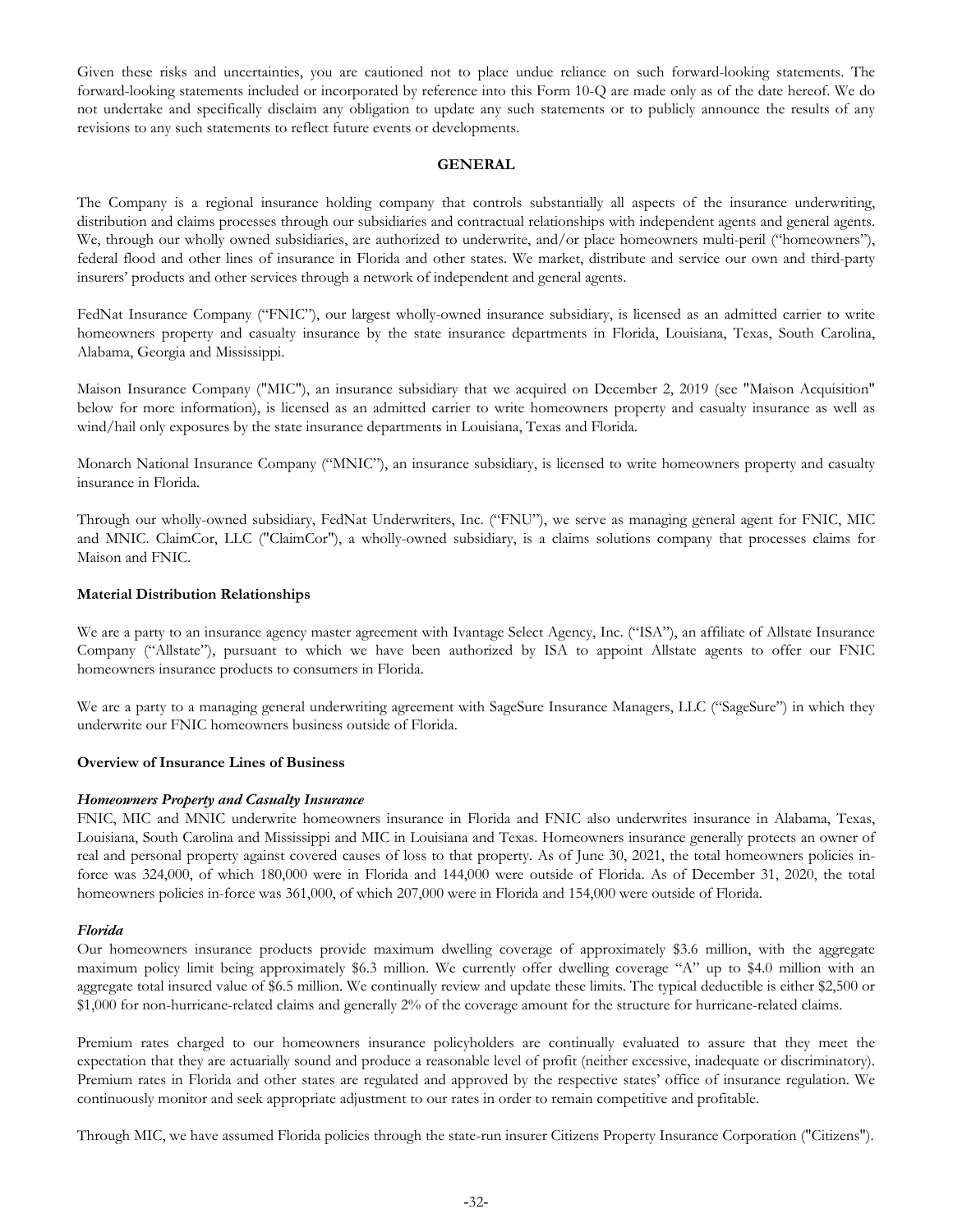The following are our recent rate actions that we have taken across our three insurance subsidiaries:

- In 2020, FNIC received approval from the Florida Office of Insurance Regulations ("OIR") for a statewide-average rate increase of 6.7% for Florida homeowners multiple-peril insurance policies, which became effective for new policies on February 8, 2021 and for renewal policies on March 30, 2021.
- In 2020, FNIC received OIR approval for a statewide-average rate increase of 8.3% for Florida dwelling fire insurance policies, which became effective for new policies on February 2, 2021 and for renewal policies on March 30, 2021.
- In 2020, MIC received OIR approval for a statewide-average rate increase of 15.0% for Florida manufactured home insurance policies, which became effective for new policies on March 10, 2021.
- Other rate filings have been filed with the OIR and are pending approval.

## *Non-Florida*

Our non-Florida FNIC homeowners insurance products, produced through our partnership with SageSure, provide maximum dwelling coverage "A" up to \$1.8 million, with the aggregate maximum policy limit being approximately \$3.6 million. The typical deductible is either \$2,500 or \$1,000 for non-hurricane-related claims and generally 2% of the coverage amount for the structure for hurricane-related claims.

As part of our partnership with SageSure, we entered into a profit share agreement, whereby we share 50% of net profits of this line of business, as calculated per the terms of the agreement, subject to certain limitations, which include limits on the net losses that SageSure can realize. The profit share cost is reflected in commissions and other underwriting expenses on our consolidated statements of operations. Effective July 1, 2020, FNIC entered into a new quota-share treaty with Anchor Re, a wholly-owned Arizona captive reinsurance subsidiary of SageSure, the non-affiliated managing general underwriter that writes FNIC's non-Florida homeowners business. The treaty provides 50% quota-share reinsurance protection on in-force, new and renewal business through June 30, 2021, subject to certain limitations. The treaty arrangement is fully collateralized through Anchor Re. The financial economics of this treaty essentially supplement the 50% profit-sharing agreement that has been and will continue to be in place with SageSure. Thus, this treaty is not expected to have any impact on the pre-tax operating results of the Company, though the components of the combined ratio will be affected by the ceding of premiums, claims and commissions. The Company expects FNIC will receive statutory surplus relief from this new quota-share treaty. On November 3, 2020, FNIC increased its cession percentage from 50% to 80%, effective December 1, 2020, on its non-Florida homeowners book of business, on an in-force, new and renewal basis.

Our MIC non-Florida insurance products include homeowners insurance, manufactured home insurance and dwelling fire insurance. MIC writes both full peril property policies as well as wind/hail only exposures.

The following are our recent rate actions that we have taken across our insurance subsidiaries that do business outside of Florida:

- In 2021, FNIC applied for a statewide-average rate increase of 9.0% for Texas homeowners insurance policies, which was approved by the respective regulatory agency and became effective for new policies on April 8, 2021 and will become effective for renewal policies on May 1, 2021.
- Rate filings have been applied for by FNIC and MIC outside of Florida and are pending to be approved by the respective regulators.

#### *Other Insurance Lines of Business*

FNIC writes flood insurance through the National Flood Insurance Program ("NFIP"). We write the policy for the NFIP, which assumes 100% of the flood risk while we retain a commission for our service. FNIC offers this line of business in Florida, Louisiana, Texas, Alabama, South Carolina and Mississippi. FNIC plans to file an admitted flood endorsement as an alternative to the NFIP program. MIC writes flood insurance through a partnership with Bintech who assumes 100% of the risk, in Louisiana only.

See the discussion in Item 1: "Business" in our 2020 Form 10-K, for additional information with respect to our business.

#### **Regulation**

All insurance companies must file quarterly and annual statements with certain regulatory agencies and are subject to regular and special examinations by those agencies. We may be the subject of additional special examinations or analysis. These examinations or analysis may result in one or more corrective orders being issued by the OIR or Louisiana Department of Insurance ("LDI"), our primary regulators.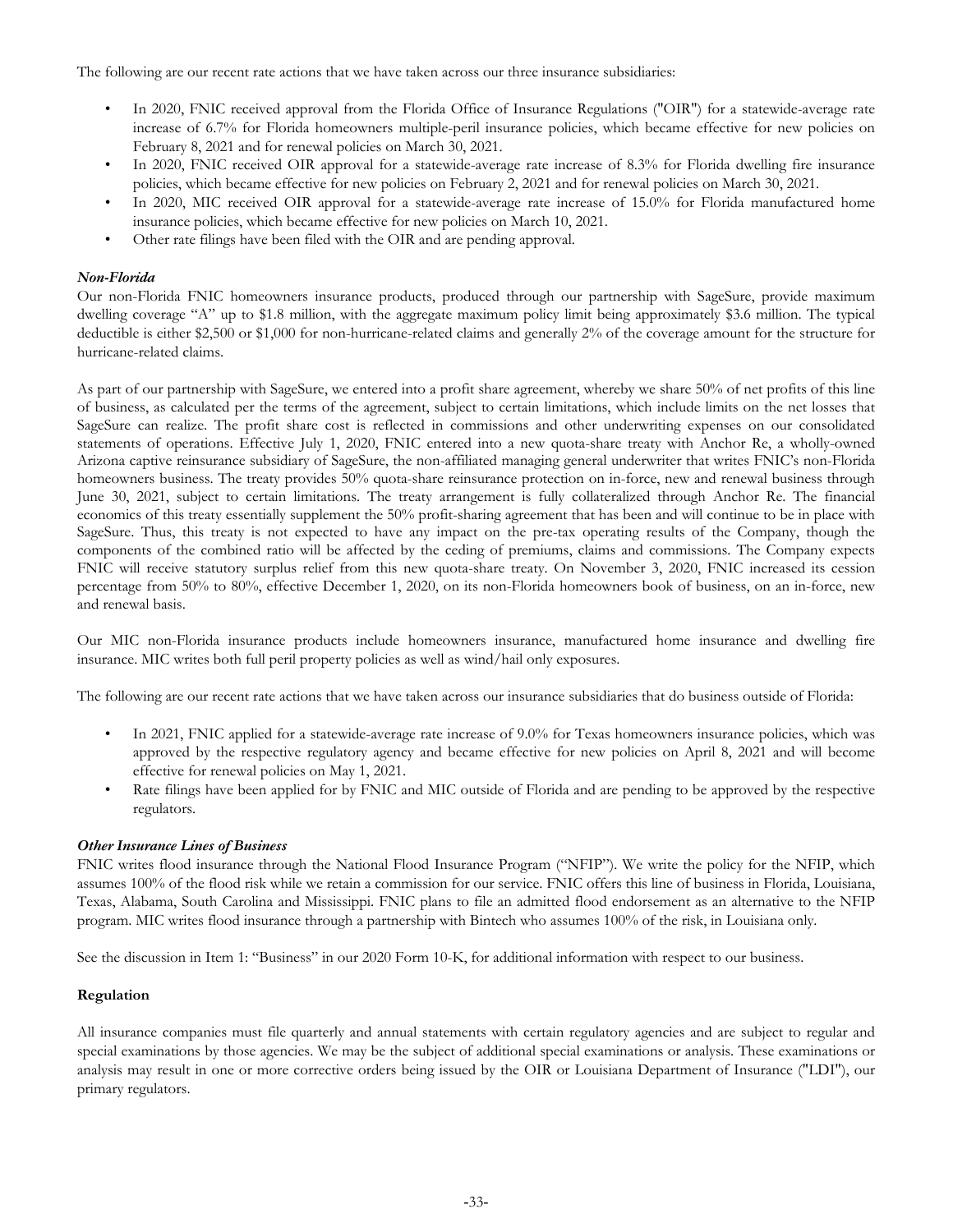Refer to in "Part 1, Item 1, Business" and "Part I, Item 1A., Risk Factors" of our 2020 Form 10-K for information with respect to the Company's response to COVID-19's impact to our business.

## **RESULTS OF OPERATIONS**

#### **Operating Results Overview - Three Months Ended June 30, 2021 Compared with Three Months Ended June 30, 2020**

*The following overview does not address all of the matters covered in the other sections of Management's Discussion and Analysis of Financial Condition and Results of Operations or contain all of the information that may be important to our shareholders or the investing public. This overview should be read in conjunction with the other sections of Management's Discussion and Analysis of Financial Condition and Results of Operations herein and in our 2020 Form 10-K.*

The following table sets forth results of operations for the periods presented:

|                                             |                           | <b>Three Months Ended</b> |  |  |  |  |  |  |  |
|---------------------------------------------|---------------------------|---------------------------|--|--|--|--|--|--|--|
|                                             | June 30,                  |                           |  |  |  |  |  |  |  |
|                                             | % Change<br>2021          | 2020                      |  |  |  |  |  |  |  |
|                                             | (Dollars in thousands)    |                           |  |  |  |  |  |  |  |
| Revenues:                                   |                           |                           |  |  |  |  |  |  |  |
| Gross premiums written                      | 196,285<br>\$             | $(4.4)\%$ \$<br>205,378   |  |  |  |  |  |  |  |
| Gross premiums earned                       | 178,478<br>$(0.8)\%$      | 179,896                   |  |  |  |  |  |  |  |
| Ceded premiums                              | (142, 997)<br>109.0%      | (68, 418)                 |  |  |  |  |  |  |  |
| Net premiums earned                         | 35,481<br>$(68.2)\%$      | 111,478                   |  |  |  |  |  |  |  |
| Net investment income                       | 1,733<br>$(48.1)\%$       | 3,341                     |  |  |  |  |  |  |  |
| Net realized and unrealized gains (losses)  | 9,584<br>(7.7)%           | 10,383                    |  |  |  |  |  |  |  |
| Direct written policy fees                  | 3,236<br>$(9.9)\%$        | 3,593                     |  |  |  |  |  |  |  |
| Other income                                | 9,004<br>72.4 %           | 5,224                     |  |  |  |  |  |  |  |
| Total revenues                              | 59,038<br>$(55.9)\%$      | 134,019                   |  |  |  |  |  |  |  |
|                                             |                           |                           |  |  |  |  |  |  |  |
| Costs and expenses:                         |                           |                           |  |  |  |  |  |  |  |
| Losses and loss adjustment expenses         | 77,430<br>$(40.4)\%$      | 129,916                   |  |  |  |  |  |  |  |
| Commissions and other underwriting expenses | 17,355<br>$(40.7)\%$      | 29,270                    |  |  |  |  |  |  |  |
| General and administrative expenses         | 5,814<br>$2.7\%$          | 5,663                     |  |  |  |  |  |  |  |
| Interest expense                            | 2,229<br>16.4 %           | 1,915                     |  |  |  |  |  |  |  |
| Total costs and expenses                    | 102,828<br>$(38.3)\%$     | 166,764                   |  |  |  |  |  |  |  |
|                                             |                           |                           |  |  |  |  |  |  |  |
| Income (loss) before income taxes           | 33.7 %<br>(43,790)        | (32, 745)                 |  |  |  |  |  |  |  |
| Income tax expense (benefit)                | 6,579<br>$(158.4)\%$      | (11,266)                  |  |  |  |  |  |  |  |
| Net income (loss)                           | (50, 369)<br>$134.5\%$ \$ | (21, 479)                 |  |  |  |  |  |  |  |
|                                             |                           |                           |  |  |  |  |  |  |  |
| Ratios to net premiums earned:              |                           |                           |  |  |  |  |  |  |  |
| Net loss ratio                              | 218.2 %                   | 116.5 %                   |  |  |  |  |  |  |  |
| Net expense ratio                           | 65.3 %                    | $31.4\%$                  |  |  |  |  |  |  |  |
| Combined ratio                              | 283.5 %                   | 147.9 %                   |  |  |  |  |  |  |  |

(1) Net loss ratio is calculated as losses and loss adjustment expenses ("LAE") divided by net premiums earned.

(2) Net expense ratio is calculated as all operating expenses less interest expense divided by net premiums earned.

(3) Combined ratio is calculated as the sum of losses and LAE and all operating expenses less interest expense divided by net premiums earned.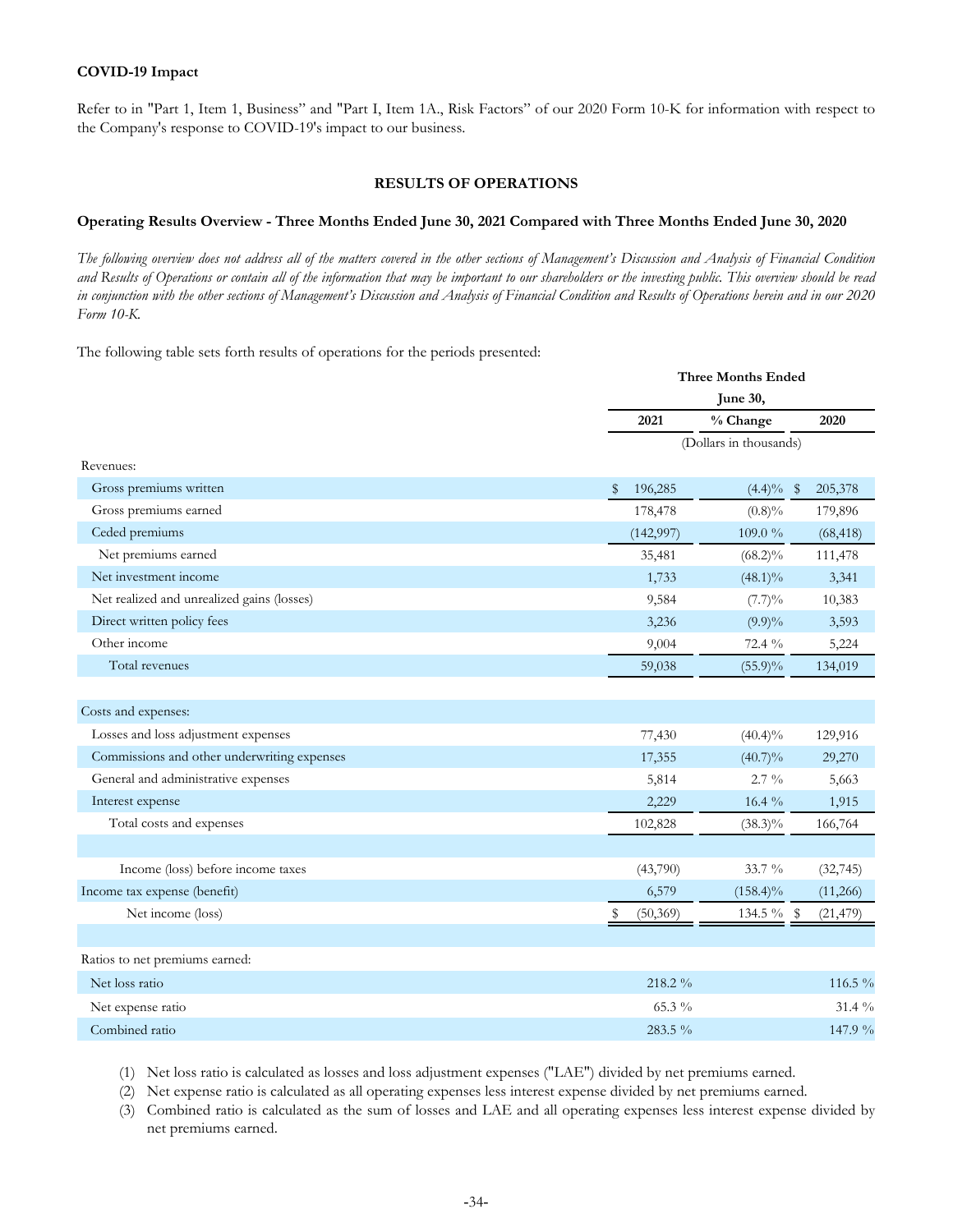#### The following table sets forth a reconciliation of GAAP to non-GAAP measures:

|                                                       | <b>Three Months Ended</b> |    |           |  |
|-------------------------------------------------------|---------------------------|----|-----------|--|
|                                                       | June 30,                  |    |           |  |
|                                                       | 2021                      |    | 2020      |  |
|                                                       | (Dollars in thousands)    |    |           |  |
| Revenue                                               |                           |    |           |  |
| Total revenues                                        | \$<br>59,038              | \$ | 134,019   |  |
| Less:                                                 |                           |    |           |  |
| Net realized and unrealized investment gains (losses) | 159                       |    | 10,383    |  |
| Adjusted operating revenues                           | 58,879                    | S  | 123,636   |  |
|                                                       |                           |    |           |  |
| Net Income (Loss)                                     |                           |    |           |  |
| Net income (loss)                                     | \$<br>(50, 369)           | \$ | (21, 479) |  |
| Less:                                                 |                           |    |           |  |
| Net realized and unrealized investment gains (losses) | 178                       |    | 6,659     |  |
| Acquisition and strategic costs                       | (8)                       |    |           |  |
| Amortization of identifiable intangibles              | (45)                      |    | (17)      |  |
| Adjusted operating income (loss)                      | (50, 494)                 | S  | (28, 122) |  |
|                                                       |                           |    |           |  |
| Income tax rate assumed for reconciling items above   | $(7.30)\%$                |    | 35.74 %   |  |

#### *Revenue*

Total revenue decreased \$75.0 million or 55.9%, to \$59.0 million for the three months ended June 30, 2021, compared with \$134.0 million for the three months ended June 30, 2020. The decrease was driven primarily by increases in ceded premiums from incremental quota-share agreements and higher catastrophe reinsurance costs, as well as lower net investment income, slightly offset by higher other income, all of which are discussed in further detail below.

#### *Gross Premiums Written*

The following table sets forth the gross premiums written for the periods presented:

|                              |               | <b>Three Months Ended</b> |         |  |  |
|------------------------------|---------------|---------------------------|---------|--|--|
|                              |               | <b>June 30,</b>           |         |  |  |
|                              | 2021          |                           | 2020    |  |  |
|                              |               | (In thousands)            |         |  |  |
| Gross premiums written:      |               |                           |         |  |  |
| Homeowners Florida           | \$<br>117,274 | $\mathbb{S}$              | 122,151 |  |  |
| Homeowners non-Florida       | 72,579        |                           | 77,508  |  |  |
| Federal flood                | 6,492         |                           | 5,647   |  |  |
| Non-core $(1)$               | (60)          |                           | 72      |  |  |
| Total gross premiums written | 196,285       | ж                         | 205,378 |  |  |
|                              |               |                           |         |  |  |

(1) Reflects exited lines of business.

Gross premiums written decreased \$9.1 million, or 4.4%, to \$196.3 million in the quarter compared with \$205.4 million for the same three-month period last year, which was driven by a reduction in our policies-in-force and exposure across all states, as a result of our rigorous exposure management in response to the challenging litigation environment, partially offset by rate actions that we have taken across our insurance subsidiaries.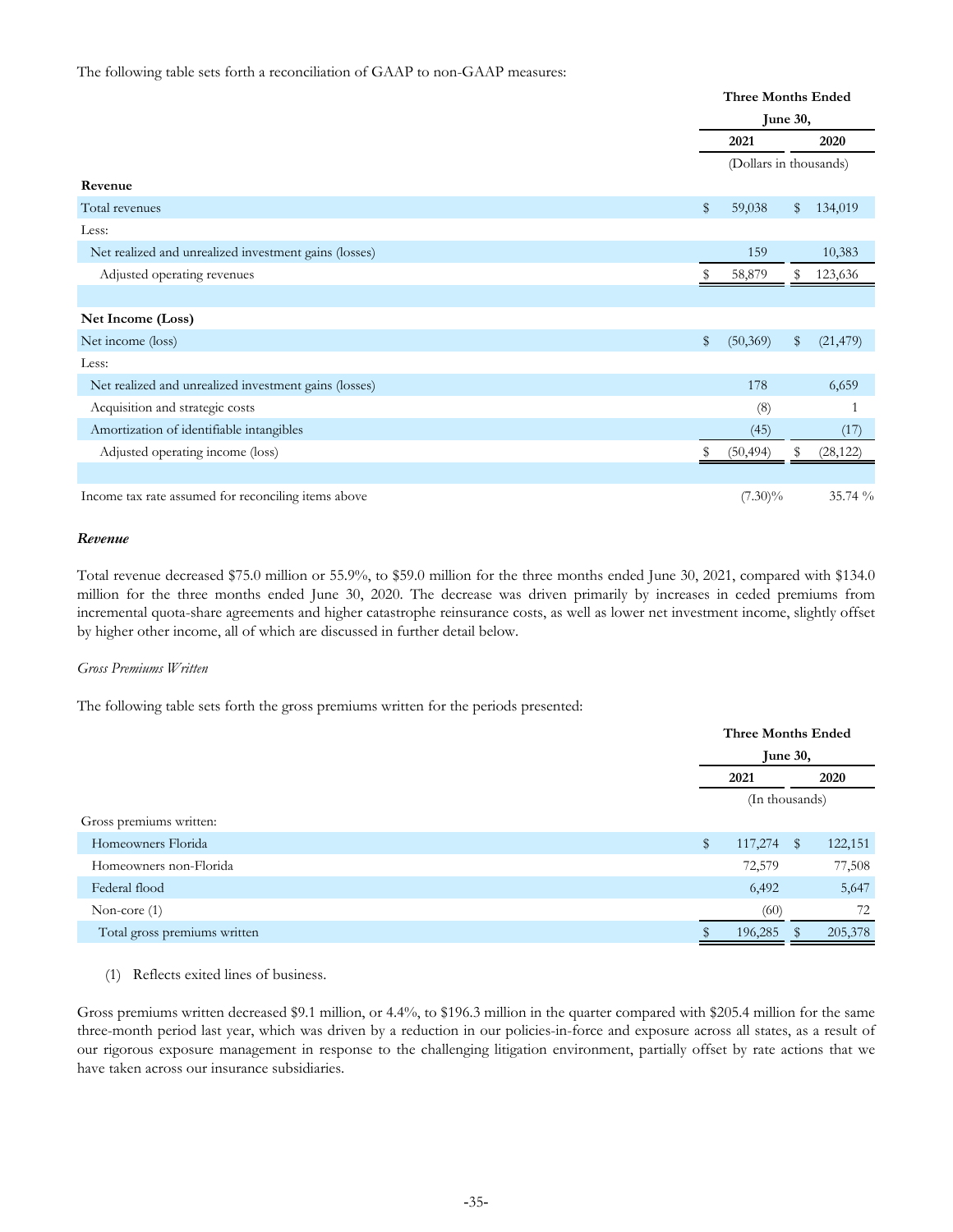## *Gross Premiums Earned*

The following table sets forth the gross premiums earned for the periods presented:

|                             | <b>Three Months Ended</b> |                |      |         |  |  |
|-----------------------------|---------------------------|----------------|------|---------|--|--|
|                             |                           | June 30,       |      |         |  |  |
|                             | 2021                      |                | 2020 |         |  |  |
|                             |                           | (In thousands) |      |         |  |  |
| Gross premiums earned:      |                           |                |      |         |  |  |
| Homeowners Florida          | $\mathbb{S}$              | 109,337        | S    | 115,791 |  |  |
| Homeowners non-Florida      |                           | 64,220         |      | 59,787  |  |  |
| Federal flood               |                           | 4,981          |      | 4,246   |  |  |
| Non-core $(1)$              |                           | (60)           |      | 72      |  |  |
| Total gross premiums earned |                           | 178,478        |      | 179,896 |  |  |

(1) Reflects exited lines of business.

Gross premiums earned decreased \$1.4 million, or 0.8%, to \$178.5 million for the three months ended June 30, 2021, as compared to \$179.9 million for the three months ended June 30, 2020.

#### *Ceded Premiums Earned*

Ceded premiums earned increased \$74.6 million, or 109.0%, to \$143.0 million in the quarter, compared to \$68.4 million in the same three-month period last year. The increase was driven by approximately \$30 million higher excess of loss reinsurance spend, driven by higher rate-on-line prices in this year's program as well as additional purchases of supplemental coverage to backfill layers and gaps in coverage stemming from the non-cascading portion of our reinsurance tower, following the six retention catastrophe events that have occurred since July 1, 2020. Additionally, there was approximately \$44 million of higher quota-share ceded premiums: \$24 million related to the 80% quota-share treaty for FNIC's non-Florida book of business and \$20 million related to new and incremental treaties for FNIC's Florida book of business. This increase to ceded premium earned associated with the aforementioned quota-share treaties is largely offset by corresponding reductions in loss and LAE, and commission and other underwriting expenses when comparing the periods. Refer to Note 5 of the notes to our Consolidated Financial Statements for additional information regarding these quota-share treaties.

#### *Net Investment Income*

Net investment income decreased \$1.6 million, or 48.1%, to \$1.7 million during the three months ended June 30, 2021, as compared to \$3.3 million during the three months ended June 30, 2020. This decrease was driven by our lower fixed income portfolio as well as a decline in the associated yield as a result of declining interest rates during the last year. Related to the former, we have been impacted by several catastrophes, hail and wind-related severe weather events and private reinsurers have raised the cost of their coverages. As a result, sales of our portfolio of fixed income securities was a significant source of liquidity over the last year.

## *Net realized and Unrealized Gains (Losses)*

Net realized and unrealized gains (losses) decreased \$0.8 million, to \$9.6 million for the three months ended June 30, 2021, compared to \$10.4 million in the prior year period. We recognized \$0.2 million and \$3.4 million in unrealized investment gains (losses) for equity securities during these respective periods. Our current and prior year net realized investment gains are primarily associated with our portfolio managers, under our control, moving out of positions due to both macro and micro conditions, a typical practice each and every quarter. Furthermore, to mitigate the potential COVID-19 related adverse impact on the financial stability of the issuers of securities we hold, certain positions were liquidated during 2020.

During the first six months of 2021, we purchased additional reinsurance limit for our 2020-2021 excess of loss catastrophe reinsurance program. This additional limit contained overlapping coverage on certain portions of our reinsurance program, resulting in the determination that the additional coverage contained an embedded derivative. As a result of catastrophe losses incurred during the second quarter, the fair value of the embedded derivative increased. While the economic substance is the same as a typical reinsurance recovery, the embedded derivative is carried at fair value on our consolidated balance sheets and changes in fair value are recognized in net realized and unrealized gain (loss) on our consolidated statements of operations as they occur. For the three months ended June 30, 2021, the Company recognized \$9.4 million in realized and unrealized embedded derivative gains. Refer to Notes 2, 3 and 5 of the notes to our Consolidated Financial Statements for further information related to our embedded derivative.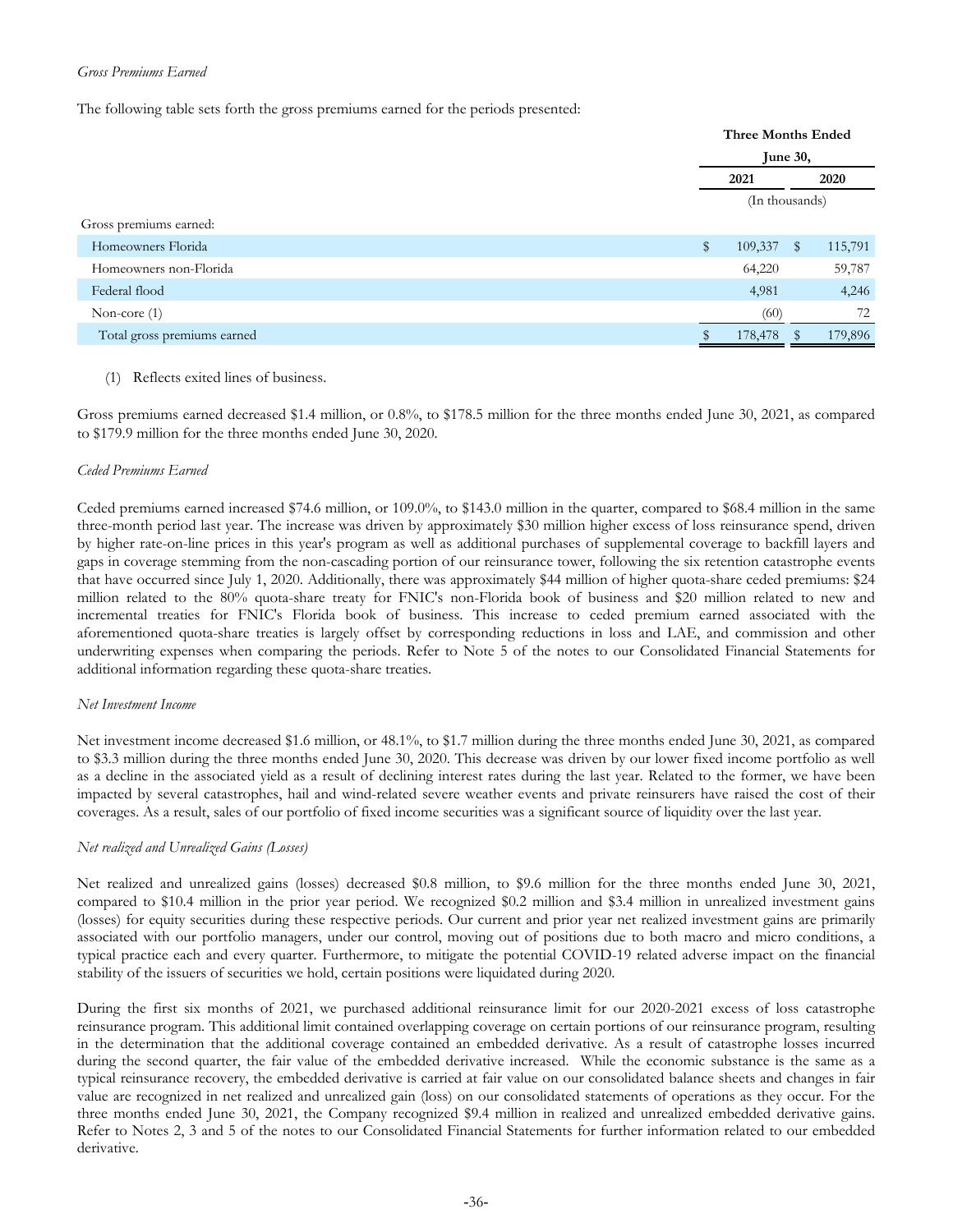## *Direct Written Policy Fees*

Direct written policy fees decreased \$0.4 million, or 9.9%, to \$3.2 million for the three months ended June 30, 2021, compared with \$3.6 million for the three months ended June 30, 2020. The decrease is primarily driven by lower policy fees due to a reduction in our policies in-force and exposure in the state of Florida, as a result of our rigorous exposure management in response to the challenging litigation environment.

#### *Other Income*

Other income included the following for the periods presented:

|                             |                        | <b>Three Months Ended</b> |              |  |       |  |
|-----------------------------|------------------------|---------------------------|--------------|--|-------|--|
|                             | <b>June 30,</b>        |                           |              |  |       |  |
|                             | % Change<br>2021       |                           |              |  | 2020  |  |
|                             | (Dollars in thousands) |                           |              |  |       |  |
| Other income:               |                        |                           |              |  |       |  |
| Commission income           | \$                     | 1,173                     | 40.0 $\%$ \$ |  | 838   |  |
| Brokerage                   |                        | 7,474                     | 89.0 $\%$    |  | 3,955 |  |
| Financing and other revenue |                        | 357                       | $(17.2)\%$   |  | 431   |  |
| Total other income          |                        | 9,004                     | 72.4 %       |  | 5,224 |  |

The increase in other income was primarily driven by higher brokerage revenue. The brokerage revenue increase is the result of higher excess of loss reinsurance spend from the reinsurance programs in place, including the additional purchases, during the second quarter of 2021 as compared to the second quarter of 2020.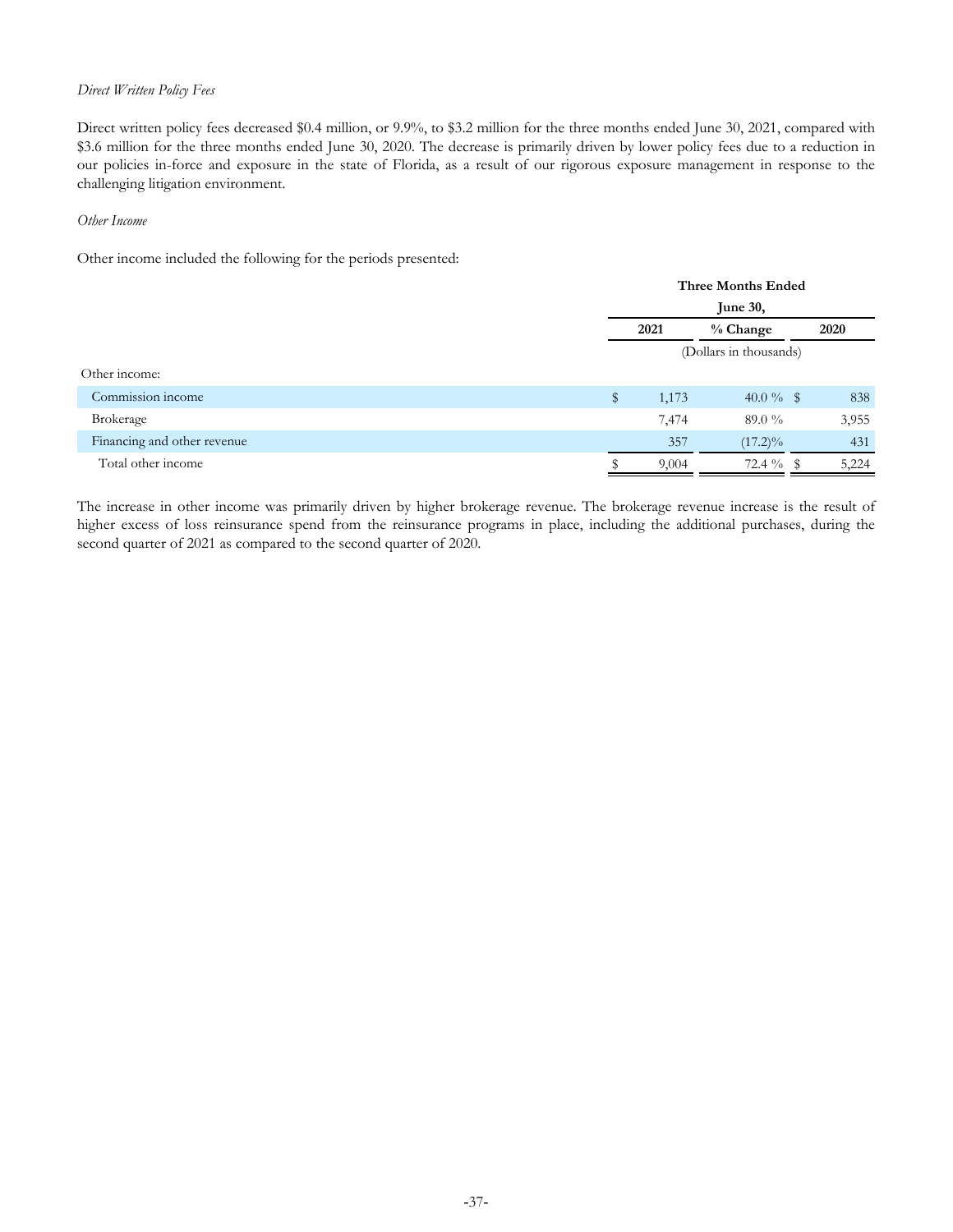## *Expenses*

#### *Losses and LAE*

Losses and LAE incurred, net of reinsurance, included the following for the periods presented:

|                                                                       | <b>Three Months Ended</b> |        |                 |                |                 |  |  |
|-----------------------------------------------------------------------|---------------------------|--------|-----------------|----------------|-----------------|--|--|
|                                                                       | June 30,                  |        |                 |                |                 |  |  |
|                                                                       |                           | 2021   |                 | 2020           |                 |  |  |
|                                                                       |                           |        | <b>Net Loss</b> |                | <b>Net Loss</b> |  |  |
|                                                                       |                           | Amount | Ratio           | Amount         | Ratio           |  |  |
|                                                                       |                           |        |                 | (In thousands) |                 |  |  |
| Current accident year, excluding catastrophes:                        |                           |        |                 |                |                 |  |  |
| Homeowners                                                            | \$                        | 32,186 | $90.7 \%$ \$    | 63,463         | 56.9 %          |  |  |
| Non-core $(1)$                                                        |                           |        | $-$ %           |                | $- \frac{0}{0}$ |  |  |
| Total current accident year, excluding catastrophes                   |                           | 32,186 | $90.7\%$        | 63,463         | 56.9 %          |  |  |
| Current year catastrophes (2):                                        |                           |        |                 |                |                 |  |  |
| Florida                                                               |                           | 5,732  | $16.2\%$        | 21,316         | 19.2 %          |  |  |
| Texas                                                                 |                           | 33,078 | $93.2\%$        | 21,772         | $19.5\%$        |  |  |
| Louisiana                                                             |                           | 4,451  | 12.5 $\%$       | 14,532         | $13.0\%$        |  |  |
| Other states                                                          |                           | 1,359  | 3.8 %           | 1,609          | $1.4\%$         |  |  |
| Total current year catastrophes                                       |                           | 44,620 | 125.7 %         | 59,229         | 53.1 %          |  |  |
| Prior year loss development (redundancy):                             |                           |        |                 |                |                 |  |  |
| Homeowners                                                            |                           | 596    | $1.7\%$         | 6,484          | 5.8 %           |  |  |
| Non-core $(1)$                                                        |                           |        | $-$ %           | 973            | $0.9\%$         |  |  |
| Ceded losses subject to offsetting experience account adjustments (3) |                           | 28     | $0.1\%$         | (233)          | $(0.2)\%$       |  |  |
| Total prior year loss development (redundancy)                        |                           | 624    | $1.8\%$         | 7,224          | $6.5\%$         |  |  |
| Total net losses and LAE                                              | \$                        | 77,430 | 218.2 % \$      | 129,916        | 116.5 %         |  |  |

(1) Reflects exited lines of business.

- (2) Includes Property Claims Services ("PCS") weather events and other events impacting multiple insureds for which the Company's insurance carriers established catastrophe event codes, net of the benefit of claims handling services. These catastrophe events are typically wind, hail and tornado related weather events. Any individual catastrophe event with gross losses greater than \$20 million, on a pre-tax basis, are considered significant and specifically addressed in the commentary below. Also includes net catastrophe losses from current or prior quarter events, net of claims handling services, which were adjusted in the specific period noted above. Excludes any catastrophe related activity recorded in other financial statement accounts, outside of loss and loss adjustment expenses.
- (3) Reflects homeowners losses ceded under retrospective reinsurance treaties to the extent there is an offsetting experience account adjustment, such that there is no impact on pre-tax net income (loss).

Losses and LAE decreased \$52.5 million, or 40.4%, to \$77.4 million for the three months ended June 30, 2021, compared to \$129.9 million for the first three months of 2020 driven by higher ceded losses under quota-share reinsurance treaties. The net loss ratio increased 101.7 percentage points, to 218.2% in the current quarter, as compared to 116.5% in the second quarter of 2020. The higher loss ratio was primarily the result of higher ceded premiums, as discussed earlier, which reduces net earned premiums, the denominator on the net loss ratio calculation. In the current quarter, net losses were driven by approximately \$44.6 million of net catastrophe losses (net of claims handling fee income), which represents \$34.2 million directly related to current quarter catastrophe events and approximately \$10.4 million primarily relating to Winter Storm Uri due to increased gaps in reinsurance coverage, as we increased the gross reserves on the retention storms that occurred in the second half of 2020. The net catastrophe losses, noted above, were adversely impacted by having reached the net loss limit contained in the FNIC non-Florida quota-share treaty, which reduced the amount of net losses that we were able to cede in the current quarter. Prospective catastrophe cessions into this treaty will be dependent on future profits in the related book of business through the end of the treaty period. The second quarter 2021 weather events consisted of 15 separate weather events, primarily convective storm and hail events impacting Texas, Florida, Louisiana and other states. The \$34.2 million and \$10.4 million, noted above, was partially offset by \$10.7 million of income recognized within realized and unrealized gains in our consolidated statement of operations (refer to Notes 2, 3 and 5 for further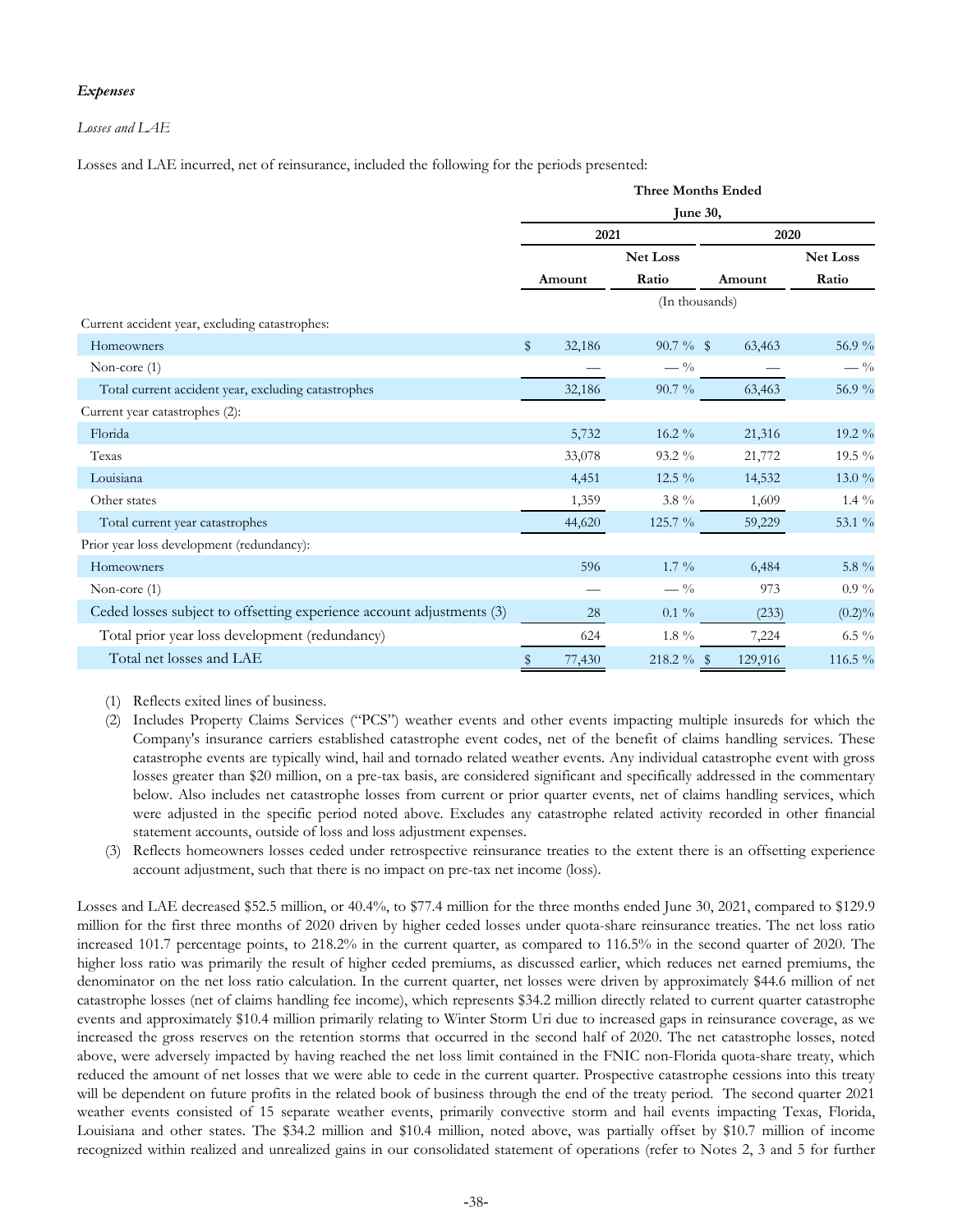information) and \$5.0 million from lower ceded reinstatement premiums within net premiums earned in our consolidated statement of operations stemming from the same changes to estimated losses from 2020 retention storms that drive the prior period strengthening mentioned above. Second quarter 2020 net losses were driven by net catastrophe losses of \$59.2 million and prior period reserve strengthening of \$7.5 million.

#### *Commissions and Other Underwriting Expenses*

The following table sets forth the commissions and other underwriting expenses for the periods presented:

|                                                   | <b>Three Months Ended</b> |                |              |         |  |
|---------------------------------------------------|---------------------------|----------------|--------------|---------|--|
|                                                   |                           | June 30,       |              |         |  |
|                                                   |                           | 2020<br>2021   |              |         |  |
|                                                   |                           | (In thousands) |              |         |  |
| Commissions and other underwriting expenses:      |                           |                |              |         |  |
| Homeowners Florida                                | $\$\$                     | 12,025         | $\mathbb{S}$ | 13,618  |  |
| All others                                        |                           | 11,519         |              | 12,834  |  |
| Ceding commissions                                |                           | (19,985)       |              | (3,161) |  |
| Total commissions                                 |                           | 3,559          |              | 23,291  |  |
|                                                   |                           |                |              |         |  |
| Fees                                              |                           | 1,233          |              | 1,222   |  |
| Salaries and wages                                |                           | 3,063          |              | 3,119   |  |
| Other underwriting expenses                       |                           | 9,500          |              | 1,638   |  |
| Total commissions and other underwriting expenses |                           | 17,355         |              | 29,270  |  |

Commissions and other underwriting expenses decreased \$11.9 million, or 40.7%, to \$17.4 million for the three months ended June 30, 2021, compared with \$29.3 million for the three months ended June 30, 2020. This decrease was due to a higher ceding commission as a result of the incremental quota-share treaties in FNIC's Florida and non-Florida books of business. Refer to Ceded Premium Earned above for additional information. The higher ceding commission was partially offset by an increase in other underwriting expenses, which was the result of prior period expense being reduced by the benefit from the 50% profit-sharing agreement, as FNIC's non-Florida business experienced high weather losses in prior period.

The net expense ratio increased 33.9 percentage points to 65.3% in the second quarter of 2021, as compared to 31.4% in the second quarter of 2020 due primarily to higher ceded reinsurance premiums in 2021. Our gross expense ratio was 24.2% during the three months ended June 30, 2021, as compared to 21.2% during the three months ended June 30, 2020, demonstrating the Company's continued focus on expense control.

## *General and Administrative Expenses*

General and administrative expenses increased \$0.1 million or 2.7% to \$5.8 million for the three months ended June 30, 2021 compared to \$5.7 million in the second quarter of 2020.

## *Interest Expense*

Interest expense increased \$0.3 million or 16.4% to \$2.2 million for the three months ended June 30, 2021 compared to \$1.9 million for the three months ended June 30, 2020. Refer to Note 8 of the notes to our Consolidated Financial Statements for information related to changes to our existing debt and new debt issuance, which will increase interest expense during the remainder of 2021.

#### *Income Taxes*

Income tax expense (benefit) increased \$17.9 million, to \$6.6 million for the three months ended June 30, 2021, compared to \$(11.3) million for the three months ended June 30, 2020. Refer to Note 9 of the notes to our Consolidated Financial Statements for information related to the increase in our valuation allowance for the three months ended June 30, 2021 and our effective income tax rate.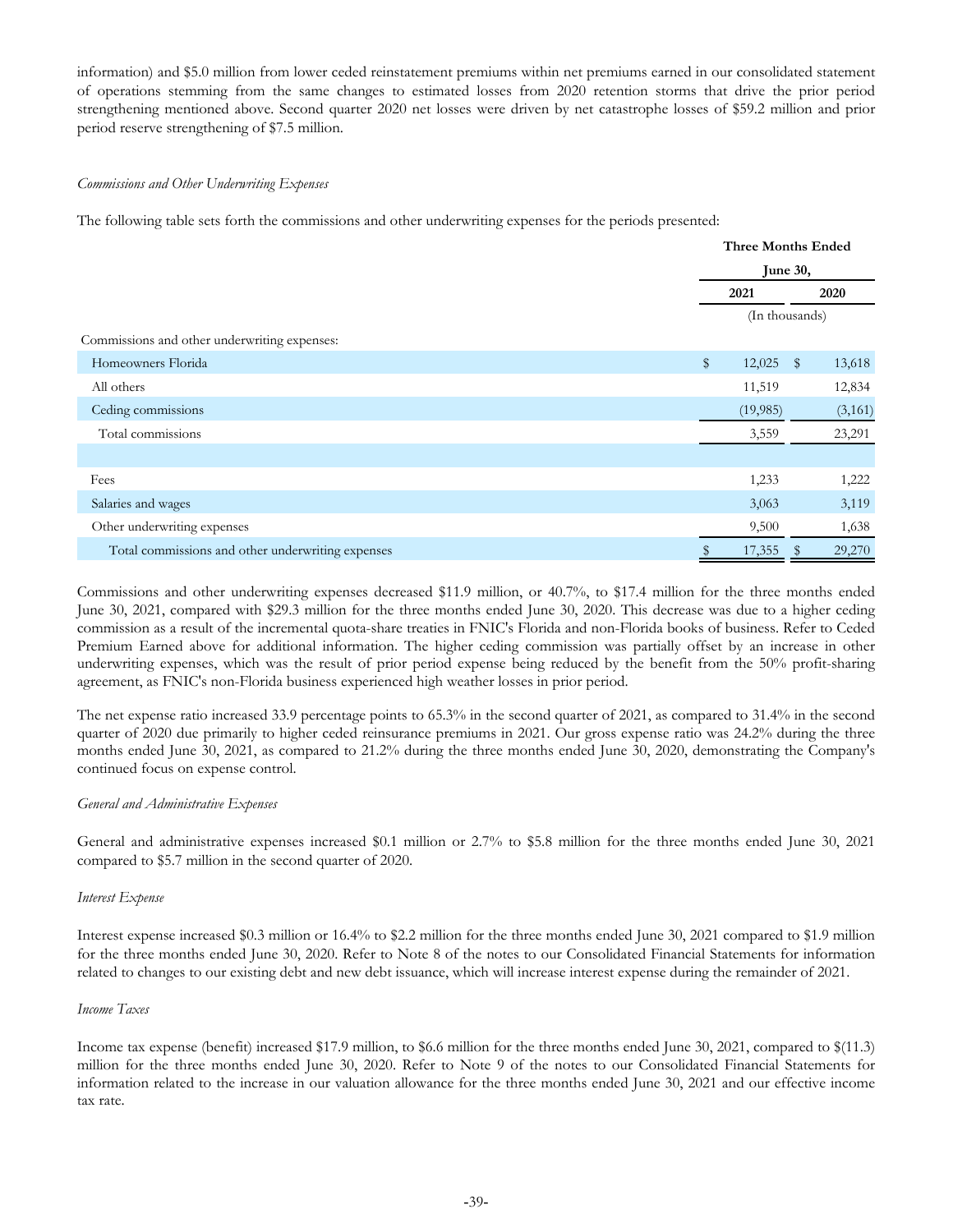## **Operating Results Overview - Six Months Ended June 30, 2021 Compared with Six Months Ended June 30, 2020**

*The following overview does not address all of the matters covered in the other sections of Management's Discussion and Analysis of Financial Condition and Results of Operations or contain all of the information that may be important to our shareholders or the investing public. This overview should be read in conjunction with the other sections of Management's Discussion and Analysis of Financial Condition and Results of Operations herein and in our 2020 Form 10-K.*

The following table sets forth results of operations for the periods presented:

|                                             |               | <b>Six Months Ended</b>    |
|---------------------------------------------|---------------|----------------------------|
|                                             |               | June 30,                   |
|                                             | 2021          | % Change<br>2020           |
|                                             |               | (Dollars in thousands)     |
| Revenues:                                   |               |                            |
| Gross premiums written                      | \$<br>370,492 | $(2.1)\%$ \$<br>378,340    |
| Gross premiums earned                       | 357,480       | $0.6\%$<br>355,470         |
| Ceded premiums                              | (282, 254)    | 104.4 %<br>(138, 082)      |
| Net premiums earned                         | 75,226        | $(65.4)\%$<br>217,388      |
| Net investment income                       | 3,407         | $(52.9)\%$<br>7,233        |
| Net realized and unrealized gains (losses)  | 9,676         | 28.0 %<br>7,558            |
| Direct written policy fees                  | 6,551         | $(7.2)\%$<br>7,059         |
| Other income                                | 16,926        | 61.5 %<br>10,480           |
| Total revenues                              | 111,786       | $(55.2)\%$<br>249,718      |
|                                             |               |                            |
| Costs and expenses:                         |               |                            |
| Losses and LAE                              | 125,446       | $(36.9)\%$<br>198,846      |
| Commissions and other underwriting expenses | 38,386        | $(41.5)\%$<br>65,625       |
| General and administrative expenses         | 11,880        | $(0.2)\%$<br>11,908        |
| Interest expense                            | 4,155         | $8.5\%$<br>3,830           |
| Total costs and expenses                    | 179,867       | $(35.8)\%$<br>280,209      |
|                                             |               |                            |
| Income (loss) before income taxes           | (68,081)      | 123.3 %<br>(30, 491)       |
| Income tax expense (benefit)                | 1,669         | $(115.0)\%$<br>(11, 145)   |
| Net income (loss)                           | (69,750)      | $260.5 \%$ \$<br>(19, 346) |
|                                             |               |                            |
| Ratios to net premiums earned:              |               |                            |
| Net loss ratio                              | 166.8%        | $91.5\%$                   |
| Net expense ratio                           | 66.8 $\%$     | 35.6 $\%$                  |
| Combined ratio                              | 233.6 %       | 127.1 %                    |

(1) Net loss ratio is calculated as losses and LAE divided by net premiums earned.

(2) Net expense ratio is calculated as all operating expenses less interest expense divided by net premiums earned.

(3) Combined ratio is calculated as the sum of losses and LAE and all operating expenses less interest expense divided by net premiums earned.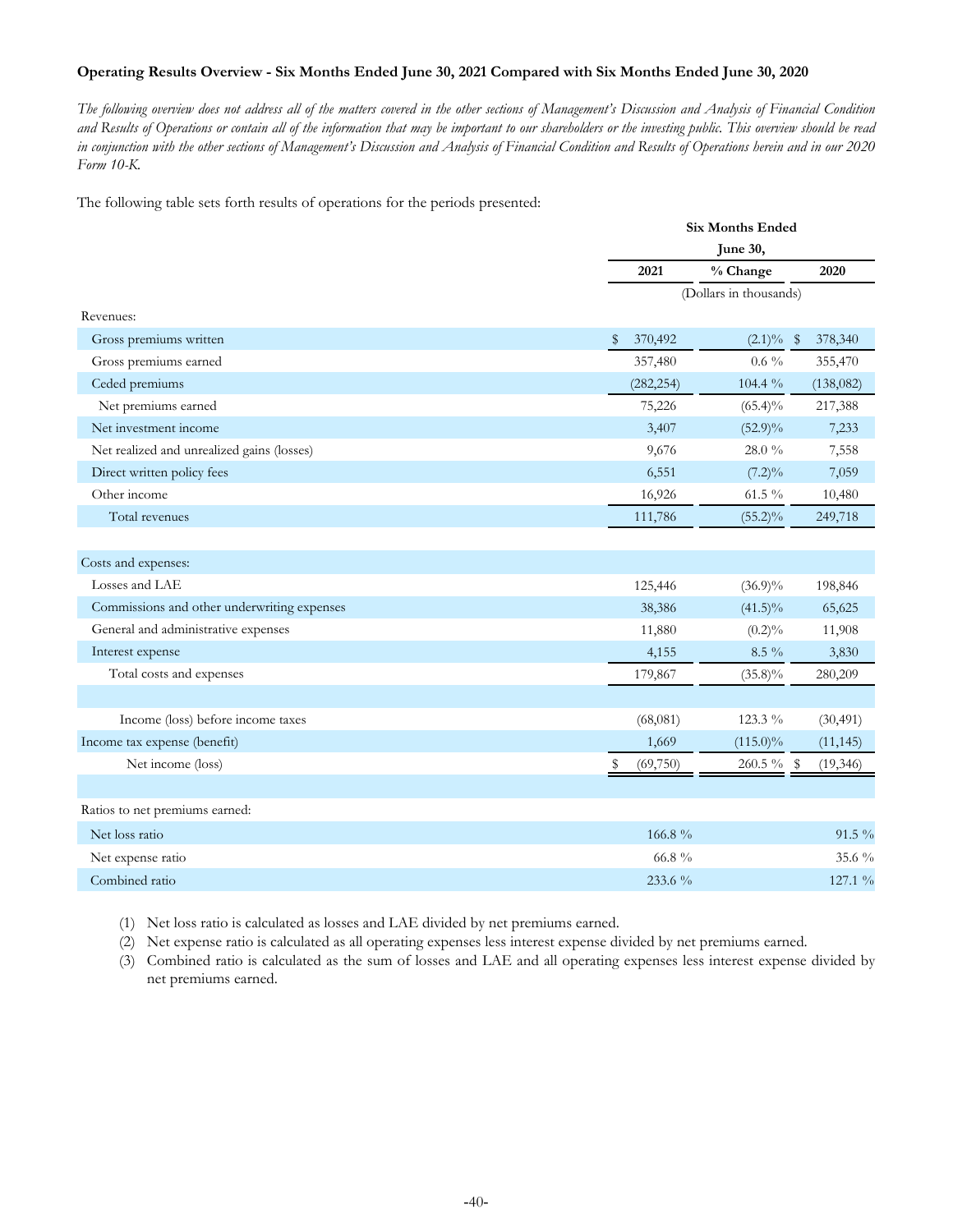#### The following table sets forth a reconciliation of GAAP to non-GAAP measures:

|                                                       |              | <b>Six Months Ended</b> |    |          |  |
|-------------------------------------------------------|--------------|-------------------------|----|----------|--|
|                                                       |              | June 30,                |    |          |  |
|                                                       |              | 2021                    |    | 2020     |  |
|                                                       |              | (Dollars in thousands)  |    |          |  |
| Revenue                                               |              |                         |    |          |  |
| Total revenues                                        | $\mathbb{S}$ | 111,786                 | \$ | 249,718  |  |
| Less:                                                 |              |                         |    |          |  |
| Net realized and unrealized investment gains (losses) |              | 251                     |    | 7,558    |  |
| Adjusted operating revenues                           | S            | 111,535                 | S  | 242,160  |  |
|                                                       |              |                         |    |          |  |
| Net Income (Loss)                                     |              |                         |    |          |  |
| Net income (loss)                                     | \$           | (69,750)                | \$ | (19,346) |  |
| Less:                                                 |              |                         |    |          |  |
| Net realized and unrealized investment gains (losses) |              | 251                     |    | 4,527    |  |
| Acquisition and strategic costs                       |              | (17)                    |    | (26)     |  |
| Amortization of identifiable intangibles              |              | (75)                    |    | (45)     |  |
| Adjusted operating income (loss)                      |              | (69,909)                | S  | (23,802) |  |
|                                                       |              |                         |    |          |  |
| Income tax rate assumed for reconciling items above   |              | $- \frac{0}{0}$         |    | 40.10 %  |  |

#### *Revenue*

Total revenue decreased \$137.9 million, or 55.2%, to \$111.8 million for the six months ended June 30, 2021, compared with \$249.7 million for the six months ended June 30, 2020. The decrease was driven by increases in ceded premiums from incremental quotashare agreements and higher catastrophe reinsurance costs, as well as lower net investment income, slightly offset by higher other income, all of which are discussed in further detail below.

#### *Gross Premiums Written*

The following table sets forth the gross premiums written for the periods presented:

|                              |              | <b>Six Months Ended</b> |              |         |  |
|------------------------------|--------------|-------------------------|--------------|---------|--|
|                              |              | June 30,                |              |         |  |
|                              |              | 2021                    |              | 2020    |  |
|                              |              | (In thousands)          |              |         |  |
| Gross premiums written:      |              |                         |              |         |  |
| Homeowners Florida           | $\mathbb{S}$ | 229,243                 | $\mathbb{S}$ | 233,698 |  |
| Homeowners non-Florida       |              | 130,488                 |              | 135,450 |  |
| Federal flood                |              | 10,881                  |              | 9,307   |  |
| Non-core $(1)$               |              | (120)                   |              | (115)   |  |
| Total gross premiums written |              | 370,492                 |              | 378,340 |  |
|                              |              |                         |              |         |  |

(1) Reflects exited lines of business.

Gross premiums written decreased \$7.8 million, or 2.1%, to \$370.5 million for the six months ended June 30, 2021, compared with \$378.3 million for the six months ended June 30, 2020, which was driven by a reduction in our policies-in-force and exposure across all states, as a result of our rigorous exposure management in response to the challenging litigation environment, partially offset by rate actions that we have taken across our insurance subsidiaries.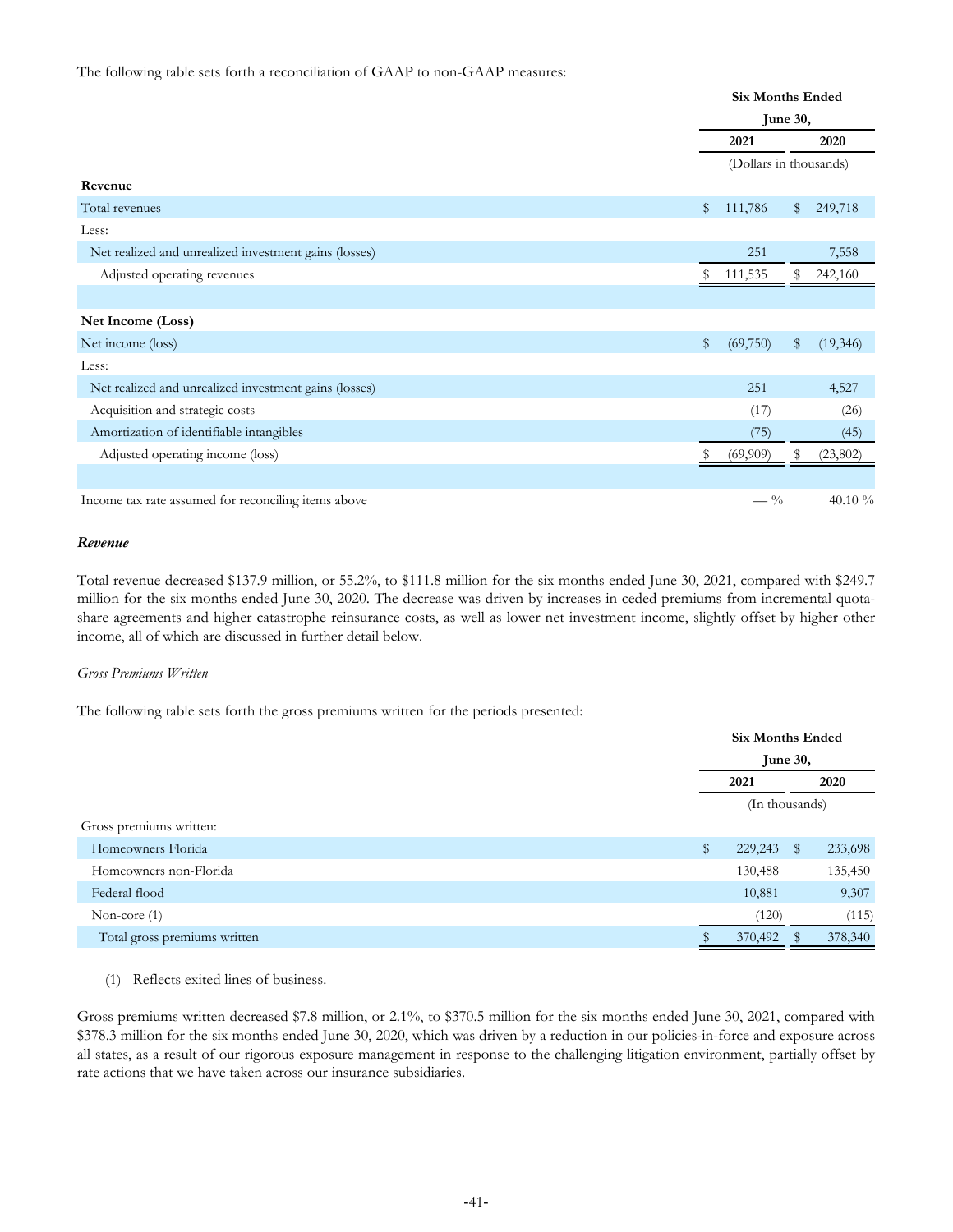## *Gross Premiums Earned*

The following table sets forth the gross premiums earned for the periods presented:

|                             | <b>Six Months Ended</b> |              |         |  |
|-----------------------------|-------------------------|--------------|---------|--|
|                             | June 30,                |              |         |  |
|                             | 2021                    |              | 2020    |  |
|                             | (In thousands)          |              |         |  |
| Gross premiums earned:      |                         |              |         |  |
| Homeowners Florida          | \$<br>218,763           | $\mathbb{S}$ | 231,891 |  |
| Homeowners non-Florida      | 129,143                 |              | 115,312 |  |
| Federal flood               | 9,694                   |              | 8,382   |  |
| Non-core $(1)$              | (120)                   |              | (115)   |  |
| Total gross premiums earned | 357,480                 |              | 355,470 |  |

## (1) Reflects exited lines of business.

Gross premiums earned increased \$2.0 million, or 0.6%, to \$357.5 million for the six months ended June 30, 2021, as compared to \$355.5 million for the six months ended June 30, 2020.

## *Ceded Premiums Earned*

Ceded premiums increased \$144.2 million, or 104.4%, to \$282.3 million for the six months ended June 30, 2021, compared to \$138.1 million for the six months ended June 30, 2020. The increase was driven by approximately \$53 million higher catastrophe reinsurance spend, driven by higher rate-on-line prices in this year's program as well as additional purchases of supplemental coverage to backfill layers and gaps in coverage stemming from the non-cascading portion of our reinsurance tower, following the six retention catastrophe events that have occurred since July 1, 2020. Additionally, there was approximately \$88 million of higher quota-share ceded premium: \$48 million related to the 80% quota-share treaty for FNIC's non-Florida book of business and \$40 million related to new and incremental quota-share treaties for FNIC's Florida book of business. This increase to ceded premium earned associated with the aforementioned treaties is largely offset by corresponding reductions in loss and LAE, and commission and other underwriting expenses when comparing the periods. Refer to Note 5 of the notes to our Consolidated Financial Statements for additional information regarding these quota-share treaties.

#### *Net Investment Income*

Net investment income decreased \$3.8 million, or 52.9%, to \$3.4 million during the six months ended June 30, 2021, compared to \$7.2 million during the six months ended June 30, 2020. This decrease was driven by our lower fixed income portfolio as well as a decline in the associated yield as a result of declining interest rates during the last year. Related to the former, we have been impacted by several catastrophes, hail and wind-related severe weather events and private reinsurers have raised the cost of their coverages. As a result, sales of our portfolio of fixed income securities was a significant source of liquidity over the last year.

## *Net Realized and Unrealized Gains (Losses)*

Net realized and unrealized gains (losses) were \$9.7 million for the six months ended June 30, 2021, compared to \$7.6 million in the prior year period. We recognized \$0.1 million in unrealized investment gains (losses) for equity securities during both periods. Our current and prior year net realized investment gains are primarily associated with our portfolio managers, under our control, moving out of positions due to both macro and micro conditions, a typical practice each and every quarter. Furthermore, to mitigate the potential COVID-19 related adverse impact on the financial stability of the issuers of securities we hold, certain positions were liquidated during 2020.

During the first six months of 2021, we purchased additional reinsurance limit for our excess of loss catastrophe reinsurance program for 2020-2021, which we determined had an embedded derivative. For the six months ended June 30, 2021, the Company recognized \$9.4 million in realized and unrealized embedded derivative gains. Refer to Notes 2, 3 and 5 of the notes to our Consolidated Financial Statements for further information related to our embedded derivative.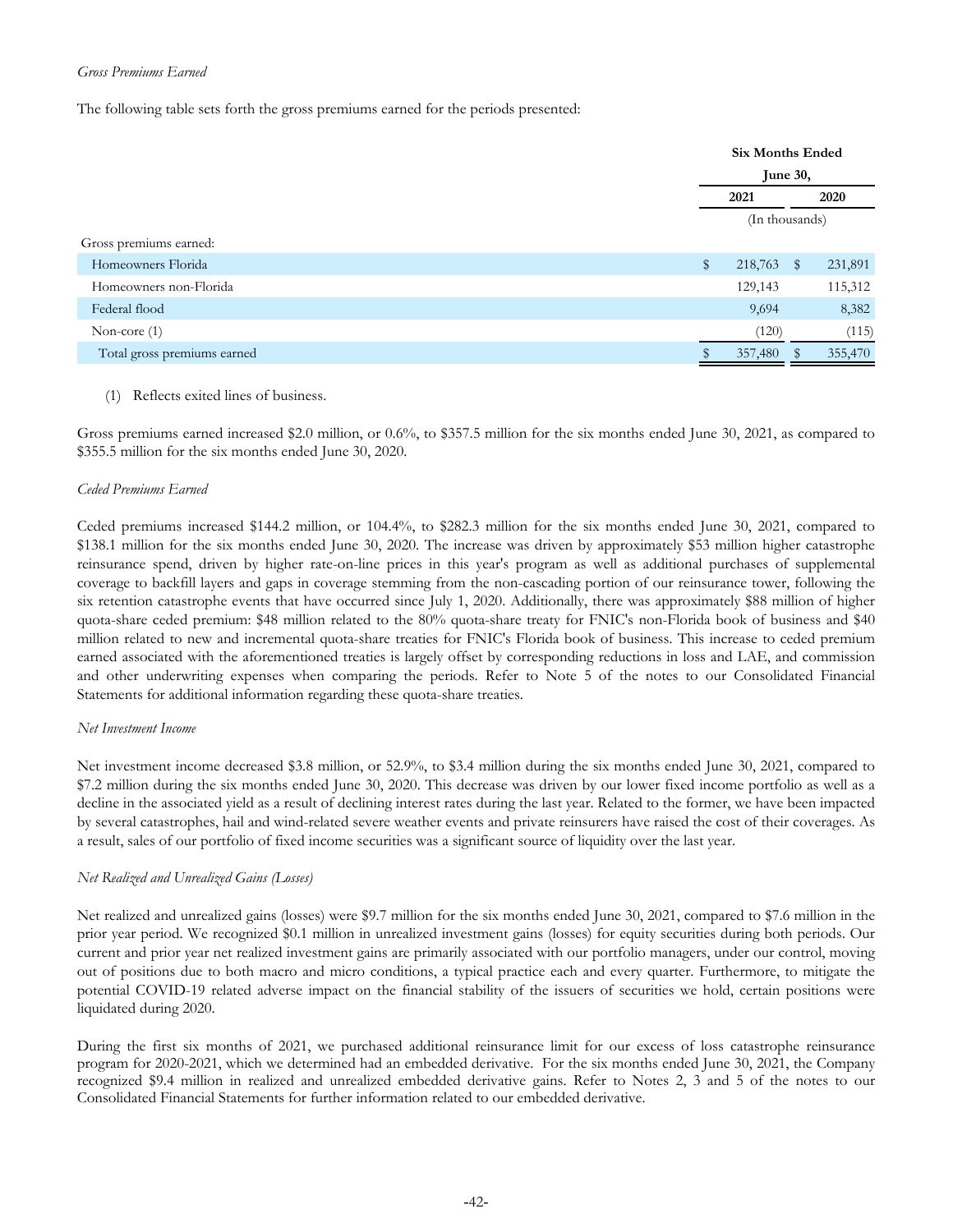### *Direct Written Policy Fees*

Direct written policy fees decreased by \$0.5 million, or 7.2%, to \$6.6 million for the six months ended June 30, 2021, compared with \$7.1 million during the six months ended June 30, 2020. The decrease is primarily driven by lower policy fees due to a reduction in our policies in-force and exposure in Florida, as a result of our rigorous exposure management in response to the challenging litigation environment.

#### *Other Income*

Other income included the following for the periods presented:

|                             | <b>Six Months Ended</b> |        |                |      |        |
|-----------------------------|-------------------------|--------|----------------|------|--------|
|                             | June 30,                |        |                |      |        |
|                             | 2021<br>% Change        |        |                | 2020 |        |
|                             |                         |        | (In thousands) |      |        |
| Other income:               |                         |        |                |      |        |
| Commission income           | \$                      | 2,116  | $30.4 \%$ \$   |      | 1,623  |
| Brokerage                   |                         | 14,049 | 75.8 %         |      | 7,992  |
| Financing and other revenue |                         | 761    | $(12.0)\%$     |      | 865    |
| Total other income          |                         | 16,926 | 61.5 $\%$ \$   |      | 10,480 |

The increase in other income was primarily driven by higher brokerage revenue. The brokerage revenue increase is the result of higher excess of loss reinsurance spend from the reinsurance programs in place, including the additional purchases, during the first six months of 2021 as compared to the first six months of 2020.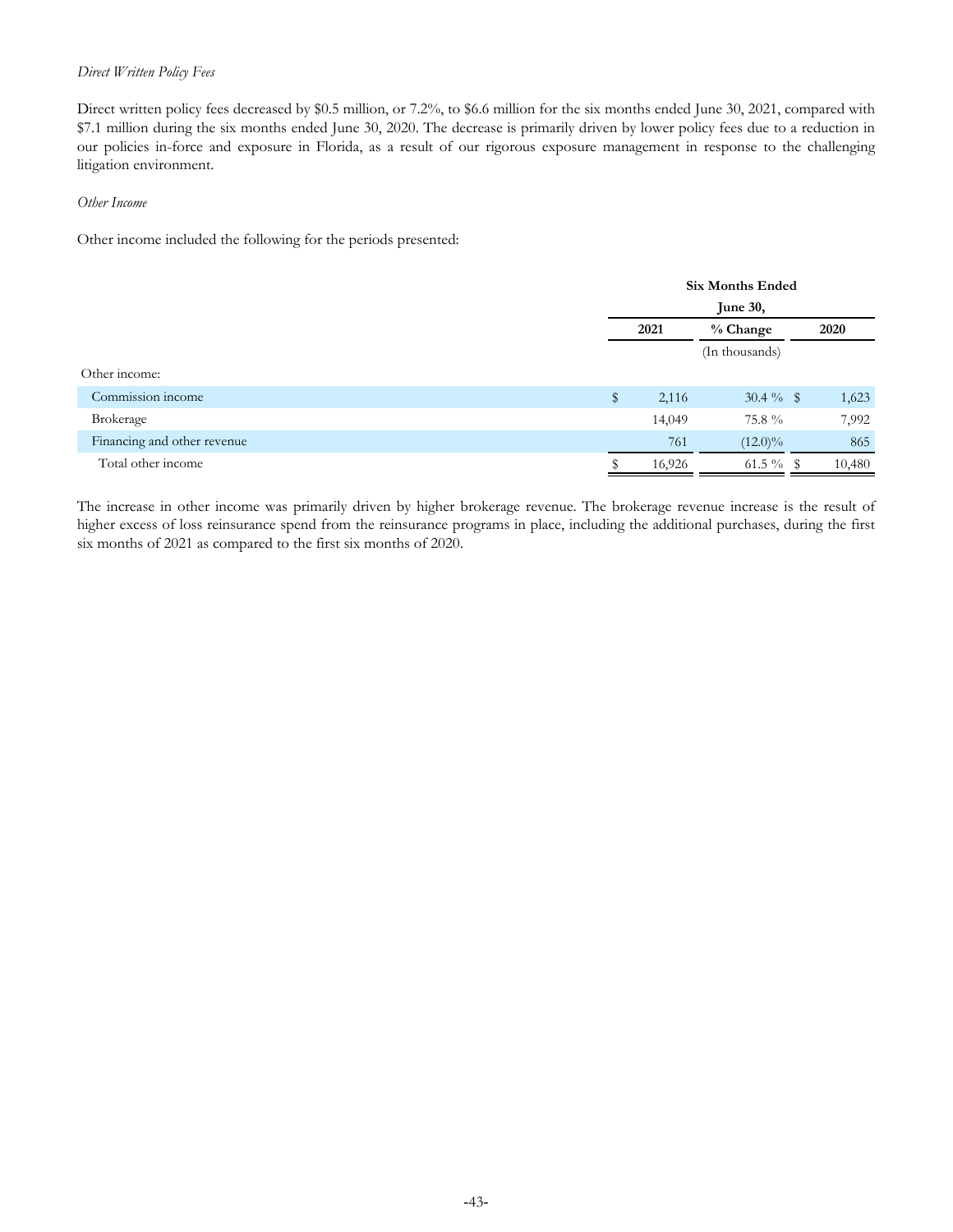## *Expenses*

## *Losses and LAE*

Loss and LAE incurred, net of reinsurance, included the following for the periods presented:

|                                                                       | <b>Six Months Ended</b><br>June 30, |         |                 |                |                 |  |  |
|-----------------------------------------------------------------------|-------------------------------------|---------|-----------------|----------------|-----------------|--|--|
|                                                                       |                                     |         |                 |                |                 |  |  |
|                                                                       |                                     | 2021    |                 | 2020           |                 |  |  |
|                                                                       |                                     |         | <b>Net Loss</b> |                | <b>Net Loss</b> |  |  |
|                                                                       |                                     | Amount  | Ratio           | Amount         | Ratio           |  |  |
|                                                                       |                                     |         |                 | (In thousands) |                 |  |  |
| Current accident year, excluding catastrophes:                        |                                     |         |                 |                |                 |  |  |
| Homeowners                                                            | $\mathbb{S}$                        | 66,581  | $88.5\%$ \$     | 122,372        | 56.3 %          |  |  |
| Non-core $(1)$                                                        |                                     |         | $- \frac{0}{0}$ |                | $-$ %           |  |  |
| Total current accident year, excluding catastrophes                   |                                     | 66,581  | 88.5 %          | 122,372        | 56.3 %          |  |  |
| Current year catastrophes (2):                                        |                                     |         |                 |                |                 |  |  |
| Florida                                                               |                                     | 5,898   | $7.7\%$         | 26,695         | $12.2\%$        |  |  |
| Texas                                                                 |                                     | 43,474  | 58.0 %          | 24,787         | 11.4 $\%$       |  |  |
| Louisiana                                                             |                                     | 6,982   | $9.3\%$         | 16,440         | $7.6\%$         |  |  |
| Other states                                                          |                                     | 1,359   | $1.8\ \%$       | 1,740          | $0.8~\%$        |  |  |
| Total current year catastrophes                                       |                                     | 57,713  | 76.8 %          | 69,662         | $32.0\%$        |  |  |
| Prior year loss development (redundancy):                             |                                     |         |                 |                |                 |  |  |
| Homeowners                                                            |                                     | 1,220   | 1.6 $\%$        | 5,455          | $2.5\%$         |  |  |
| Non-core (1)                                                          |                                     |         | $-$ %           | 1,885          | $0.9\%$         |  |  |
| Ceded losses subject to offsetting experience account adjustments (3) |                                     | (68)    | $(0.1)\%$       | (528)          | $(0.2)\%$       |  |  |
| Total prior year loss development (redundancy)                        |                                     | 1,152   | $1.5\%$         | 6,812          | $3.2\%$         |  |  |
| Total net losses and LAE                                              | \$                                  | 125,446 |                 | 198,846        | 91.5 %          |  |  |

- (1) Reflects exited lines of business.
- (2) Includes PCS weather events and other events impacting multiple insureds for which the Company's insurance carriers established catastrophe event codes, net of the benefit of claims handling services. These catastrophe events are typically wind, hail and tornado related weather events. Any individual catastrophe event with gross losses greater than \$20 million, on a pre-tax basis, are considered significant and specifically addressed in the commentary below. Also includes net catastrophe losses from current or prior quarter events, net of claims handling services, which were adjusted in the specific period noted above. Excludes any catastrophe related activity recorded in other financial statement accounts, outside of loss and loss adjustment expenses.
- (3) Reflects homeowners losses ceded under retrospective reinsurance treaties to the extent there is an offsetting experience account adjustment, such that there is no impact on pre-tax net income (loss).

Losses and LAE decreased \$73.4 million, or 36.9%, to \$125.4 million for the six months ended June 30, 2021, compared with \$198.8 million for the same period last year driven by higher ceded losses under quota-share reinsurance treaties. The net loss ratio increased 75.3 percentage points, to 166.8% in the first six months of 2021, as compared to 91.5% in the first six months of 2020. The higher loss ratio was primarily the result of higher ceded premiums, as discussed earlier, which reduces net earned premiums, the denominator on the net loss ratio calculation.

The first six months of 2021, net losses were driven by approximately \$57.7 million of net catastrophe losses (net of claims handling fee income). The first six months of 2021 weather events were driven by Winter Storm Uri as well as a number of convective storm and hail events impacting Texas, Florida, Louisiana and other states. The net catastrophe losses were adversely impacted by having reached the net loss limit contained in the FNIC non-Florida quota-share treaty, which reduced the amount of net losses that we were able to cede in the current period. Prospective catastrophe cessions into this treaty will be dependent on future profits in the related book of business through the end of the treaty period. The first six months of 2020, net losses were driven by net catastrophe losses of \$69.7 million and prior period reserve strengthening of \$7.3 million.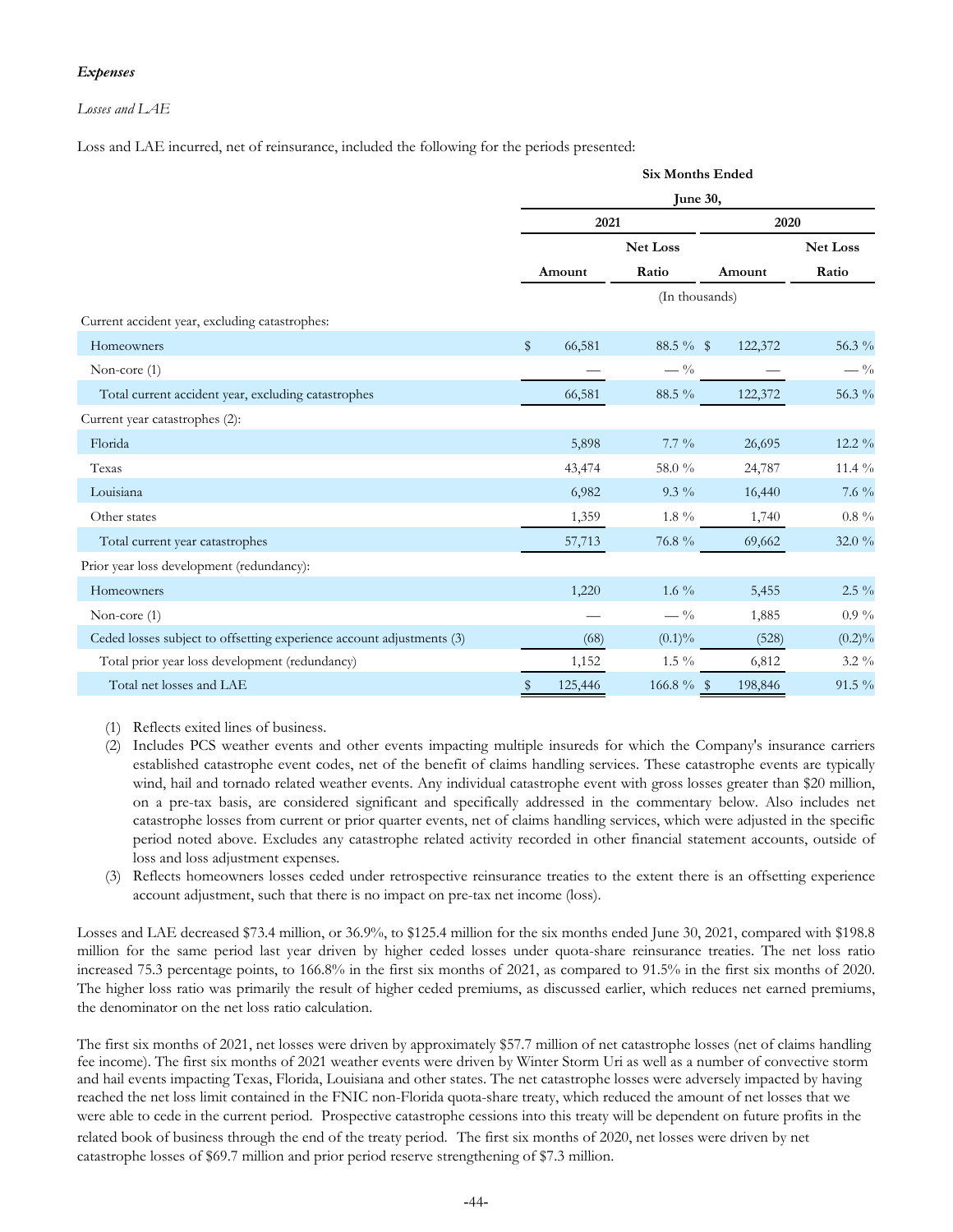#### *Commissions and Other Underwriting Expenses*

The following table sets forth the commissions and other underwriting expenses for the periods presented:

|                                                   | <b>Six Months Ended</b><br>June 30, |                |              |         |
|---------------------------------------------------|-------------------------------------|----------------|--------------|---------|
|                                                   |                                     |                |              |         |
|                                                   |                                     | 2021<br>2020   |              |         |
|                                                   |                                     | (In thousands) |              |         |
| Commissions and other underwriting expenses:      |                                     |                |              |         |
| Homeowners Florida                                | $\mathbb{S}$                        | 24,424         | $\mathbb{S}$ | 27,445  |
| All others                                        |                                     | 23,210         |              | 24,452  |
| Ceding commissions                                |                                     | (39, 445)      |              | (6,060) |
| Total commissions                                 |                                     | 8,189          |              | 45,837  |
|                                                   |                                     |                |              |         |
| Fees                                              |                                     | 2,568          |              | 2,336   |
| Salaries and wages                                |                                     | 6,635          |              | 6,717   |
| Other underwriting expenses                       |                                     | 20,994         |              | 10,735  |
| Total commissions and other underwriting expenses |                                     | 38,386         |              | 65,625  |

Commissions and other underwriting expenses decreased \$27.2 million, or 41.5%, to \$38.4 million for the six months ended June 30, 2021, compared with \$65.6 million for the six months ended June 30, 2020. This decrease was primarily due to a higher ceding commission driven primarily by the new quota-share treaties in FNIC's Florida and non-Florida books of business. Refer to Ceded Premium Earned above for additional information. The higher ceding commission was partially offset by an increase in other underwriting expenses, which was the result of prior period expense being reduced by the benefit from the 50% profit-sharing agreement, as FNIC's non-Florida business experienced high weather losses in the prior period.

The net expense ratio increased 31.2 percentage points to 66.8% in the first six months of 2021, as compared to 35.6% in the first six months of 2020. due primarily to higher ceded reinsurance premiums in 2021. Our gross expense ratio was 25.1% during the six months ended June 30, 2021 and 2020, demonstrating the company's continued focus on expense control.

#### *General and Administrative Expenses*

General and administrative expenses remained relatively flat at \$11.9 million for the six months ended June 30, 2021 and 2020.

#### *Interest Expense*

Interest expense increased \$0.4 million to \$4.2 million for the six months ended June 30, 2021, compared with \$3.8 million in the prior year period. Refer to Note 8 of the notes to our Consolidated Financial Statements for information related to changes to our existing debt and new debt issuance, which will increase interest expense during the remainder of 2021.

#### *Income Taxes*

Income tax expense (benefit) increased \$12.8 million, to \$1.7 million for the six months ended June 30, 2021, compared to \$(11.1) million for the six months ended June 30, 2020. Refer to Note 9 of the notes to our Consolidated Financial Statements for information related to the increase in our valuation allowance for the six months ended June 30, 2021 and our effective income tax rate.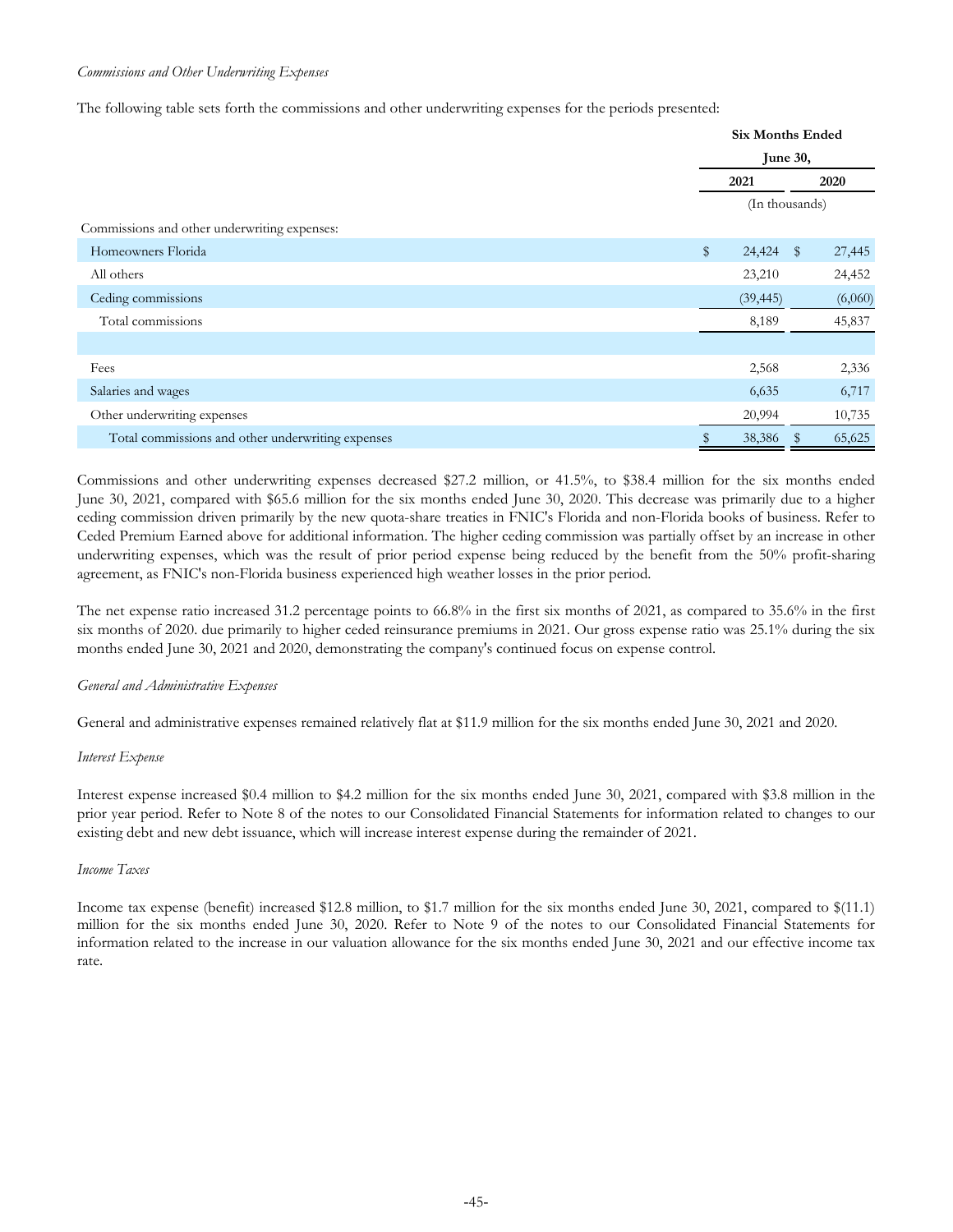#### **LIQUIDITY AND CAPITAL RESOURCES**

#### **Overview**

Our primary sources of funds are gross written premiums, investment income, commission income and fee income. Our primary uses of funds are the payment of claims, catastrophe and other reinsurance premiums and operating expenses. As of June 30, 2021, on a consolidated basis, the Company held \$110.6 million in cash and cash equivalents and \$424.3 million in investments. As of December 31, 2020, on a consolidated basis, the Company held \$102.4 million in cash and cash equivalents and \$491.4 million in investments. Total shareholders' equity decreased \$59.8 million, to \$98.4 million as of June 30, 2021, compared with \$158.2 million as of December 31, 2020 due primarily to a net loss and unrealized losses on our bond portfolio, partially offset by issuance of common stock.

On April 20, 2021, the Company closed a private placement of \$21 million of Convertible Senior Unsecured Notes due 2026 ("2026 Notes"), which bear interest at the annual rate of 5.0%. The Company will use the net proceeds for general corporate purposes, including to provide additional liquidity in its holding company to be available for future capital contributions to its insurance company subsidiaries, if necessary. The 2026 Notes are convertible in part or in whole at the option of the holders at any time until the close of business on the second trading day prior to the maturity date on April 19, 2026 ("Maturity Date") into shares of the Company's common stock at an initial conversion rate of 166.6667 shares of the Company's common stock per \$1,000 principal amount of the 2026 Notes (equivalent to an initial conversion price of \$6.00 per share), subject to customary adjustments in certain circumstances. The Company will not have the right to redeem the 2026 Notes prior to the Maturity Date. Holders of the 2026 Notes may require the Company to purchase their 2026 Notes upon a change of control at a purchase price equal to 101% of the principal amount thereof, plus accrued and unpaid interest to, but excluding, the date of purchase.

The Company has outstanding \$100 million of 2029 Notes ("2029 Notes"), which at issuance bore interest at the annual rate of 7.50%. In connection with the amendment of the indenture covenants to increase the maximum debt-to-capital ratio applicable to the incurrence of debt to 60% and decreasing the maximum debt-to-capital ratio applicable to restricted payments, including cash dividends on our common stock, to 20%, the interest rate was increased by 0.25% to 7.75% per annum beginning March 15, 2021. Refer to Note 10 of the notes to our Consolidated Financial Statements set forth in Part II, Item 8. Financial Statements and Supplementary Data of the 2020 Form 10-K, for additional information regarding the 2029 Notes.

The Company's actual debt to capital ratio as of June 30, 2021 was approximately 54.7%.

On March 15, 2021, the Company closed an underwritten public offering of 3,500,000 shares of its common stock at a price of \$4.75 per share for gross proceeds of \$16.6 million. The offering generated net proceeds to the Company of approximately \$15.1 million, after deducting the underwriter's discount and offering expenses payable by the Company. In April 2021, the Company sold an additional 100,650 shares upon the partial exercise of the underwriter's overallotment option and received net proceeds of \$0.4 million. The Company will use the net proceeds from this sale of the common stock for general corporate purposes, including to provide additional liquidity in its holding company to be available for future capital contributions to its insurance company subsidiaries, if necessary. This offering, the offering of 2026 Notes and changes to our 2029 Notes, are part of our ongoing execution of the strategic review process initiated by the Company's Board of Directors announced in November 2020.

Historically, we have met our liquidity requirements primarily through cash generated from operations. Beginning in 2020, property and casualty businesses, including FNHC's insurance carriers, have been impacted by catastrophes, hail, and wind-related severe weather events and private reinsurers have tightened coverage provisions and raised the cost of their coverages. As a result, sales of our portfolio of fixed income securities was a significant source of liquidity for the Company. Quota-share reinsurance treaties are another liquidity management tool, via the ceding commission the Company receives upon inception and the related reduction to statutory surplus requirements. New quota-share treaties entered or increased were responsive to these purposes, as well as to reduce the Company's exposure to non-named storm catastrophes.

Management continually monitors and adjusts its liquidity and capital plans for FNHC and its subsidiaries in light of the aforementioned challenges to ensure that we have adequate liquidity and capital. The Company's Board and management continue to explore all options to strengthen the Company's capital position. Additional weather-related events and actions by reinsurers could adversely affect the Company's ability to access sources of liquidity. There can be no assurances that the Company will be able to obtain additional capital on satisfactory terms, if at all.

## **Statutory Capital and Surplus of our Insurance Subsidiaries**

As described more fully in Part I, Item 1. Business, Regulation of our 2020 Form 10-K, the Company's insurance operations are subject to the laws and regulations of the states in which we operate. The OIR and their regulatory counterparts in other states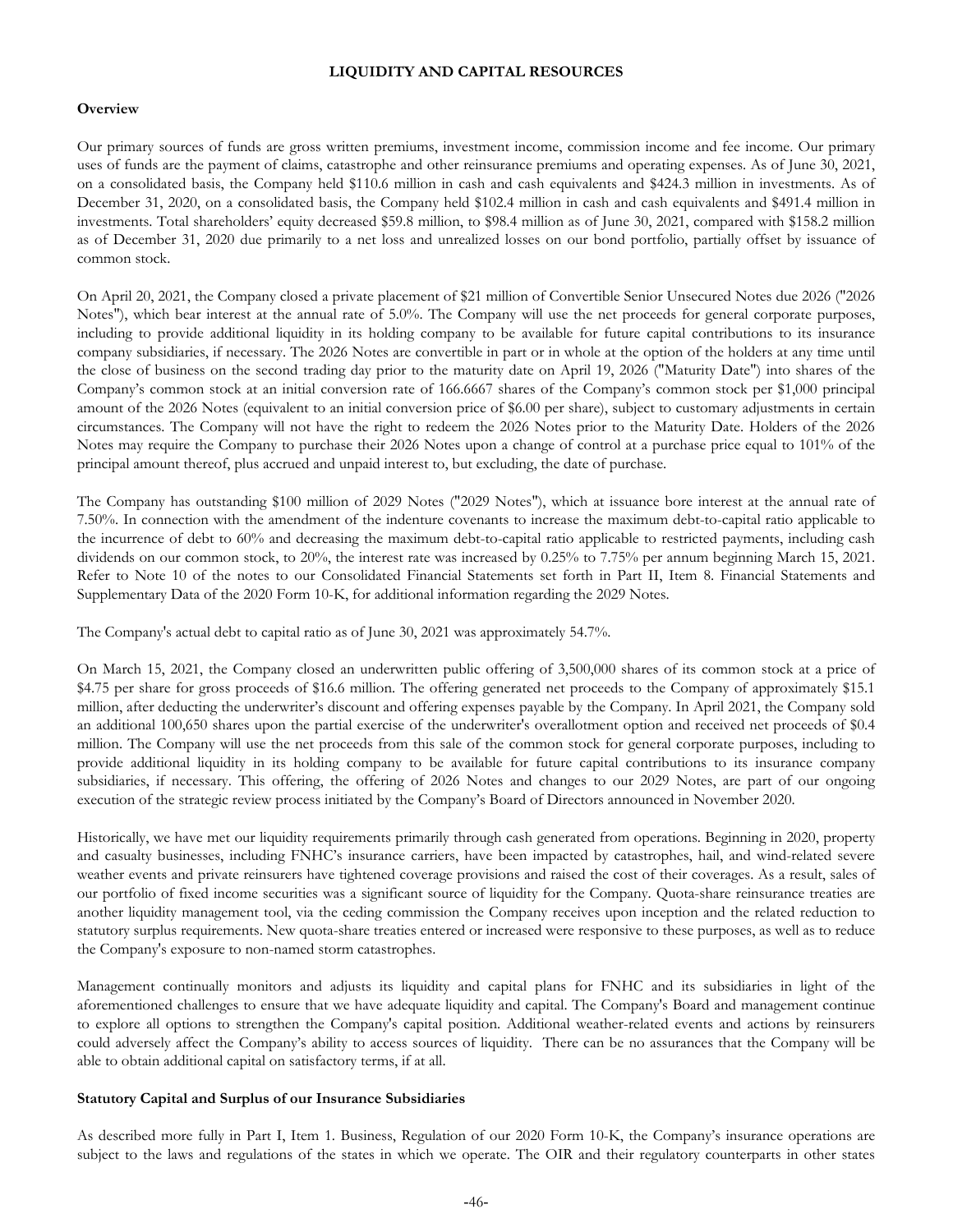utilize the National Association of Insurance Commissions ("NAIC") risk-based capital ("RBC") requirements, and the resulting RBC ratio, as a key metric in the exercise of their regulatory oversight. The RBC ratio is a measure of the sufficiency of an insurer's statutory capital and surplus. In addition, the RBC ratio is used by insurance industry ratings services in the determination of the financial strength ratings (i.e., claims paying ability) they assign to insurance companies. Our rating agency, Demotech, Inc. requires a minimum RBC ratio of 300% for a carrier to maintain the "A" rating that our insurance companies currently have. As of June 30, 2021 and December 31, 2020, FNIC's statutory surplus, which includes MNIC, was \$90.6 million and \$105.9 million, respectively. As of June 30, 2021 and December 31, 2020, MIC's statutory surplus was \$30.2 million and \$39.3 million, respectively. These figures are inclusive of surplus infusions of \$25 million and \$15 million in August 2021 to FNIC and MIC, respectively, with effective dates as of June 30, 2021, as approved by the respective regulators.

As of June 30, 2021, the Company has approximately \$80 million of liquidity in its holding company and non-regulated subsidiaries (collectively referred to "holding company liquidity"), including \$59 million of cash and investments, that is available for general corporate purposes, including supporting the capital requirements of its insurance subsidiaries. This figure was reduced by \$40 million in August 2021 as a result of the surplus infusions described above. As a result, the Company has approximately \$40 million of holding company liquidity heading into the third quarter of 2021.

Based upon the 2020 statutory financial statements for FNIC, MIC and MNIC, statutory surplus exceeded the regulatory action levels established by the NAIC's RBC requirements.

Based on RBC requirements, the extent of regulatory intervention and action increases as the ratio of an insurer's statutory surplus to its ACL, as calculated under the NAIC's requirements, decreases. The first action level, the Company Action Level, requires an insurer to submit a plan of corrective actions to the insurance regulators if statutory surplus falls below 200% of the ACL amount. The second action level, the Regulatory Action Level, requires an insurer to submit a plan containing corrective actions and permits the insurance regulators to perform an examination or other analysis and issue a corrective order if statutory surplus falls below 150% of the ACL amount. The third action level, ACL, allows the regulators to rehabilitate or liquidate an insurer in addition to the aforementioned actions if statutory surplus falls below the ACL amount. The fourth action level is the Mandatory Control Level, which requires the regulators to rehabilitate or liquidate the insurer if statutory surplus falls below 70.0% of the ACL amount. FNIC, MIC and MNIC had ratios of statutory surplus to its ACL of 303%, 736% and 348%, respectively, as of December 31, 2020.

Refer to "Part I, Item 1A., Risk Factors" of our 2020 Form 10-K for more information on how over time, additional weather-related events and actions by reinsurers, including loss limitations in reinsurance treaties and our ability to renew existing reinsurance treaties, could adversely affect the Company's insurance carriers' ability to maintain a 300% RBC ratio and minimum required regulatory capital or FNHC's ability to contribute necessary capital. In addition, because of the valuation allowance on the Company's NOL deferred tax assets, the insurance carriers will not benefit from immediate tax benefits of any future quarterly losses they incur. As such, any surplus infusions required will be large than they would have been if our net deferred tax assets were deemed fully realizable.

#### **Cash Flows Discussion**

We currently believe that existing cash and investment balances, when combined with anticipated cash flows, will be adequate to meet our expected liquidity needs in both the short-term and the reasonably foreseeable future, including maintaining regulatory minimum capital levels in our insurance carriers. However, our ability to maintain 300% RBC levels may be dependent on our ability to raise additional capital in the future. There can be no guarantee such capital will be available to the Company, if needed. Future growth strategies would require additional external financing and we may from time to time seek to obtain external financing. We cannot assure that additional sources of financing will be available to us on favorable terms, or at all, or that the terms of any such financing would not negatively impact our results of operations.

#### *Operating Activities*

Net cash provided by (used in) operating activities was \$(82.7) million in the six months ended June 30, 2021 compared to \$57.1 million in the same period in 2020. This decrease primarily reflects higher reinsurance spend, partially offset by lower expenses from losses and LAE, primarily from reinsurance recoveries.

#### *Investing Activities*

Net cash provided by (used in) investing activities was \$55.1 million in the six months ended June 30, 2021, as compared to \$(13.6) million in the six months ended June 30, 2020. The change primarily reflects lower purchases of debt and equity investment securities of \$124.1 million for the six months ended June 30, 2021, as compared to \$354.3 million for the six months ended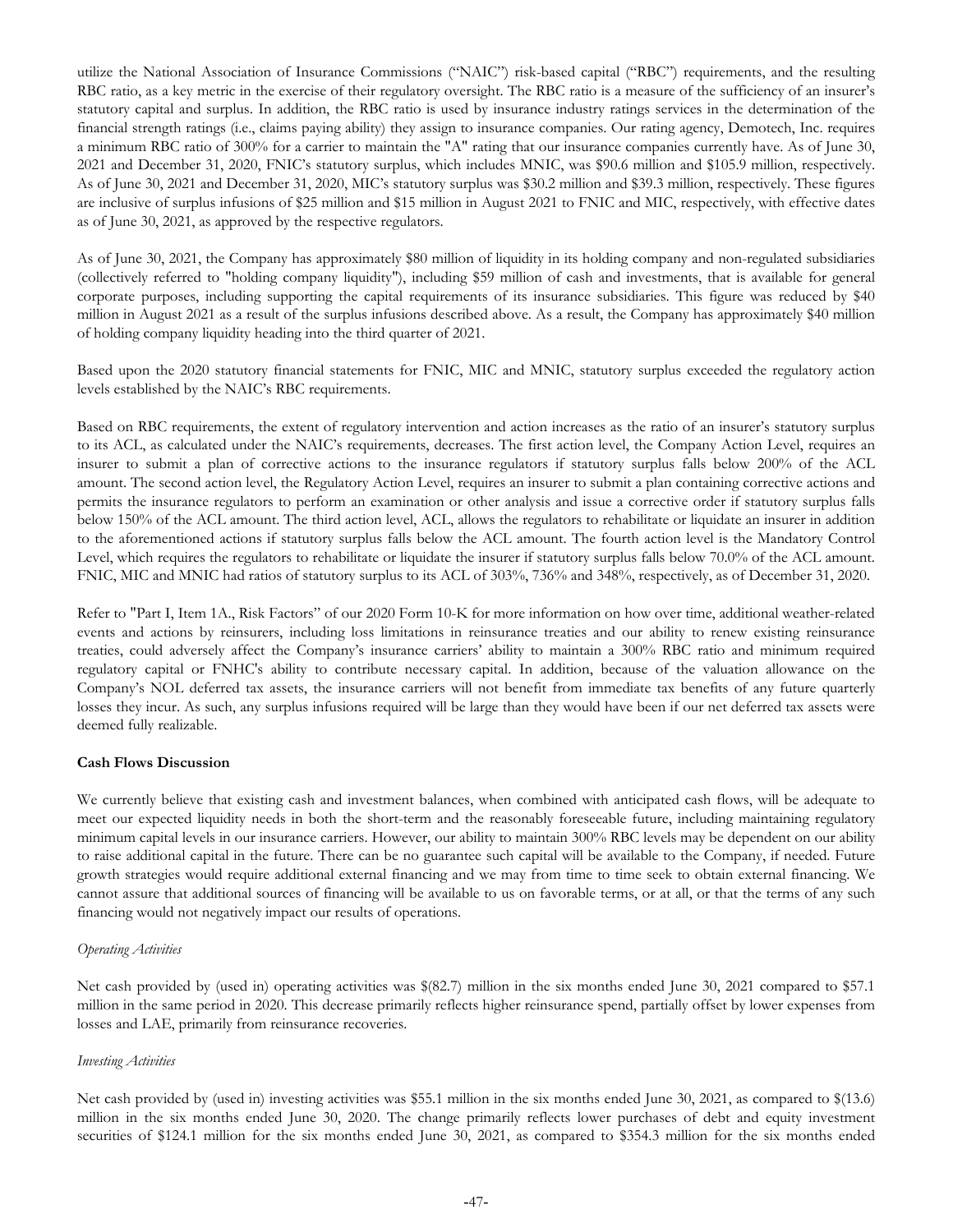June 30, 2020, and lower sales, maturities and redemptions of our debt and equity investment securities of \$179.6 million in 2021 as compared to \$342.8 million in 2020.

#### *Financing Activities*

Net cash provided by (used in) financing activities for the six months ended June 30, 2021 of \$35.8 million as compared to \$(13.0) million for the six months ended June 30, 2020. The change primarily reflects proceeds from issuance of long-term debt of \$20.0 million and issuance of shares of our common stock of \$15.8 million in our 2021 public offering as compared to repurchases of \$10.4 million of FedNat Holding Company common stock and payment of dividends of \$2.6 million in 2020.

## **Impact of Inflation and Changing Prices**

The consolidated financial statements and related data presented herein have been prepared in accordance with GAAP, which requires the measurement of financial position and operating results in terms of historical dollars without considering changes in the relative purchasing power of money over time due to inflation. Our primary assets and liabilities are monetary in nature. As a result, interest rates have a more significant impact on performance than the effects of general levels of inflation. Interest rates do not necessarily move in the same direction or with the same magnitude as the inflationary effect on the cost of paying losses and LAE.

Insurance premiums are established before we know the amount of losses and LAE and the extent to which inflation may affect such expenses. Consequently, we attempt to anticipate the future impact of inflation when establishing rate levels. While we attempt to charge adequate premiums, we may be limited in raising premium levels for competitive and regulatory reasons. Inflation may also affect the market value of our investment portfolio and the investment rate of return. Any future economic changes that result in prolonged and increasing levels of inflation could cause increases in the dollar amount of incurred losses and LAE and thereby materially adversely affect future liability requirements.

## **Critical Accounting Policies**

We prepare our consolidated financial statements in conformity with accounting principles generally accepted in the United States ("GAAP"), which requires us to make estimates and assumptions about future events that affect the amounts reported in the financial statements and accompanying notes. Future events and their effects cannot be determined with absolute certainty. Therefore, the determination of estimates requires the exercise of judgment. Actual results may materially differ from those estimates.

We believe our most critical accounting estimates inherent in the preparation of our financial statements are: (i) fair value measurements of our investments; (ii) accounting for investments; (iii) premium and unearned premium calculation; (iv) reinsurance contracts; (v) the amount and recoverability of deferred acquisition costs and value of business acquired; (vi) goodwill and other intangible assets; (vii) reserve for loss and losses adjustment expenses; and (viii) income taxes. The accounting estimates require the use of assumptions about certain matters that are highly uncertain at the time of estimation. To the extent actual experience differs from the assumptions used, our financial condition, results of operations, and cash flows would be affected.

There have been no significant changes to our critical accounting estimates during the six months ended June 30, 2021. Refer to Part II, Item 7: "Management's Discussion and Analysis of Financial Condition and Results of Operations – Critical Accounting Estimates" included in our 2020 Form 10-K for a more complete description of our critical accounting estimates.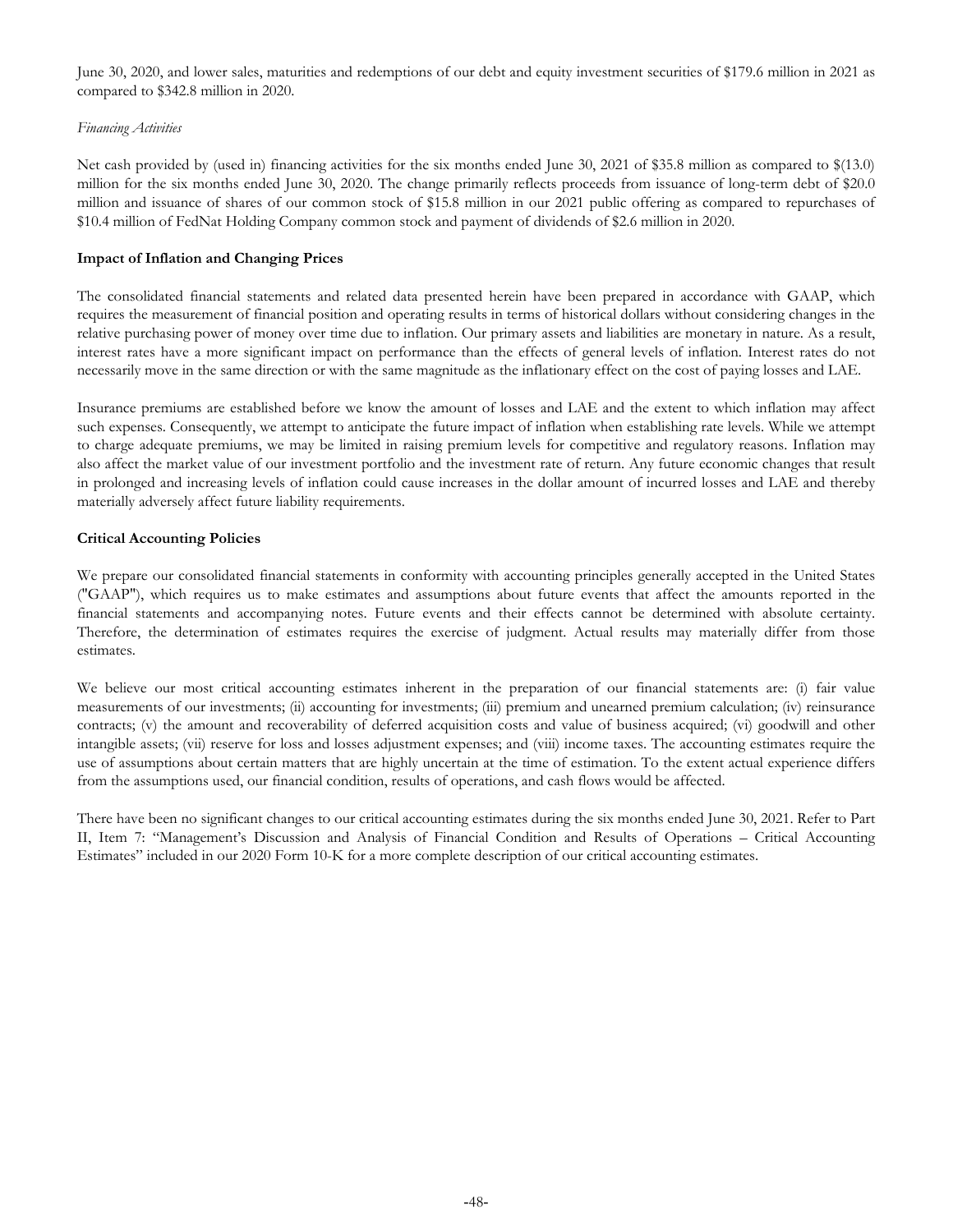## **Item 3. Quantitative and Qualitative Disclosures about Market Risk**

Our investment objective is to maximize total rate of return after federal income taxes while maintaining liquidity and minimizing risk. Our current investment policy limits investment in non-investment-grade debt securities (including high-yield bonds), and limits total investments in preferred stock, common stock and mortgage notes receivable. We also comply with applicable laws and regulations that further restrict the type, quality and concentration of our investments. In general, these laws and regulations permit investments, within specified limits and subject to certain qualifications, in federal, state and municipal obligations, corporate bonds, preferred and common equity securities and real estate mortgages.

Our investment policy is established by the Board of Directors' Investment Committee and is reviewed on a regular basis. Pursuant to this investment policy, as of June 30, 2021, approximately 99% of investments were in debt securities and cash and cash equivalents, which are considered to be available-for-sale, based upon our estimates of required liquidity. Approximately 100% of the debt securities are considered available-for-sale and are marked-to-market. We do not use any swaps, options, futures or forward contracts to hedge or enhance our investment portfolio.

Refer to "Part I, Item 1A., Risk Factors" of our 2020 Form 10-K for a discussion of the Company's exposures to market risks.

#### **Item 4. Controls and Procedures**

#### *Evaluation of Disclosure Controls and Procedures*

We maintain disclosure controls and procedures that are designed to ensure that information required to be disclosed in the reports that we file or submit under the Exchange Act is recorded, processed, summarized, and reported within the time periods specified in the SEC's rules and forms, and that such information is accumulated and communicated to our management, including our Chief Executive Officer and Chief Financial Officer, as appropriate, to allow timely decisions regarding required disclosures.

As of the end of the period covered by this report, we carried out an evaluation, under the supervision and with the participation of our principal executive officer and principal financial officer, of the effectiveness of the design and operation of our disclosure controls and procedures. Based on that evaluation, our Chief Executive Officer and Chief Financial Officer concluded that our disclosure controls and procedures were not effective as of June 30, 2021.

Notwithstanding the identified material weakness disclosed in our 2020 Form 10-K, which has not yet been remediated, we believe the consolidated financial statements included in this Form 10-Q fairly represent in all material respects the financial condition, results of operations and cash flows of the Company for the periods presented.

A material weakness is a deficiency, or combination of deficiencies, in internal controls over financial reporting, such that there is a reasonable possibility that a material misstatement of the Company's annual or interim financial statements will not be prevented or detected on a timely basis. The Company's management, with the oversight of the Audit Committee of our Board of Directors, concluded that the deficiency described in the 2020 Form 10-K rose to the level of a material weakness, as it had the potential to allow for a material dollar amount of misstatement to our financial statements being made without being detected.

Based on the results of this evaluation, our management concluded that internal control over financial reporting was not effective as of December 31, 2020 or June 30, 2021, due remediation of the year-end material weakness not yet being completed, to provide reasonable assurance regarding the reliability of financial reporting and the preparation of financial statements for external reporting purposes in accordance with GAAP. As of December 31, 2020, management identified certain design and operating effectiveness deficiencies in the Company's internal controls, which when evaluated collectively, aggregated to a material weakness in internal control. The deficiencies in the Company's internal controls included deficiencies related to management's controls over the calculation of reinsurance related balances and a profit share arrangement with the same third party.

## *Changes in Internal Control over Financial Reporting*

To remediate the material weakness, we are implementing additional reconciliation procedures and enhancing and strengthening our documentation and review procedures relating to unique, new, changing or unusual transactions. While management believes the implementation of the additional reconciliation procedures and other controls along with plans to add to staffing will remediate this item, the material weakness cannot be considered remediated until the applicable controls operate for a sufficient period of time and management has concluded, through testing, that these controls are operating effectively. We expect that the remediation of this material weakness will be completed by the end of the fiscal year 2021.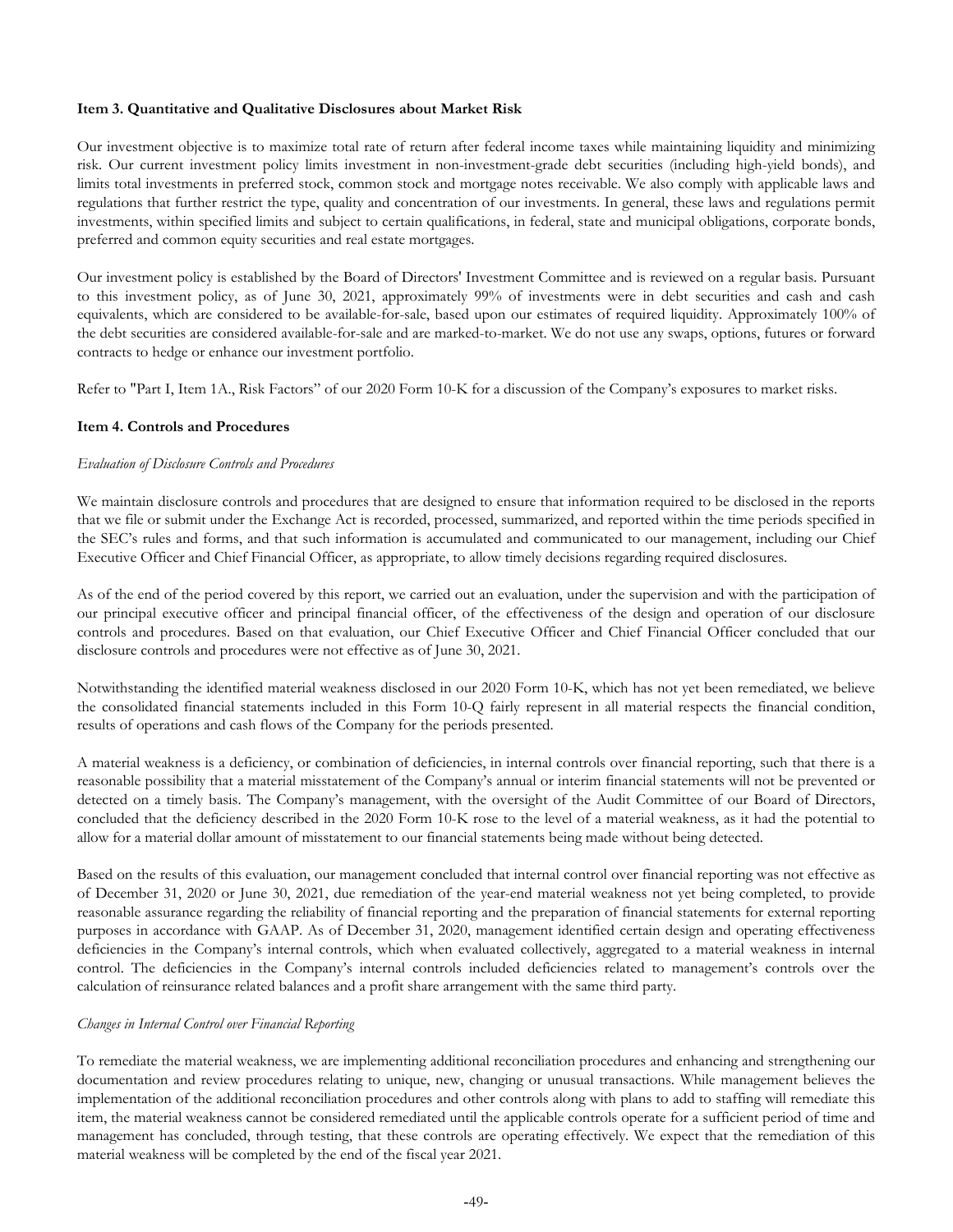There were no changes in our internal control over financial reporting that occurred during the six months ended June 30, 2021 that has materially affected, or is reasonable likely to materially affect, our internal control over financial reporting.

## *Limitations on Effectiveness*

Our management and our audit committee do not expect that our disclosure controls and procedures or internal control over financial reporting will prevent all errors or all instances of fraud. A control system, no matter how well designed and operated, can provide only reasonable, not absolute, assurance that the control system's objectives will be met. Further, the design of the control system must reflect the fact that there are resource constraints, and the benefits of controls must be considered relative to their costs. Because of the inherent limitations in all control systems, no evaluation of controls can provide absolute assurance that all control gaps and instances of fraud have been detected. These inherent limitations include the realities that judgments and decisionmaking can be faulty, and that breakdowns can occur because of simple errors or mistakes. Controls can also be circumvented by the individual acts of some persons, by collusion of two or more people, or by management override of the controls. The design of any system of controls is based in part upon certain assumptions about the likelihood of future events, and any design may not succeed in achieving its stated goals under all potential future conditions.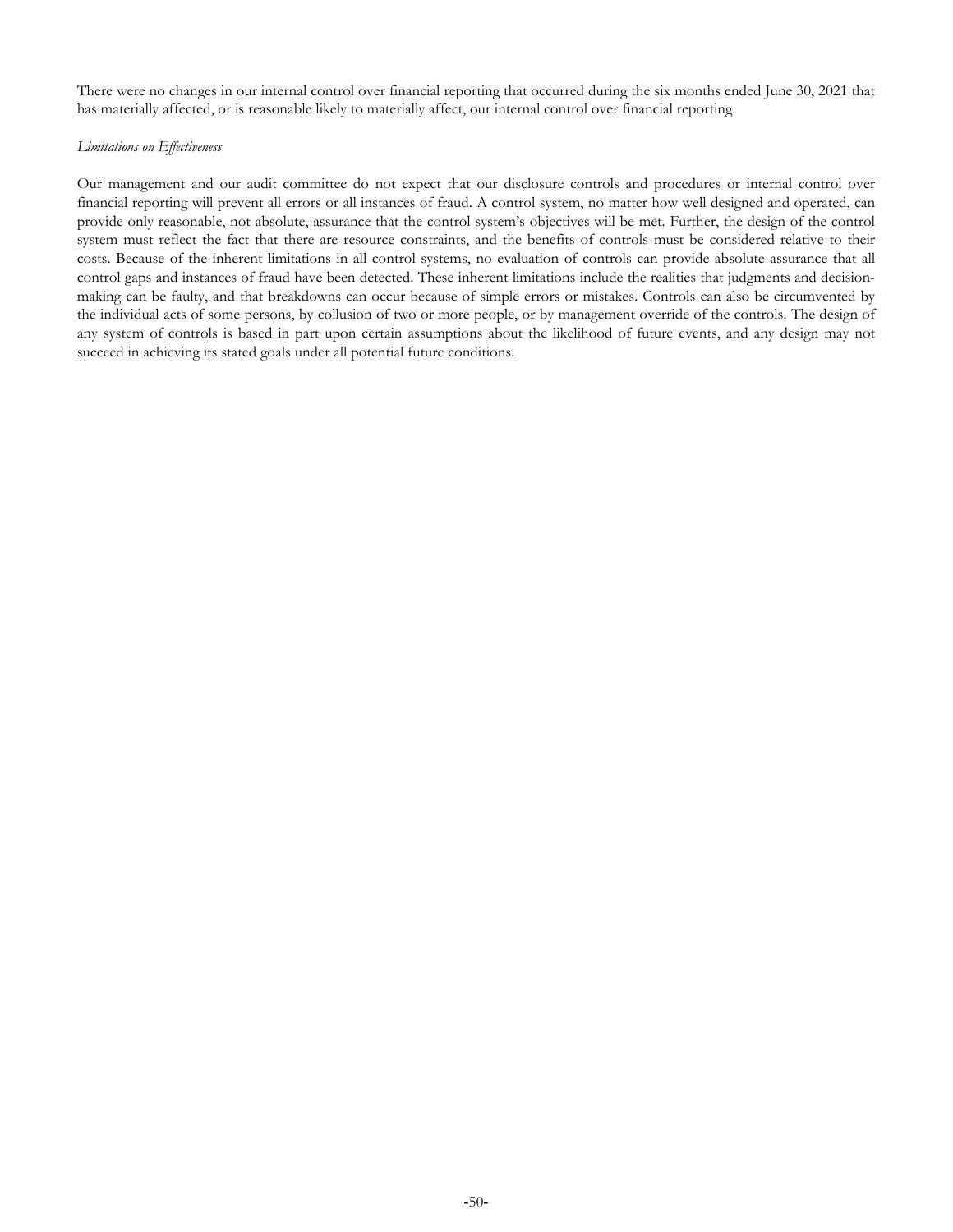## **Part II: OTHER INFORMATION**

#### **Item 1. Legal Proceedings**

Refer to Note 10 to our Consolidated Financial Statements set forth in Part I, "Financial Statements" for information about legal proceedings.

## **Item 1A. Risk Factors**

There have been no material changes from the risk factors previously disclosed in "Part I, Item 1A-Risk Factors," included in the Company's Annual Report on Form 10-K for the year ended December 31, 2020. Refer to that section for disclosures regarding what we believe are the most significant risks and uncertainties related to our business.

## **Item 2. Unregistered Sales of Equity Securities and Use of Proceeds**

- (a) Refer to Note 8 to our Consolidated Financial Statements set forth in Part I, "Financial Statements," and our Current Report on Form 8-K filed April 21, 2021 for information regarding our offering of the 2026 Notes.
- (c) None.

## **Item 3. Defaults upon Senior Securities**

None.

## **Item 4. Mine Safety Disclosures**

Not applicable.

## **Item 5. Other Information**

Not applicable.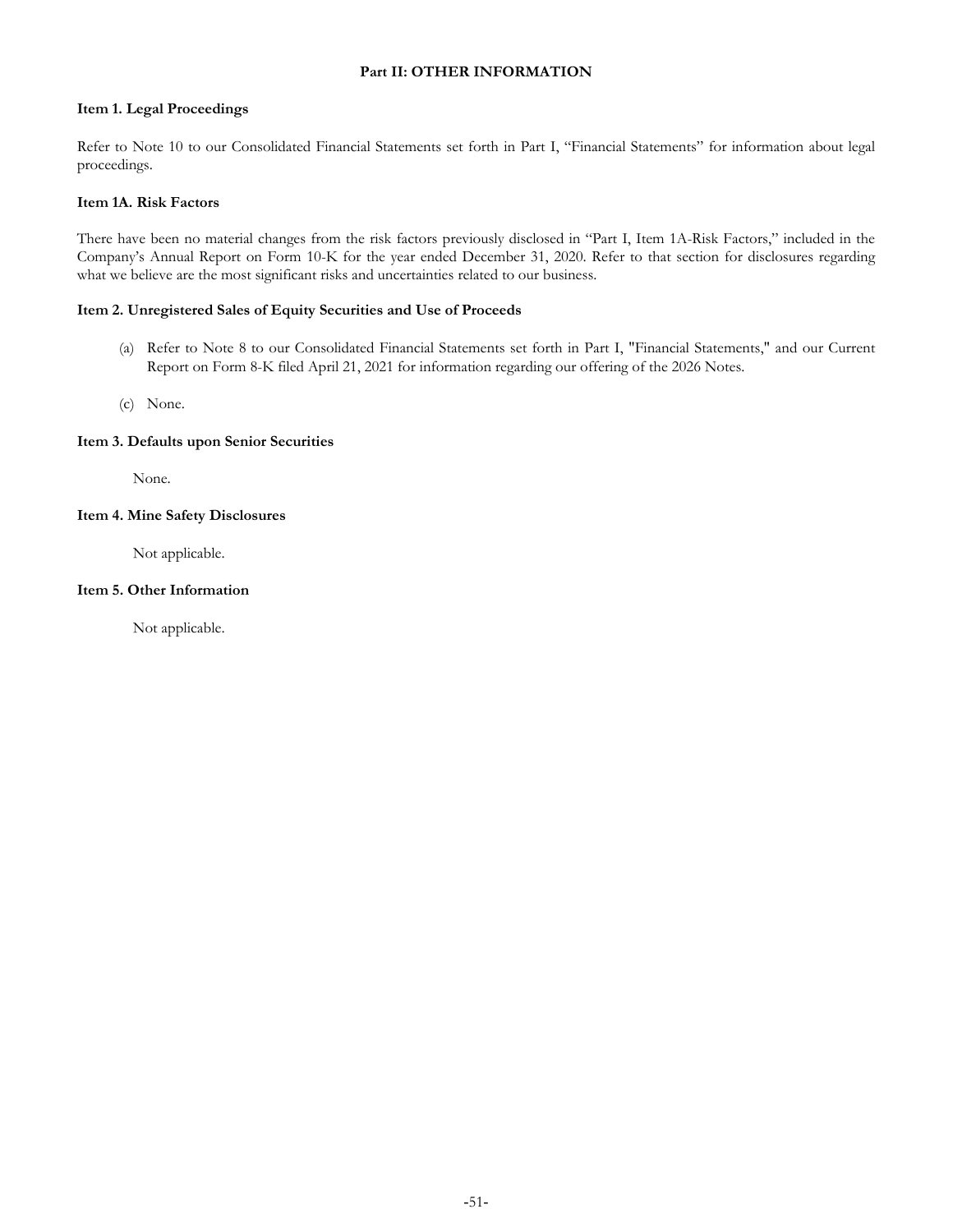## **Item 6. Exhibits**

| Exhibit No. | Description                                                                                                                                                                                                                                                                  |
|-------------|------------------------------------------------------------------------------------------------------------------------------------------------------------------------------------------------------------------------------------------------------------------------------|
| 3.1         | Second Restated Articles of Incorporation, as amended, of FedNat Holding Company**                                                                                                                                                                                           |
| 4.1         | Second Supplemental Indenture dated April 19, 2021 between FedNat Holding Company and The Bank of New<br>York Mellon, as Trustee (filed as Exhibit 4.1 to the Registrant's Current Report on Form 8-K filed April 21, 2021<br>and incorporated herein by reference)          |
| 4.2         | Indenture dated April 19, 2021 between FedNat Holding Company and The Bank of New York Mellon, as<br>Trustee, Paying Agent, and Registrar (filed as Exhibit 4.2 to the Registrant's Current Report on Form 8-K filed<br>April 21, 2021 and incorporated herein by reference) |
| 4.3         | Form of Convertible Senior Unsecured Note due 2026 (filed as Exhibit 4.3 to the Registrant's Current Report on<br>Form 8-K filed April 21, 2021 and incorporated herein by reference)                                                                                        |
| 10.1        | Form of Registration Rights Agreement dated April 19, 2021 between FedNat Holding Company and the Note<br>Purchasers (filed as Exhibit 10.1 to the Registrant's Current Report on Form 8-K filed April 21, 2021 and<br>incorporated herein by reference)                     |
| 10.2        | Commutation Agreement dated April 22, 2021 between FedNat Holding Company and SageSure Anchor Re,<br>$Inc.**$                                                                                                                                                                |
| 31.1        | Certification of Chief Executive Officer pursuant to Section 302 of the Sarbanes-Oxley Act <sup>**</sup>                                                                                                                                                                     |
| 31.2        | Certification of Chief Financial Officer pursuant to Section 302 of the Sarbanes-Oxley Act**                                                                                                                                                                                 |
| 32.1        | Certification of Chief Executive Officer pursuant to Section 906 of the Sarbanes-Oxley Act**                                                                                                                                                                                 |
| 32.2        | Certification of Chief Financial Officer pursuant to Section 906 of the Sarbanes-Oxley Act**                                                                                                                                                                                 |
| 101.INS     | Inline XBRL Instance Document                                                                                                                                                                                                                                                |
| 101.SCH     | Inline XBRL Taxonomy Extension Schema Document                                                                                                                                                                                                                               |
| 101.CAL     | Inline XBRL Taxonomy Extension Calculation Linkbase Document                                                                                                                                                                                                                 |
| 101.DEF     | Inline XBRL Taxonomy Extension Definition Linkbase Document                                                                                                                                                                                                                  |
| 101.LAB     | Inline XBRL Taxonomy Extension Label Linkbase Document                                                                                                                                                                                                                       |
| 101.PRE     | Inline XBRL Taxonomy Extension Presentation Linkbase Document                                                                                                                                                                                                                |
| 104         | Cover Page Interactive Data File (formatted in Inline XBRL and contained in Exhibit 101)                                                                                                                                                                                     |
|             |                                                                                                                                                                                                                                                                              |

\*\* Filed herewith.

 $\overline{\phantom{a}}$  , where  $\overline{\phantom{a}}$  , where  $\overline{\phantom{a}}$  , where  $\overline{\phantom{a}}$